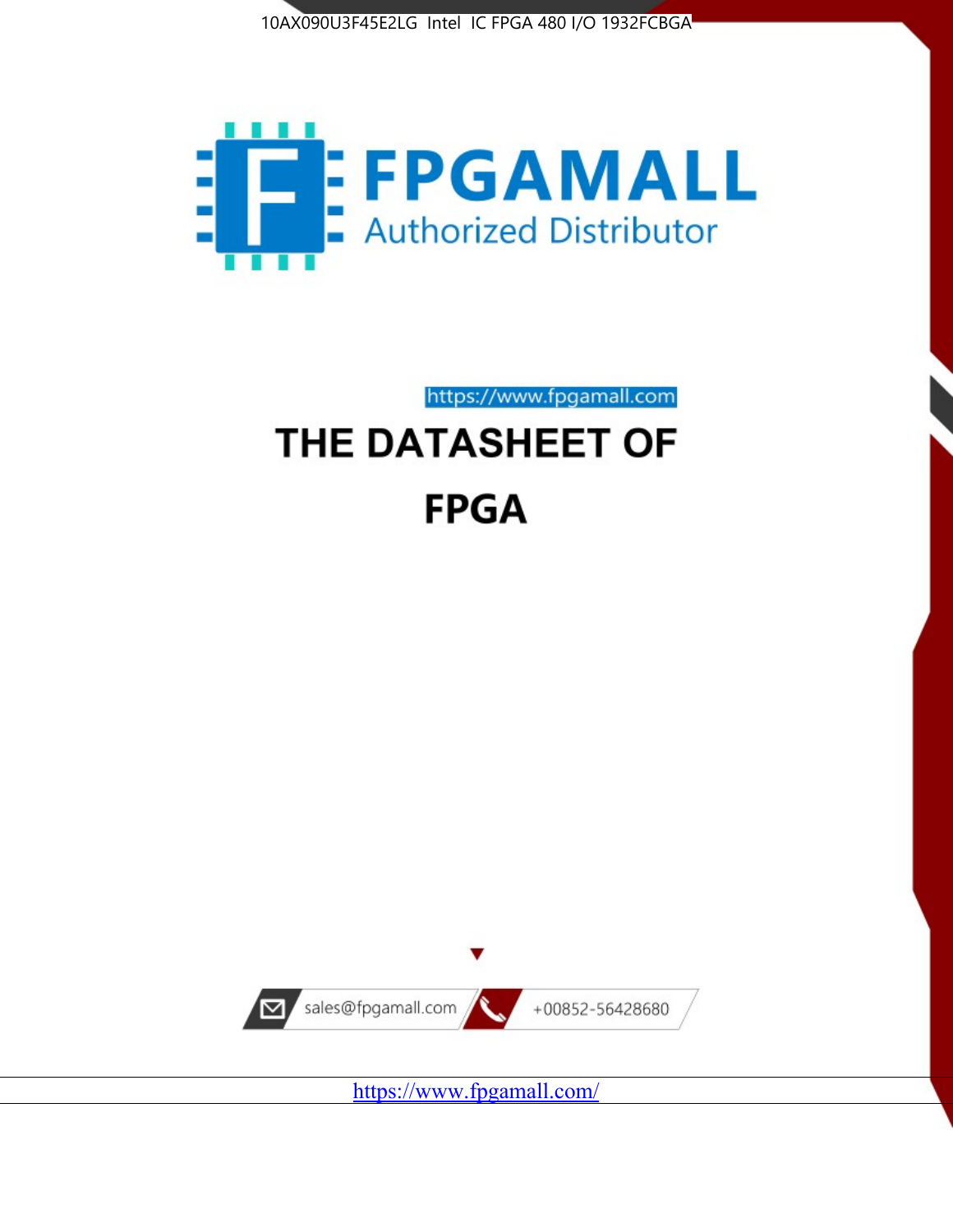10AX090U3F45E2LG Intel IC FPGA 480 I/O 1932FCBGA



# **Intel® Arria® 10 Device Overview**



**A10-OVERVIEW | 2018.12.06** Latest document on the web: **[PDF](https://www.intel.com/content/dam/www/programmable/us/en/pdfs/literature/hb/arria-10/a10_overview.pdf)** | **[HTML](https://www.intel.com/content/www/us/en/programmable/documentation/sam1403480274650.html)**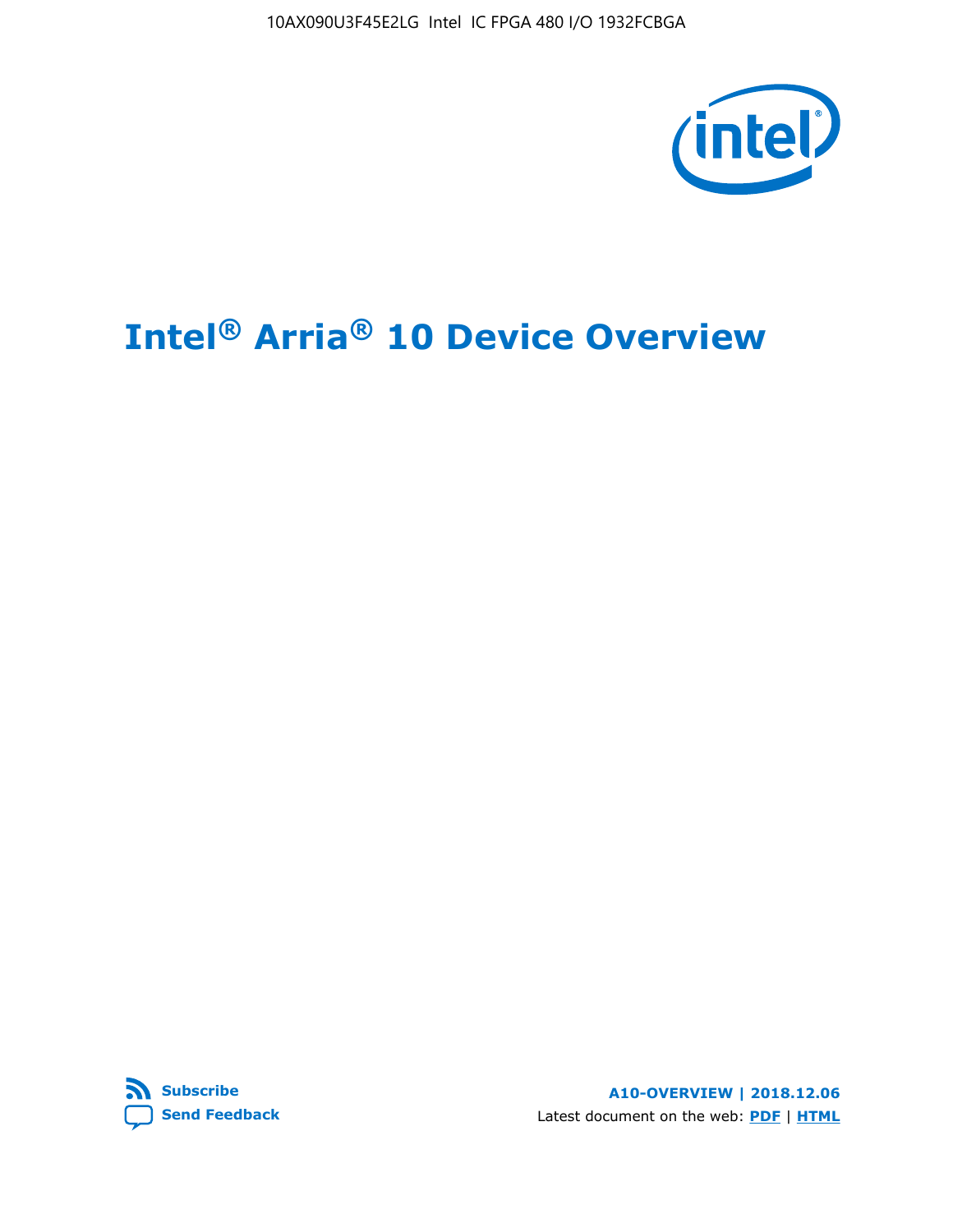

**Contents** 

# **Contents**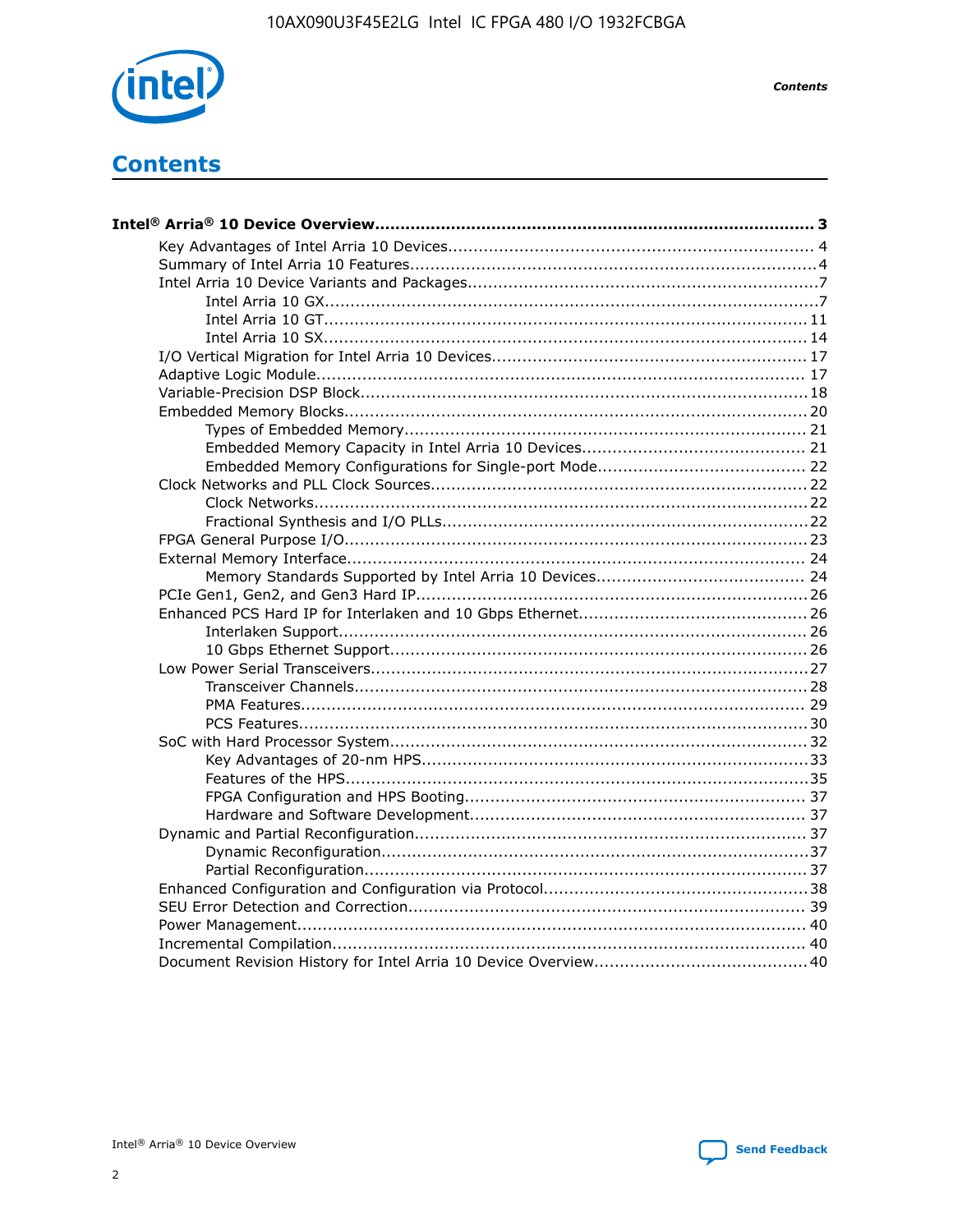**A10-OVERVIEW | 2018.12.06**

**[Send Feedback](mailto:FPGAtechdocfeedback@intel.com?subject=Feedback%20on%20Intel%20Arria%2010%20Device%20Overview%20(A10-OVERVIEW%202018.12.06)&body=We%20appreciate%20your%20feedback.%20In%20your%20comments,%20also%20specify%20the%20page%20number%20or%20paragraph.%20Thank%20you.)**



# **Intel® Arria® 10 Device Overview**

The Intel<sup>®</sup> Arria<sup>®</sup> 10 device family consists of high-performance and power-efficient 20 nm mid-range FPGAs and SoCs.

Intel Arria 10 device family delivers:

- Higher performance than the previous generation of mid-range and high-end FPGAs.
- Power efficiency attained through a comprehensive set of power-saving technologies.

The Intel Arria 10 devices are ideal for high performance, power-sensitive, midrange applications in diverse markets.

| <b>Market</b>         | <b>Applications</b>                                                                                               |
|-----------------------|-------------------------------------------------------------------------------------------------------------------|
| Wireless              | Channel and switch cards in remote radio heads<br>٠<br>Mobile backhaul<br>٠                                       |
| Wireline              | 40G/100G muxponders and transponders<br>٠<br>100G line cards<br>٠<br><b>Bridging</b><br>٠<br>Aggregation<br>٠     |
| <b>Broadcast</b>      | Studio switches<br>٠<br>Servers and transport<br>٠<br>Videoconferencing<br>٠<br>Professional audio and video<br>٠ |
| Computing and Storage | Flash cache<br>٠<br>Cloud computing servers<br>٠<br>Server acceleration<br>٠                                      |
| Medical               | Diagnostic scanners<br>٠<br>Diagnostic imaging<br>٠                                                               |
| Military              | Missile guidance and control<br>٠<br>Radar<br>٠<br>Electronic warfare<br>٠<br>Secure communications<br>٠          |

#### **Table 1. Sample Markets and Ideal Applications for Intel Arria 10 Devices**

#### **Related Information**

- [Intel Arria 10 Device Handbook: Known Issues](http://www.altera.com/support/kdb/solutions/rd07302013_646.html) Lists the planned updates to the *Intel Arria 10 Device Handbook* chapters.
- [Intel Arria 10 GX/GT Device Errata and Design Recommendations](https://www.intel.com/content/www/us/en/programmable/documentation/agz1493851706374.html#yqz1494433888646)
- [Intel Arria 10 SX Device Errata and Design Recommendations](https://www.intel.com/content/www/us/en/programmable/documentation/cru1462832385668.html#cru1462832558642)

Intel Corporation. All rights reserved. Intel, the Intel logo, Altera, Arria, Cyclone, Enpirion, MAX, Nios, Quartus and Stratix words and logos are trademarks of Intel Corporation or its subsidiaries in the U.S. and/or other countries. Intel warrants performance of its FPGA and semiconductor products to current specifications in accordance with Intel's standard warranty, but reserves the right to make changes to any products and services at any time without notice. Intel assumes no responsibility or liability arising out of the application or use of any information, product, or service described herein except as expressly agreed to in writing by Intel. Intel customers are advised to obtain the latest version of device specifications before relying on any published information and before placing orders for products or services. \*Other names and brands may be claimed as the property of others.

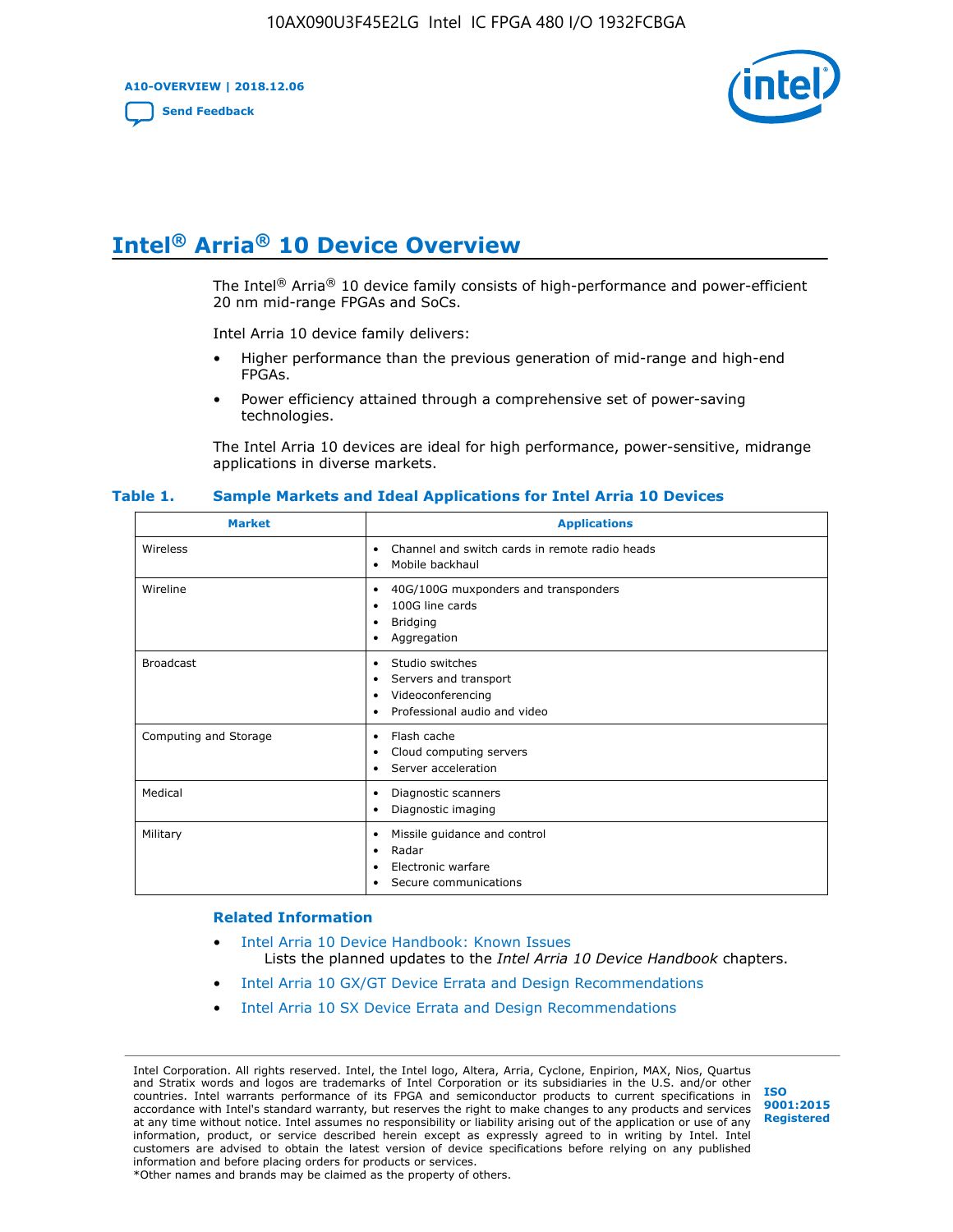

# **Key Advantages of Intel Arria 10 Devices**

# **Table 2. Key Advantages of the Intel Arria 10 Device Family**

| <b>Advantage</b>                                                                                          | <b>Supporting Feature</b>                                                                                                                                                                                                                                                                                                |  |  |  |  |  |  |
|-----------------------------------------------------------------------------------------------------------|--------------------------------------------------------------------------------------------------------------------------------------------------------------------------------------------------------------------------------------------------------------------------------------------------------------------------|--|--|--|--|--|--|
| Enhanced core architecture                                                                                | Built on TSMC's 20 nm process technology<br>٠<br>60% higher performance than the previous generation of mid-range FPGAs<br>٠<br>15% higher performance than the fastest previous-generation FPGA<br>٠                                                                                                                    |  |  |  |  |  |  |
| High-bandwidth integrated<br>transceivers                                                                 | Short-reach rates up to 25.8 Gigabits per second (Gbps)<br>٠<br>Backplane capability up to 12.5 Gbps<br>٠<br>Integrated 10GBASE-KR and 40GBASE-KR4 Forward Error Correction (FEC)<br>٠                                                                                                                                   |  |  |  |  |  |  |
| Improved logic integration and<br>hard IP blocks                                                          | 8-input adaptive logic module (ALM)<br>٠<br>Up to 65.6 megabits (Mb) of embedded memory<br>٠<br>Variable-precision digital signal processing (DSP) blocks<br>Fractional synthesis phase-locked loops (PLLs)<br>Hard PCI Express Gen3 IP blocks<br>Hard memory controllers and PHY up to 2,400 Megabits per second (Mbps) |  |  |  |  |  |  |
| Second generation hard<br>processor system (HPS) with<br>integrated ARM* Cortex*-A9*<br>MPCore* processor | Tight integration of a dual-core ARM Cortex-A9 MPCore processor, hard IP, and an<br>٠<br>FPGA in a single Intel Arria 10 system-on-a-chip (SoC)<br>Supports over 128 Gbps peak bandwidth with integrated data coherency between<br>$\bullet$<br>the processor and the FPGA fabric                                        |  |  |  |  |  |  |
| Advanced power savings                                                                                    | Comprehensive set of advanced power saving features<br>٠<br>Power-optimized MultiTrack routing and core architecture<br>٠<br>Up to 40% lower power compared to previous generation of mid-range FPGAs<br>Up to 60% lower power compared to previous generation of high-end FPGAs                                         |  |  |  |  |  |  |

# **Summary of Intel Arria 10 Features**

## **Table 3. Summary of Features for Intel Arria 10 Devices**

| <b>Feature</b>                  | <b>Description</b>                                                                                                                                                                                                                                                                                                                                                                                       |
|---------------------------------|----------------------------------------------------------------------------------------------------------------------------------------------------------------------------------------------------------------------------------------------------------------------------------------------------------------------------------------------------------------------------------------------------------|
| Technology                      | TSMC's 20-nm SoC process technology<br>٠<br>Allows operation at a lower $V_{\text{CC}}$ level of 0.82 V instead of the 0.9 V standard $V_{\text{CC}}$ core voltage                                                                                                                                                                                                                                       |
| Packaging                       | 1.0 mm ball-pitch Fineline BGA packaging<br>0.8 mm ball-pitch Ultra Fineline BGA packaging<br>Multiple devices with identical package footprints for seamless migration between different<br><b>FPGA</b> densities<br>Devices with compatible package footprints allow migration to next generation high-end<br>Stratix $\mathcal{R}$ 10 devices<br>RoHS, leaded $(1)$ , and lead-free (Pb-free) options |
| High-performance<br>FPGA fabric | Enhanced 8-input ALM with four registers<br>٠<br>Improved multi-track routing architecture to reduce congestion and improve compilation time<br>Hierarchical core clocking architecture<br>Fine-grained partial reconfiguration                                                                                                                                                                          |
| Internal memory<br>blocks       | M20K-20-Kb memory blocks with hard error correction code (ECC)<br>Memory logic array block (MLAB)-640-bit memory                                                                                                                                                                                                                                                                                         |
|                                 | continued                                                                                                                                                                                                                                                                                                                                                                                                |



<sup>(1)</sup> Contact Intel for availability.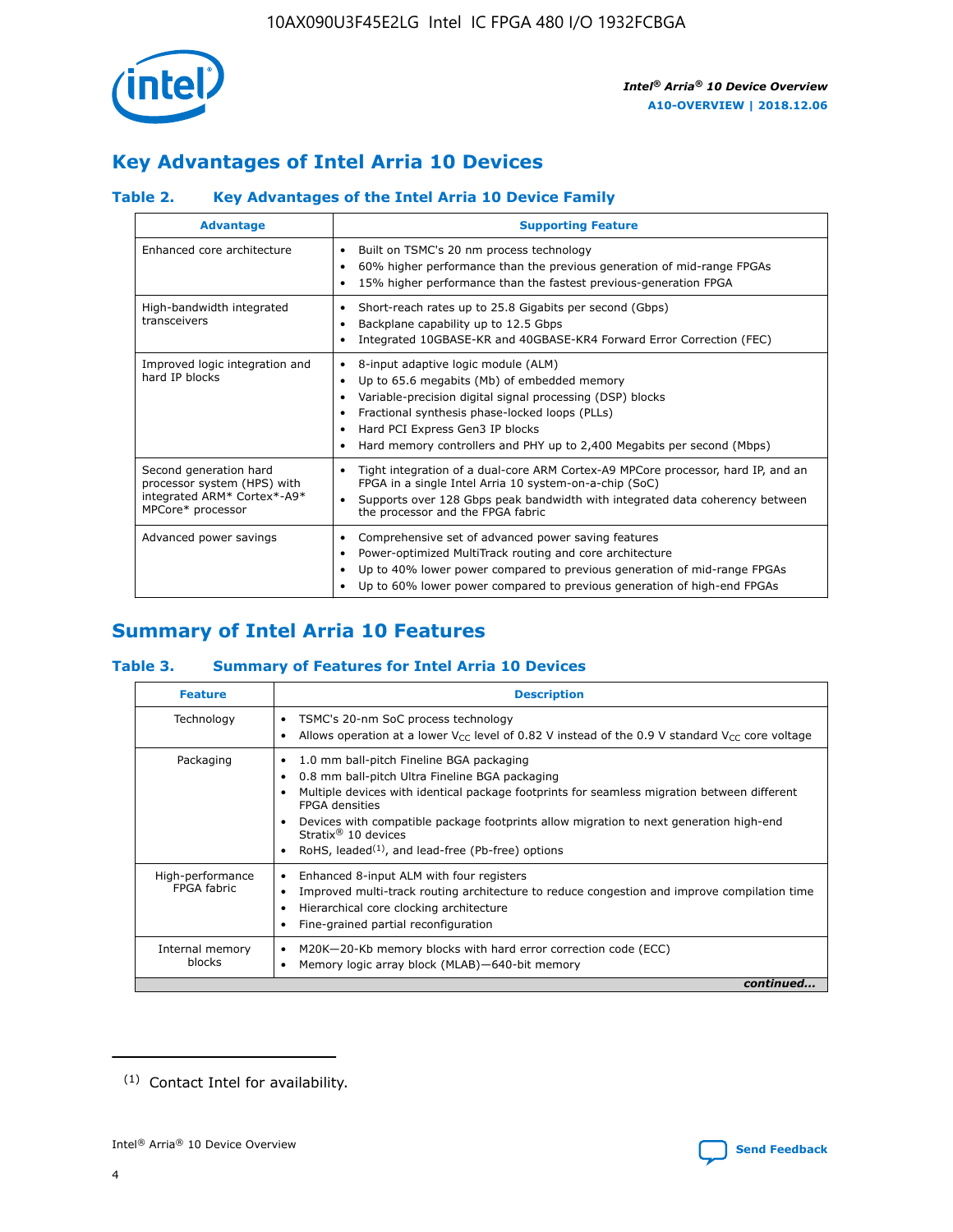$\mathsf{r}$ 



| <b>Feature</b>                         |                                                                                                                | <b>Description</b>                                                                                                                                                                                                                                                                                                                                                                                                                                                                                                                                                                                                                                                                                                                                                                                                                          |
|----------------------------------------|----------------------------------------------------------------------------------------------------------------|---------------------------------------------------------------------------------------------------------------------------------------------------------------------------------------------------------------------------------------------------------------------------------------------------------------------------------------------------------------------------------------------------------------------------------------------------------------------------------------------------------------------------------------------------------------------------------------------------------------------------------------------------------------------------------------------------------------------------------------------------------------------------------------------------------------------------------------------|
| Embedded Hard IP<br>blocks             | Variable-precision DSP                                                                                         | Native support for signal processing precision levels from $18 \times 19$ to<br>$\bullet$<br>54 x 54<br>Native support for 27 x 27 multiplier mode<br>64-bit accumulator and cascade for systolic finite impulse responses<br>(FIRs)<br>Internal coefficient memory banks<br>٠<br>Preadder/subtractor for improved efficiency<br>Additional pipeline register to increase performance and reduce<br>power<br>Supports floating point arithmetic:<br>- Perform multiplication, addition, subtraction, multiply-add,<br>multiply-subtract, and complex multiplication.<br>- Supports multiplication with accumulation capability, cascade<br>summation, and cascade subtraction capability.<br>- Dynamic accumulator reset control.<br>- Support direct vector dot and complex multiplication chaining<br>multiply floating point DSP blocks. |
|                                        | Memory controller                                                                                              | DDR4, DDR3, and DDR3L                                                                                                                                                                                                                                                                                                                                                                                                                                                                                                                                                                                                                                                                                                                                                                                                                       |
|                                        | PCI Express*                                                                                                   | PCI Express (PCIe*) Gen3 (x1, x2, x4, or x8), Gen2 (x1, x2, x4, or x8)<br>and Gen1 (x1, x2, x4, or x8) hard IP with complete protocol stack,<br>endpoint, and root port                                                                                                                                                                                                                                                                                                                                                                                                                                                                                                                                                                                                                                                                     |
|                                        | Transceiver I/O                                                                                                | 10GBASE-KR/40GBASE-KR4 Forward Error Correction (FEC)<br>PCS hard IPs that support:<br>- 10-Gbps Ethernet (10GbE)<br>- PCIe PIPE interface<br>- Interlaken<br>- Gbps Ethernet (GbE)<br>- Common Public Radio Interface (CPRI) with deterministic latency<br>support<br>- Gigabit-capable passive optical network (GPON) with fast lock-<br>time support<br>13.5G JESD204b<br>$\bullet$<br>8B/10B, 64B/66B, 64B/67B encoders and decoders<br>Custom mode support for proprietary protocols                                                                                                                                                                                                                                                                                                                                                   |
| Core clock networks                    | $\bullet$<br>$\bullet$                                                                                         | Up to 800 MHz fabric clocking, depending on the application:<br>- 667 MHz external memory interface clocking with 2,400 Mbps DDR4 interface<br>- 800 MHz LVDS interface clocking with 1,600 Mbps LVDS interface<br>Global, regional, and peripheral clock networks<br>Clock networks that are not used can be gated to reduce dynamic power                                                                                                                                                                                                                                                                                                                                                                                                                                                                                                 |
| Phase-locked loops<br>(PLLs)           | High-resolution fractional synthesis PLLs:<br>$\bullet$<br>Integer PLLs:<br>- Adjacent to general purpose I/Os | - Precision clock synthesis, clock delay compensation, and zero delay buffering (ZDB)<br>- Support integer mode and fractional mode<br>- Fractional mode support with third-order delta-sigma modulation<br>- Support external memory and LVDS interfaces                                                                                                                                                                                                                                                                                                                                                                                                                                                                                                                                                                                   |
| FPGA General-purpose<br>$I/Os$ (GPIOs) | On-chip termination (OCT)<br>$\bullet$                                                                         | 1.6 Gbps LVDS-every pair can be configured as receiver or transmitter<br>1.2 V to 3.0 V single-ended LVTTL/LVCMOS interfacing                                                                                                                                                                                                                                                                                                                                                                                                                                                                                                                                                                                                                                                                                                               |
| <b>External Memory</b><br>Interface    |                                                                                                                | Hard memory controller- DDR4, DDR3, and DDR3L support<br>$-$ DDR4 $-$ speeds up to 1,200 MHz/2,400 Mbps<br>- DDR3-speeds up to 1,067 MHz/2,133 Mbps<br>Soft memory controller—provides support for RLDRAM $3^{(2)}$ , QDR IV $(2^2)$ , and QDR II+<br>continued                                                                                                                                                                                                                                                                                                                                                                                                                                                                                                                                                                             |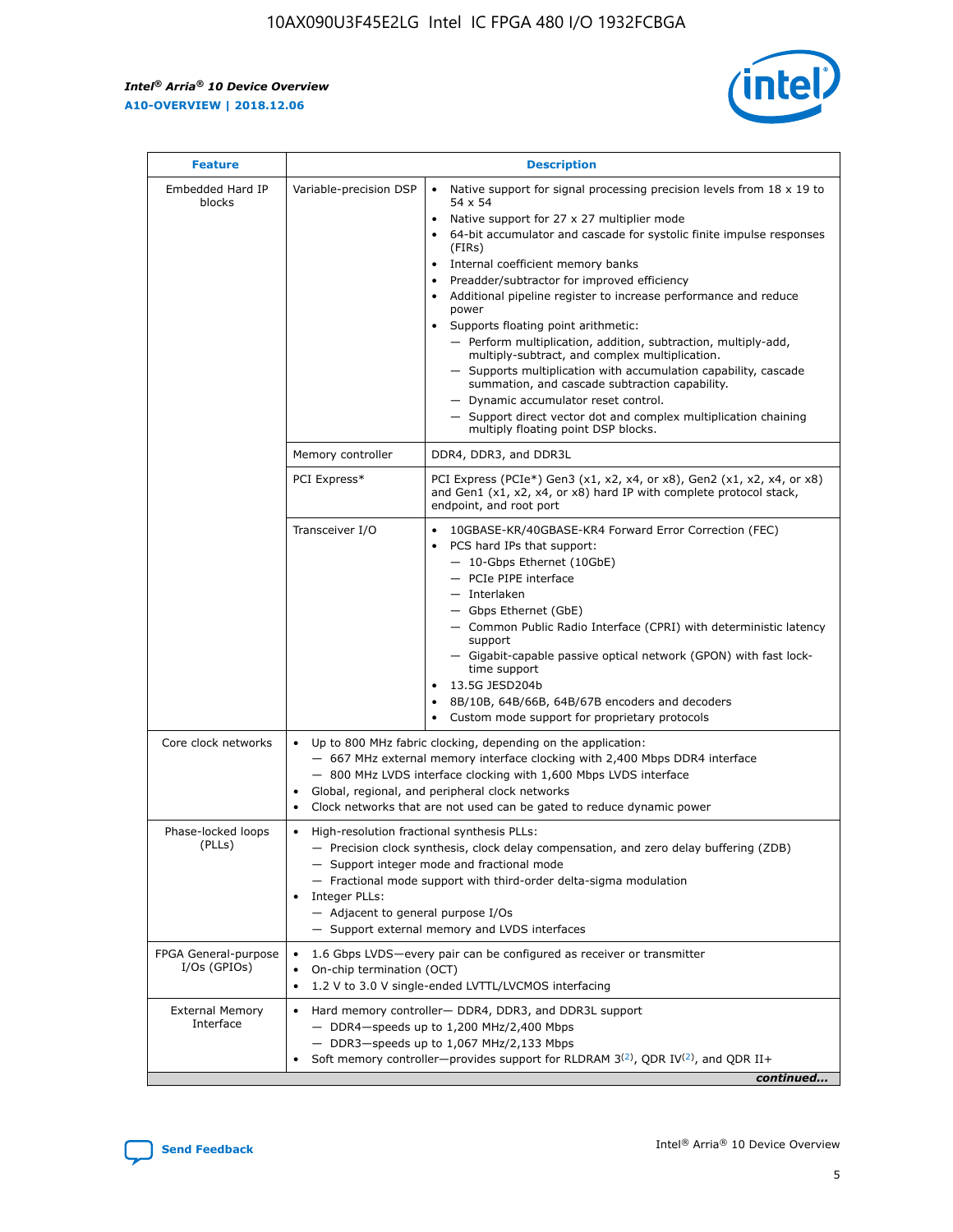

| <b>Feature</b>                                    | <b>Description</b>                                                                                                                                                                                                                                                                                                                                                                                                                                                                                                                                                                                                                         |
|---------------------------------------------------|--------------------------------------------------------------------------------------------------------------------------------------------------------------------------------------------------------------------------------------------------------------------------------------------------------------------------------------------------------------------------------------------------------------------------------------------------------------------------------------------------------------------------------------------------------------------------------------------------------------------------------------------|
| Low-power serial<br>transceivers                  | • Continuous operating range:<br>- Intel Arria 10 GX-1 Gbps to 17.4 Gbps<br>- Intel Arria 10 GT-1 Gbps to 25.8 Gbps<br>Backplane support:<br>$-$ Intel Arria 10 GX-up to 12.5<br>- Intel Arria 10 GT-up to 12.5<br>Extended range down to 125 Mbps with oversampling<br>ATX transmit PLLs with user-configurable fractional synthesis capability<br>Electronic Dispersion Compensation (EDC) support for XFP, SFP+, QSFP, and CFP optical<br>module<br>• Adaptive linear and decision feedback equalization<br>Transmitter pre-emphasis and de-emphasis<br>$\bullet$<br>Dynamic partial reconfiguration of individual transceiver channels |
| <b>HPS</b><br>(Intel Arria 10 SX<br>devices only) | Dual-core ARM Cortex-A9 MPCore processor-1.2 GHz CPU with<br>Processor and system<br>$\bullet$<br>1.5 GHz overdrive capability<br>256 KB on-chip RAM and 64 KB on-chip ROM<br>System peripherals-general-purpose timers, watchdog timers, direct<br>memory access (DMA) controller, FPGA configuration manager, and<br>clock and reset managers<br>Security features-anti-tamper, secure boot, Advanced Encryption<br>$\bullet$<br>Standard (AES) and authentication (SHA)<br>ARM CoreSight* JTAG debug access port, trace port, and on-chip<br>trace storage                                                                              |
|                                                   | <b>External interfaces</b><br>Hard memory interface-Hard memory controller (2,400 Mbps DDR4,<br>$\bullet$<br>and 2,133 Mbps DDR3), Quad serial peripheral interface (QSPI) flash<br>controller, NAND flash controller, direct memory access (DMA)<br>controller, Secure Digital/MultiMediaCard (SD/MMC) controller<br>Communication interface-10/100/1000 Ethernet media access<br>$\bullet$<br>control (MAC), USB On-The-GO (OTG) controllers, I <sup>2</sup> C controllers,<br>UART 16550, serial peripheral interface (SPI), and up to 62<br>HPS GPIO interfaces (48 direct-share I/Os)                                                 |
|                                                   | High-performance ARM AMBA* AXI bus bridges that support<br>Interconnects to core<br>$\bullet$<br>simultaneous read and write<br>HPS-FPGA bridges-include the FPGA-to-HPS, HPS-to-FPGA, and<br>$\bullet$<br>lightweight HPS-to-FPGA bridges that allow the FPGA fabric to issue<br>transactions to slaves in the HPS, and vice versa<br>Configuration bridge that allows HPS configuration manager to<br>configure the core logic via dedicated 32-bit configuration port<br>FPGA-to-HPS SDRAM controller bridge-provides configuration<br>interfaces for the multiport front end (MPFE) of the HPS SDRAM<br>controller                     |
| Configuration                                     | Tamper protection—comprehensive design protection to protect your valuable IP investments<br>Enhanced 256-bit advanced encryption standard (AES) design security with authentication<br>٠<br>Configuration via protocol (CvP) using PCIe Gen1, Gen2, or Gen3<br>continued                                                                                                                                                                                                                                                                                                                                                                  |

<sup>(2)</sup> Intel Arria 10 devices support this external memory interface using hard PHY with soft memory controller.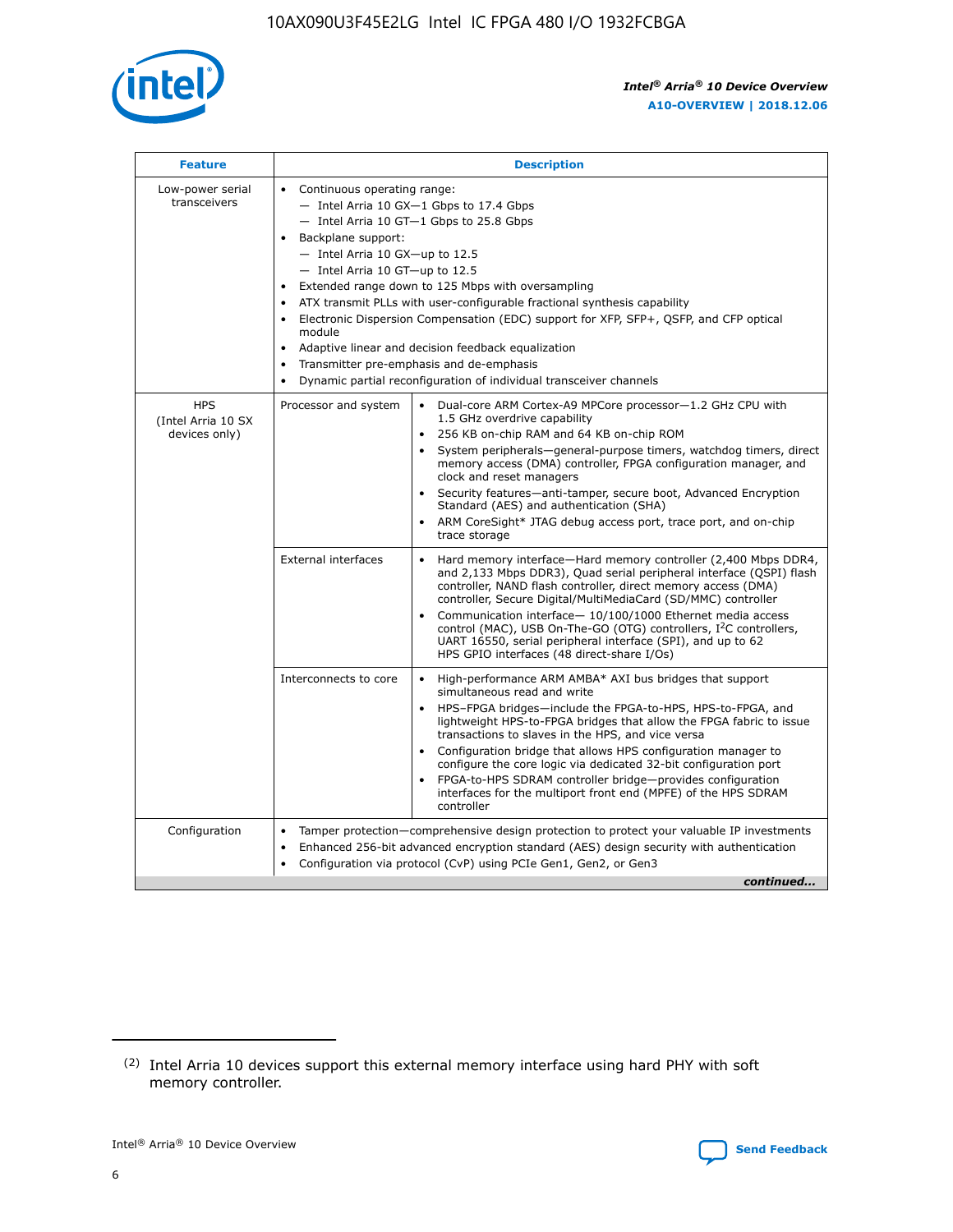

| <b>Feature</b>     | <b>Description</b>                                                                                                                                                                                                            |
|--------------------|-------------------------------------------------------------------------------------------------------------------------------------------------------------------------------------------------------------------------------|
|                    | Dynamic reconfiguration of the transceivers and PLLs<br>Fine-grained partial reconfiguration of the core fabric<br>Active Serial x4 Interface<br>$\bullet$                                                                    |
| Power management   | SmartVID<br>Low static power device options<br>Programmable Power Technology<br>Intel Quartus <sup>®</sup> Prime integrated power analysis                                                                                    |
| Software and tools | Intel Quartus Prime design suite<br>Transceiver toolkit<br>$\bullet$<br>Platform Designer system integration tool<br>DSP Builder for Intel FPGAs<br>OpenCL <sup>™</sup> support<br>Intel SoC FPGA Embedded Design Suite (EDS) |

## **Related Information**

[Intel Arria 10 Transceiver PHY Overview](https://www.intel.com/content/www/us/en/programmable/documentation/nik1398707230472.html#nik1398706768037) Provides details on Intel Arria 10 transceivers.

# **Intel Arria 10 Device Variants and Packages**

#### **Table 4. Device Variants for the Intel Arria 10 Device Family**

| <b>Variant</b>    | <b>Description</b>                                                                                                                                                                                                     |
|-------------------|------------------------------------------------------------------------------------------------------------------------------------------------------------------------------------------------------------------------|
| Intel Arria 10 GX | FPGA featuring 17.4 Gbps transceivers for short reach applications with 12.5 backplane driving<br>capability.                                                                                                          |
| Intel Arria 10 GT | FPGA featuring:<br>17.4 Gbps transceivers for short reach applications with 12.5 backplane driving capability.<br>25.8 Gbps transceivers for supporting CAUI-4 and CEI-25G applications with CFP2 and CFP4<br>modules. |
| Intel Arria 10 SX | SoC integrating ARM-based HPS and FPGA featuring 17.4 Gbps transceivers for short reach<br>applications with 12.5 backplane driving capability.                                                                        |

# **Intel Arria 10 GX**

This section provides the available options, maximum resource counts, and package plan for the Intel Arria 10 GX devices.

The information in this section is correct at the time of publication. For the latest information and to get more details, refer to the Intel FPGA Product Selector.

#### **Related Information**

#### [Intel FPGA Product Selector](http://www.altera.com/products/selector/psg-selector.html) Provides the latest information on Intel products.

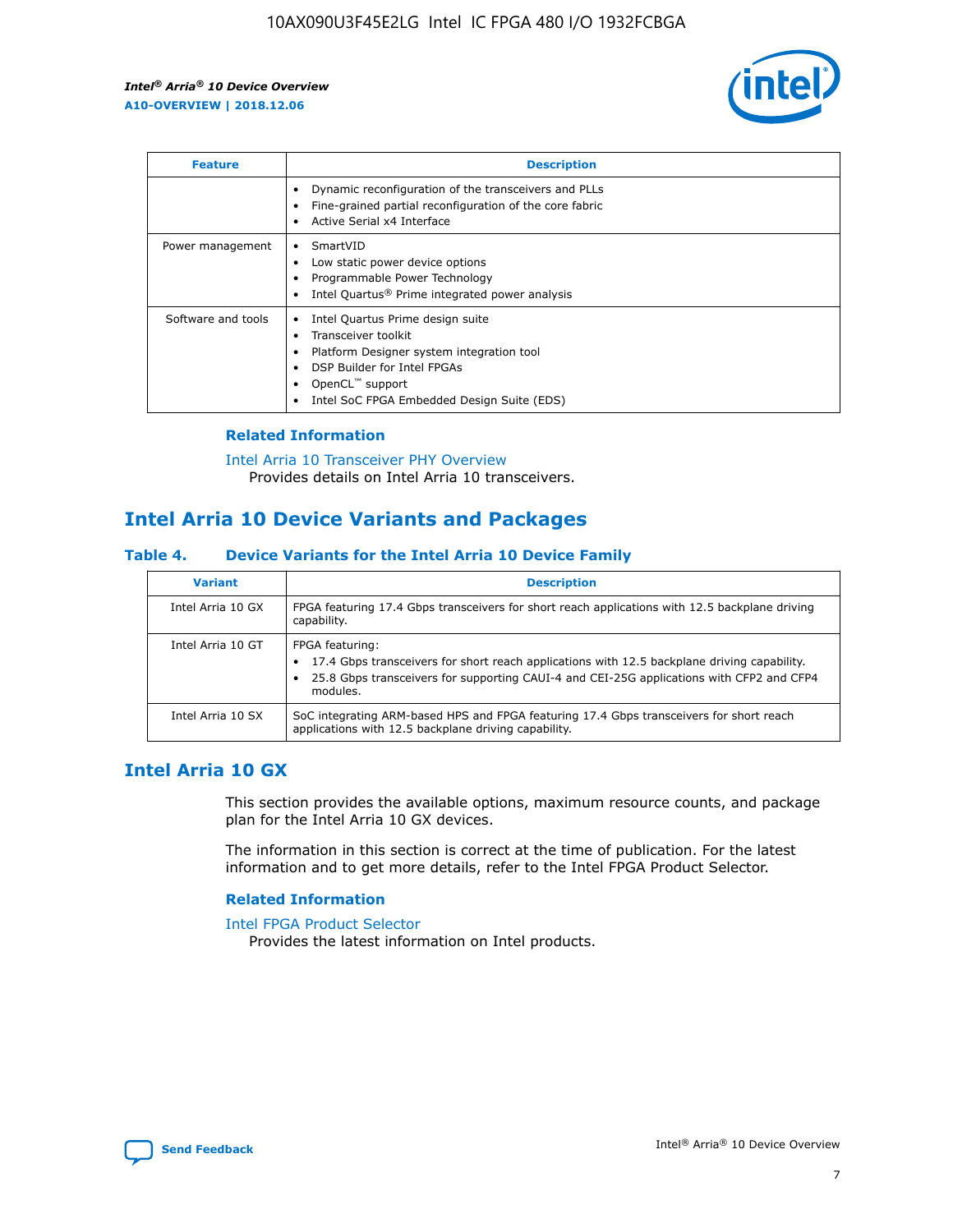

# **Available Options**





#### **Related Information**

[Transceiver Performance for Intel Arria 10 GX/SX Devices](https://www.intel.com/content/www/us/en/programmable/documentation/mcn1413182292568.html#mcn1413213965502) Provides more information about the transceiver speed grade.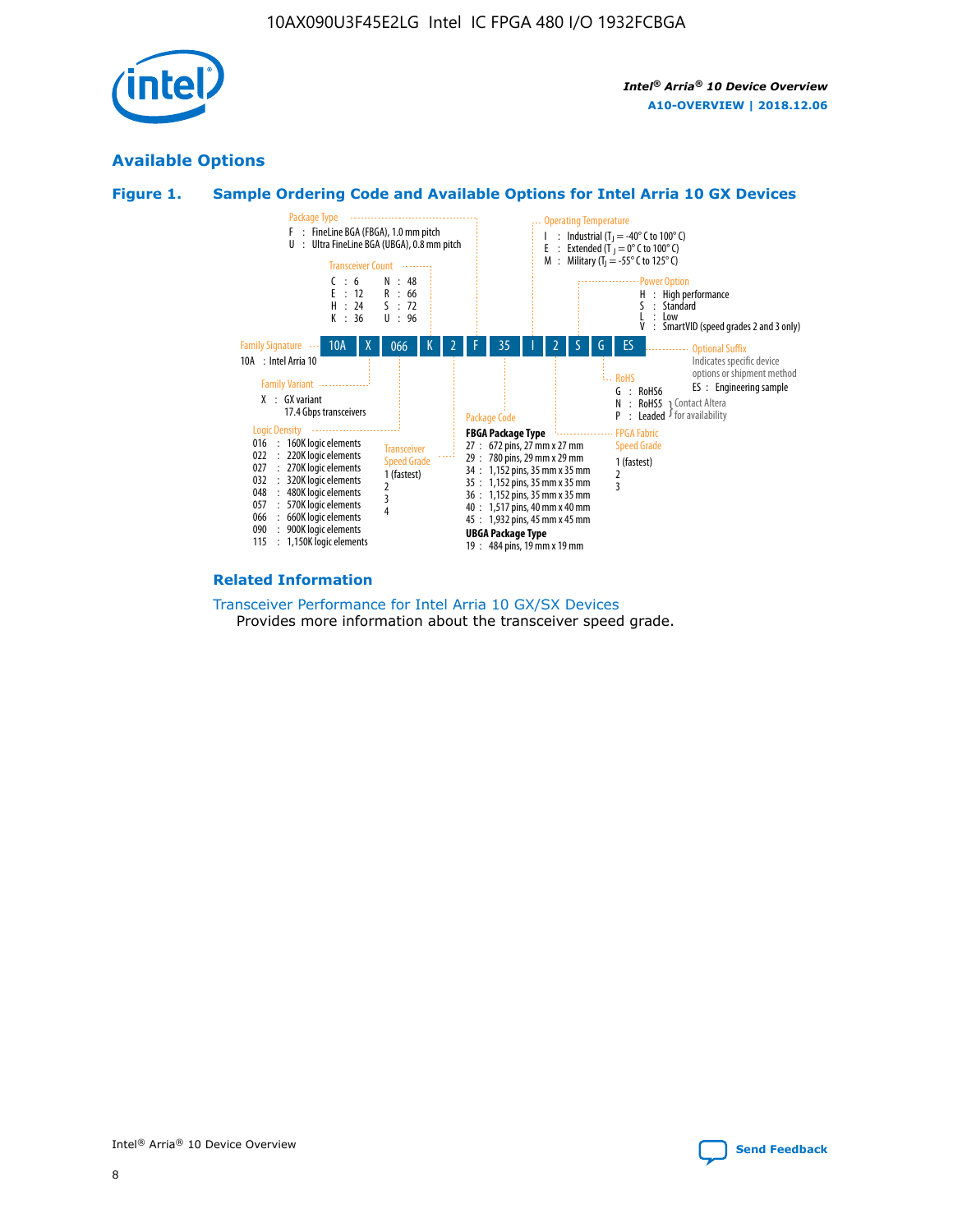

## **Maximum Resources**

#### **Table 5. Maximum Resource Counts for Intel Arria 10 GX Devices (GX 160, GX 220, GX 270, GX 320, and GX 480)**

| <b>Resource</b>              |                          | <b>Product Line</b> |                                |                |                |                |  |  |  |
|------------------------------|--------------------------|---------------------|--------------------------------|----------------|----------------|----------------|--|--|--|
|                              |                          | <b>GX 160</b>       | <b>GX 220</b><br><b>GX 270</b> |                | <b>GX 320</b>  | <b>GX 480</b>  |  |  |  |
| Logic Elements (LE) (K)      |                          | 160                 | 220                            | 270            | 320            | 480            |  |  |  |
| <b>ALM</b>                   |                          | 61,510              | 80,330                         | 101,620        | 119,900        | 183,590        |  |  |  |
| Register                     |                          | 246,040             | 321,320                        | 406,480        | 479,600        | 734,360        |  |  |  |
| Memory (Kb)                  | M <sub>20</sub> K        | 8,800               | 11,740                         | 15,000         | 17,820         | 28,620         |  |  |  |
| <b>MLAB</b>                  |                          | 1,050               | 1,690                          | 2,452          |                | 4,164          |  |  |  |
| Variable-precision DSP Block | 192<br>830<br>985<br>156 |                     |                                |                | 1,368          |                |  |  |  |
| 18 x 19 Multiplier           |                          | 312                 | 384                            | 1,660          | 1,970          | 2,736          |  |  |  |
| PLL                          | Fractional<br>Synthesis  | 6                   | 6                              | 8              | 8              | 12             |  |  |  |
|                              | I/O                      | 6                   | 6                              | 8              | 8              | 12             |  |  |  |
| 17.4 Gbps Transceiver        |                          | 12                  | 12                             | 24             | 24             |                |  |  |  |
| GPIO <sup>(3)</sup>          |                          | 288                 | 288                            | 384<br>384     |                | 492            |  |  |  |
| LVDS Pair $(4)$              |                          | 120                 | 120                            | 168            | 168            | 222            |  |  |  |
| PCIe Hard IP Block           |                          | $\mathbf{1}$        | 1                              | $\overline{2}$ | $\overline{2}$ | $\overline{2}$ |  |  |  |
| Hard Memory Controller       |                          | 6                   | 6                              | 8              | 8              | 12             |  |  |  |

<sup>(4)</sup> Each LVDS I/O pair can be used as differential input or output.



<sup>(3)</sup> The number of GPIOs does not include transceiver I/Os. In the Intel Quartus Prime software, the number of user I/Os includes transceiver I/Os.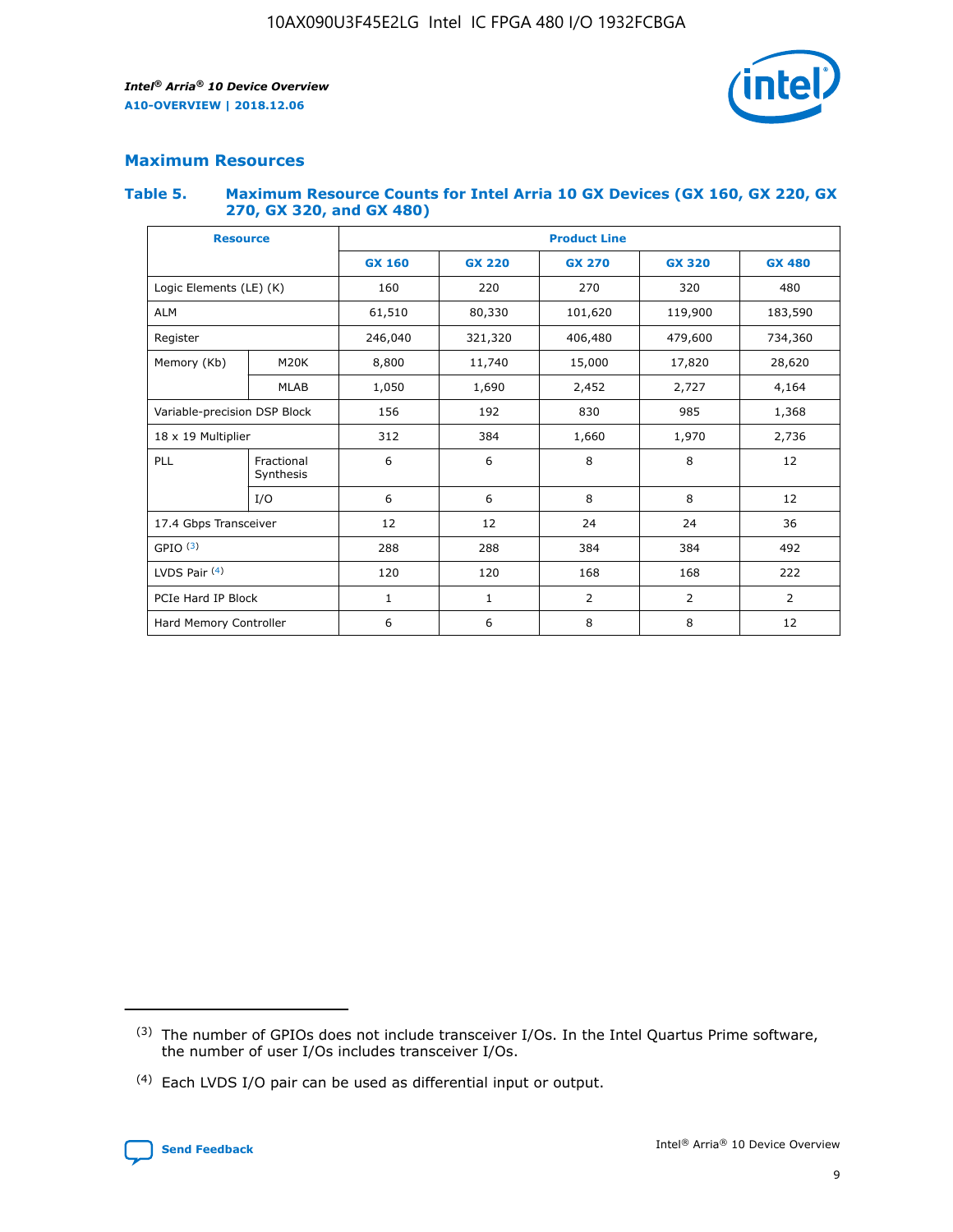

## **Table 6. Maximum Resource Counts for Intel Arria 10 GX Devices (GX 570, GX 660, GX 900, and GX 1150)**

|                              | <b>Resource</b>         | <b>Product Line</b> |                |                |                |  |  |  |
|------------------------------|-------------------------|---------------------|----------------|----------------|----------------|--|--|--|
|                              |                         | <b>GX 570</b>       | <b>GX 660</b>  |                | <b>GX 1150</b> |  |  |  |
| Logic Elements (LE) (K)      |                         | 570                 | 660            | 900            | 1,150          |  |  |  |
| <b>ALM</b>                   |                         | 217,080             | 251,680        | 339,620        | 427,200        |  |  |  |
| Register                     |                         | 868,320             | 1,006,720      | 1,358,480      | 1,708,800      |  |  |  |
| Memory (Kb)                  | <b>M20K</b>             | 36,000              | 42,620         | 48,460         | 54,260         |  |  |  |
|                              | <b>MLAB</b>             | 5,096               | 5,788          | 9,386          | 12,984         |  |  |  |
| Variable-precision DSP Block |                         | 1,523               | 1,687          | 1,518          | 1,518          |  |  |  |
| $18 \times 19$ Multiplier    |                         | 3,046               | 3,374          | 3,036          | 3,036          |  |  |  |
| PLL                          | Fractional<br>Synthesis | 16                  | 16             | 32             | 32             |  |  |  |
|                              | I/O                     | 16                  | 16             | 16             | 16             |  |  |  |
| 17.4 Gbps Transceiver        |                         | 48                  | 48             | 96             | 96             |  |  |  |
| GPIO <sup>(3)</sup>          |                         | 696                 | 696            | 768            | 768            |  |  |  |
| LVDS Pair $(4)$              |                         | 324                 | 324            | 384            | 384            |  |  |  |
| PCIe Hard IP Block           |                         | 2                   | $\overline{2}$ | $\overline{4}$ | 4              |  |  |  |
| Hard Memory Controller       |                         | 16                  | 16             | 16             | 16             |  |  |  |

# **Package Plan**

## **Table 7. Package Plan for Intel Arria 10 GX Devices (U19, F27, and F29)**

Refer to I/O and High Speed I/O in Intel Arria 10 Devices chapter for the number of 3 V I/O, LVDS I/O, and LVDS channels in each device package.

| <b>Product Line</b> | U <sub>19</sub><br>$(19 \text{ mm} \times 19 \text{ mm})$<br>484-pin UBGA) |          |             |         | <b>F27</b><br>(27 mm × 27 mm,<br>672-pin FBGA) |             | <b>F29</b><br>(29 mm × 29 mm,<br>780-pin FBGA) |          |             |  |
|---------------------|----------------------------------------------------------------------------|----------|-------------|---------|------------------------------------------------|-------------|------------------------------------------------|----------|-------------|--|
|                     | 3 V I/O                                                                    | LVDS I/O | <b>XCVR</b> | 3 V I/O | <b>LVDS I/O</b>                                | <b>XCVR</b> | 3 V I/O                                        | LVDS I/O | <b>XCVR</b> |  |
| GX 160              | 48                                                                         | 192      | 6           | 48      | 192                                            | 12          | 48                                             | 240      | 12          |  |
| GX 220              | 48                                                                         | 192      | 6           | 48      | 192                                            | 12          | 48                                             | 240      | 12          |  |
| GX 270              |                                                                            |          |             | 48      | 192                                            | 12          | 48                                             | 312      | 12          |  |
| GX 320              |                                                                            |          |             | 48      | 192                                            | 12          | 48                                             | 312      | 12          |  |
| GX 480              |                                                                            |          |             |         |                                                |             | 48                                             | 312      | 12          |  |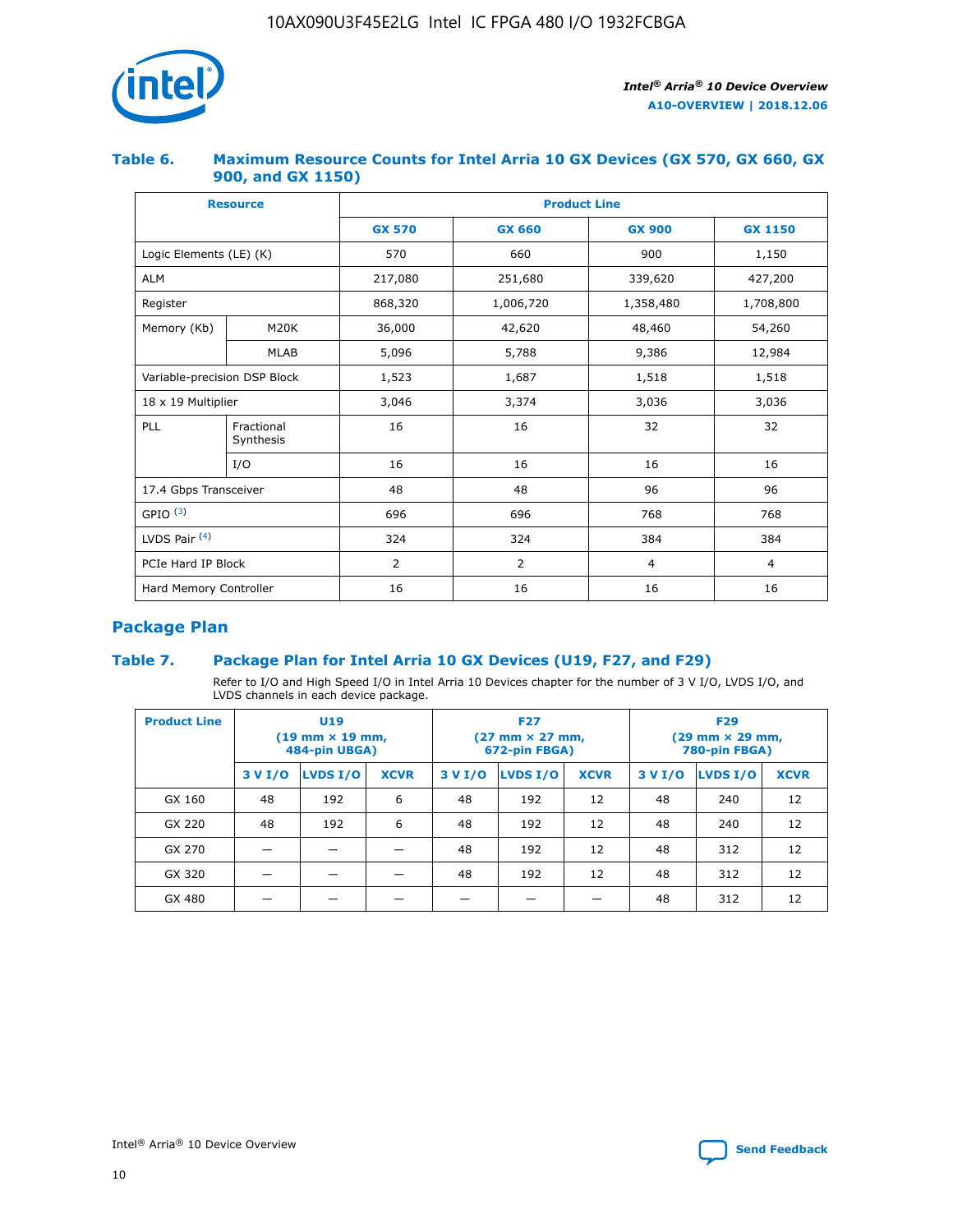

#### **Table 8. Package Plan for Intel Arria 10 GX Devices (F34, F35, NF40, and KF40)**

Refer to I/O and High Speed I/O in Intel Arria 10 Devices chapter for the number of 3 V I/O, LVDS I/O, and LVDS channels in each device package.

| <b>Product Line</b> | <b>F34</b><br>$(35 \text{ mm} \times 35 \text{ mm})$<br>1152-pin FBGA) |                    | <b>F35</b><br>$(35 \text{ mm} \times 35 \text{ mm})$<br><b>1152-pin FBGA)</b> |           | <b>KF40</b><br>$(40$ mm $\times$ 40 mm,<br>1517-pin FBGA) |             |           | <b>NF40</b><br>$(40$ mm $\times$ 40 mm,<br><b>1517-pin FBGA)</b> |             |            |                    |             |
|---------------------|------------------------------------------------------------------------|--------------------|-------------------------------------------------------------------------------|-----------|-----------------------------------------------------------|-------------|-----------|------------------------------------------------------------------|-------------|------------|--------------------|-------------|
|                     | 3V<br>I/O                                                              | <b>LVDS</b><br>I/O | <b>XCVR</b>                                                                   | 3V<br>I/O | <b>LVDS</b><br>I/O                                        | <b>XCVR</b> | 3V<br>I/O | <b>LVDS</b><br>I/O                                               | <b>XCVR</b> | 3 V<br>I/O | <b>LVDS</b><br>I/O | <b>XCVR</b> |
| GX 270              | 48                                                                     | 336                | 24                                                                            | 48        | 336                                                       | 24          |           |                                                                  |             |            |                    |             |
| GX 320              | 48                                                                     | 336                | 24                                                                            | 48        | 336                                                       | 24          |           |                                                                  |             |            |                    |             |
| GX 480              | 48                                                                     | 444                | 24                                                                            | 48        | 348                                                       | 36          |           |                                                                  |             |            |                    |             |
| GX 570              | 48                                                                     | 444                | 24                                                                            | 48        | 348                                                       | 36          | 96        | 600                                                              | 36          | 48         | 540                | 48          |
| GX 660              | 48                                                                     | 444                | 24                                                                            | 48        | 348                                                       | 36          | 96        | 600                                                              | 36          | 48         | 540                | 48          |
| GX 900              |                                                                        | 504                | 24                                                                            | -         |                                                           |             |           |                                                                  |             |            | 600                | 48          |
| GX 1150             |                                                                        | 504                | 24                                                                            |           |                                                           |             |           |                                                                  |             |            | 600                | 48          |

#### **Table 9. Package Plan for Intel Arria 10 GX Devices (RF40, NF45, SF45, and UF45)**

Refer to I/O and High Speed I/O in Intel Arria 10 Devices chapter for the number of 3 V I/O, LVDS I/O, and LVDS channels in each device package.

| <b>Product Line</b> | <b>RF40</b><br>$(40$ mm $\times$ 40 mm,<br>1517-pin FBGA) |                    |             | <b>NF45</b><br>$(45 \text{ mm} \times 45 \text{ mm})$<br><b>1932-pin FBGA)</b> |                    |             | <b>SF45</b><br>$(45 \text{ mm} \times 45 \text{ mm})$<br><b>1932-pin FBGA)</b> |                    |             | <b>UF45</b><br>$(45 \text{ mm} \times 45 \text{ mm})$<br><b>1932-pin FBGA)</b> |                    |             |
|---------------------|-----------------------------------------------------------|--------------------|-------------|--------------------------------------------------------------------------------|--------------------|-------------|--------------------------------------------------------------------------------|--------------------|-------------|--------------------------------------------------------------------------------|--------------------|-------------|
|                     | 3V<br>I/O                                                 | <b>LVDS</b><br>I/O | <b>XCVR</b> | 3 V<br>I/O                                                                     | <b>LVDS</b><br>I/O | <b>XCVR</b> | 3 V<br>I/O                                                                     | <b>LVDS</b><br>I/O | <b>XCVR</b> | 3V<br>I/O                                                                      | <b>LVDS</b><br>I/O | <b>XCVR</b> |
| GX 900              |                                                           | 342                | 66          | _                                                                              | 768                | 48          |                                                                                | 624                | 72          |                                                                                | 480                | 96          |
| GX 1150             |                                                           | 342                | 66          | _                                                                              | 768                | 48          |                                                                                | 624                | 72          |                                                                                | 480                | 96          |

#### **Related Information**

[I/O and High-Speed Differential I/O Interfaces in Intel Arria 10 Devices chapter, Intel](https://www.intel.com/content/www/us/en/programmable/documentation/sam1403482614086.html#sam1403482030321) [Arria 10 Device Handbook](https://www.intel.com/content/www/us/en/programmable/documentation/sam1403482614086.html#sam1403482030321)

Provides the number of 3 V and LVDS I/Os, and LVDS channels for each Intel Arria 10 device package.

# **Intel Arria 10 GT**

This section provides the available options, maximum resource counts, and package plan for the Intel Arria 10 GT devices.

The information in this section is correct at the time of publication. For the latest information and to get more details, refer to the Intel FPGA Product Selector.

#### **Related Information**

#### [Intel FPGA Product Selector](http://www.altera.com/products/selector/psg-selector.html)

Provides the latest information on Intel products.

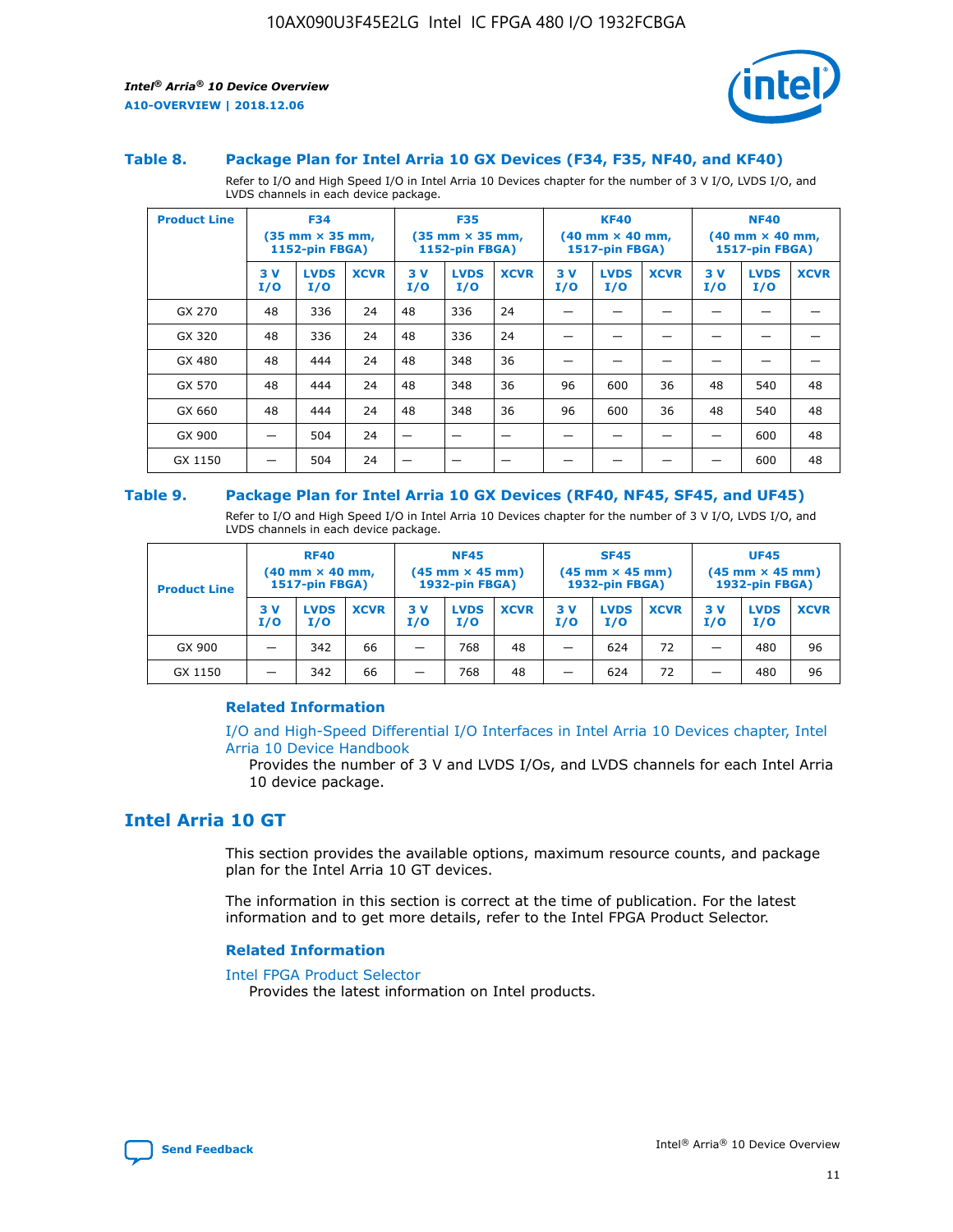

# **Available Options**

# **Figure 2. Sample Ordering Code and Available Options for Intel Arria 10 GT Devices**

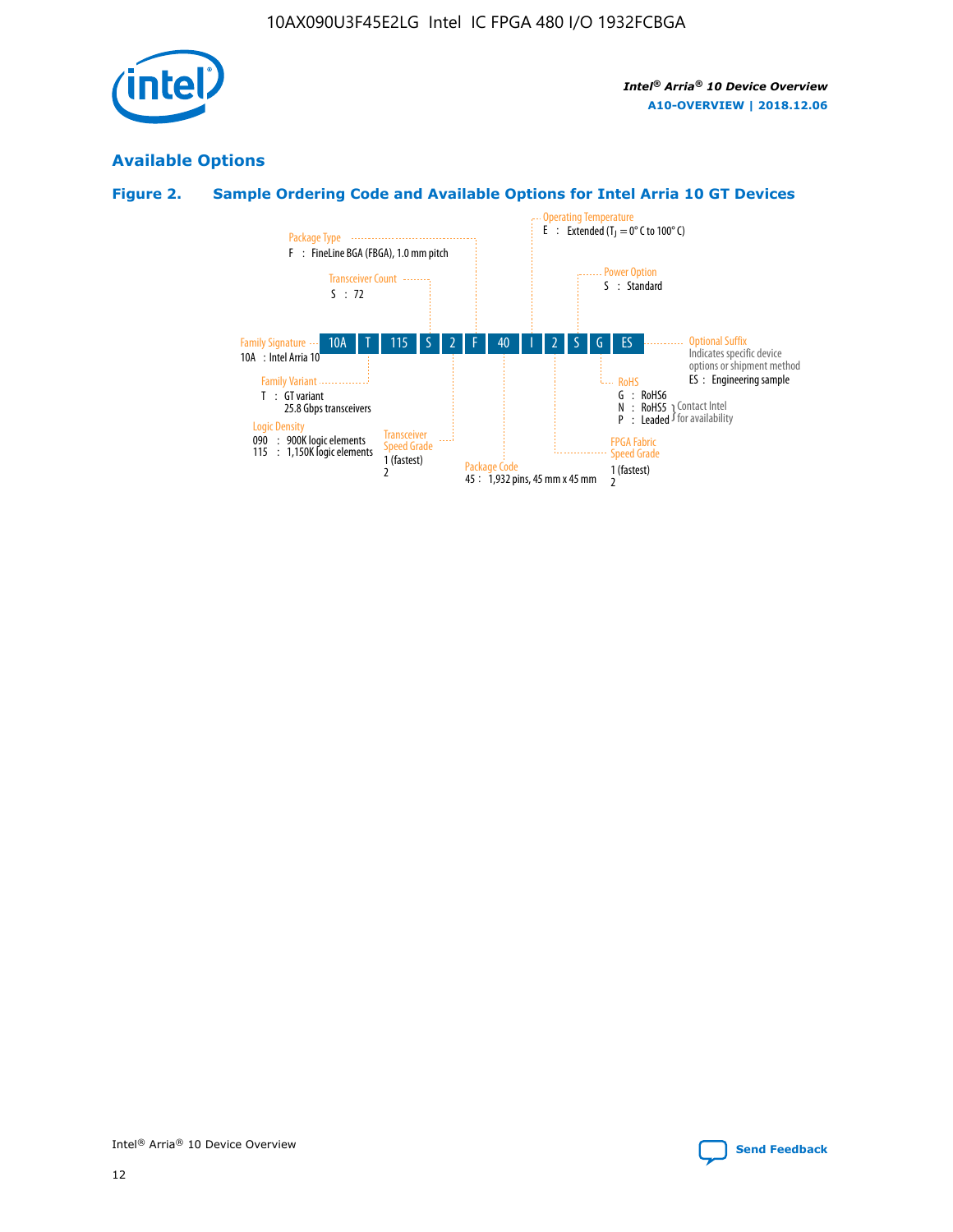

## **Maximum Resources**

#### **Table 10. Maximum Resource Counts for Intel Arria 10 GT Devices**

| <b>Resource</b>              |                      | <b>Product Line</b> |                |  |
|------------------------------|----------------------|---------------------|----------------|--|
|                              |                      | <b>GT 900</b>       | <b>GT 1150</b> |  |
| Logic Elements (LE) (K)      |                      | 900                 | 1,150          |  |
| <b>ALM</b>                   |                      | 339,620             | 427,200        |  |
| Register                     |                      | 1,358,480           | 1,708,800      |  |
| Memory (Kb)                  | M20K                 | 48,460              | 54,260         |  |
|                              | <b>MLAB</b>          | 9,386               | 12,984         |  |
| Variable-precision DSP Block |                      | 1,518               | 1,518          |  |
| 18 x 19 Multiplier           |                      | 3,036               | 3,036          |  |
| PLL                          | Fractional Synthesis | 32                  | 32             |  |
|                              | I/O                  | 16                  | 16             |  |
| Transceiver                  | 17.4 Gbps            | 72(5)               | 72(5)          |  |
|                              | 25.8 Gbps            | 6                   | 6              |  |
| GPIO <sup>(6)</sup>          |                      | 624                 | 624            |  |
| LVDS Pair $(7)$              |                      | 312                 | 312            |  |
| PCIe Hard IP Block           |                      | $\overline{4}$      | $\overline{4}$ |  |
| Hard Memory Controller       |                      | 16                  | 16             |  |

#### **Related Information**

#### [Intel Arria 10 GT Channel Usage](https://www.intel.com/content/www/us/en/programmable/documentation/nik1398707230472.html#nik1398707008178)

Configuring GT/GX channels in Intel Arria 10 GT devices.

## **Package Plan**

#### **Table 11. Package Plan for Intel Arria 10 GT Devices**

Refer to I/O and High Speed I/O in Intel Arria 10 Devices chapter for the number of 3 V I/O, LVDS I/O, and LVDS channels in each device package.

| <b>Product Line</b> | <b>SF45</b><br>(45 mm × 45 mm, 1932-pin FBGA) |                 |             |  |  |  |
|---------------------|-----------------------------------------------|-----------------|-------------|--|--|--|
|                     | 3 V I/O                                       | <b>LVDS I/O</b> | <b>XCVR</b> |  |  |  |
| GT 900              |                                               | 624             | 72          |  |  |  |
| GT 1150             |                                               | 624             |             |  |  |  |

<sup>(7)</sup> Each LVDS I/O pair can be used as differential input or output.



 $(5)$  If all 6 GT channels are in use, 12 of the GX channels are not usable.

<sup>(6)</sup> The number of GPIOs does not include transceiver I/Os. In the Intel Quartus Prime software, the number of user I/Os includes transceiver I/Os.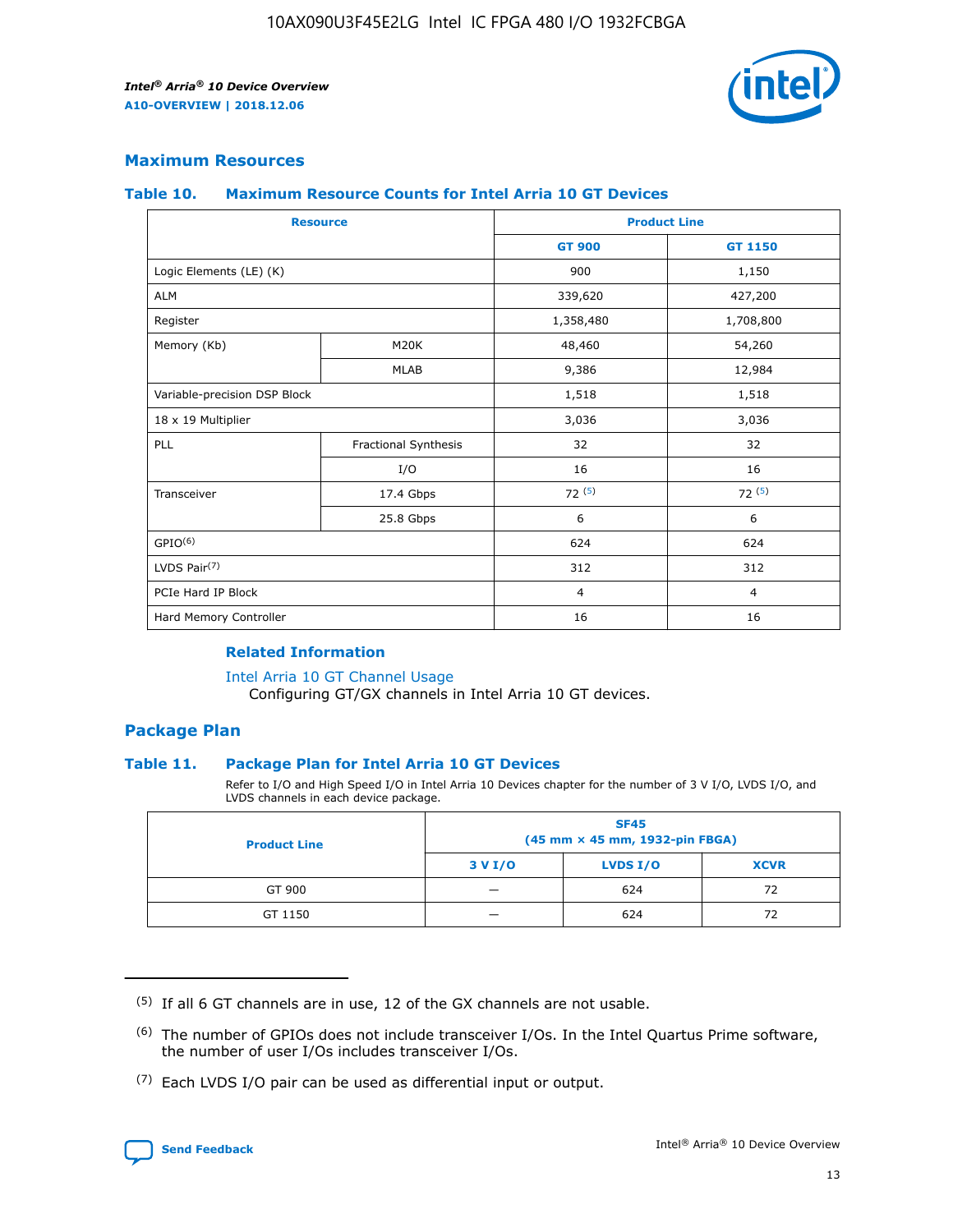

#### **Related Information**

[I/O and High-Speed Differential I/O Interfaces in Intel Arria 10 Devices chapter, Intel](https://www.intel.com/content/www/us/en/programmable/documentation/sam1403482614086.html#sam1403482030321) [Arria 10 Device Handbook](https://www.intel.com/content/www/us/en/programmable/documentation/sam1403482614086.html#sam1403482030321)

Provides the number of 3 V and LVDS I/Os, and LVDS channels for each Intel Arria 10 device package.

# **Intel Arria 10 SX**

This section provides the available options, maximum resource counts, and package plan for the Intel Arria 10 SX devices.

The information in this section is correct at the time of publication. For the latest information and to get more details, refer to the Intel FPGA Product Selector.

#### **Related Information**

[Intel FPGA Product Selector](http://www.altera.com/products/selector/psg-selector.html) Provides the latest information on Intel products.

#### **Available Options**

#### **Figure 3. Sample Ordering Code and Available Options for Intel Arria 10 SX Devices**



#### **Related Information**

[Transceiver Performance for Intel Arria 10 GX/SX Devices](https://www.intel.com/content/www/us/en/programmable/documentation/mcn1413182292568.html#mcn1413213965502) Provides more information about the transceiver speed grade.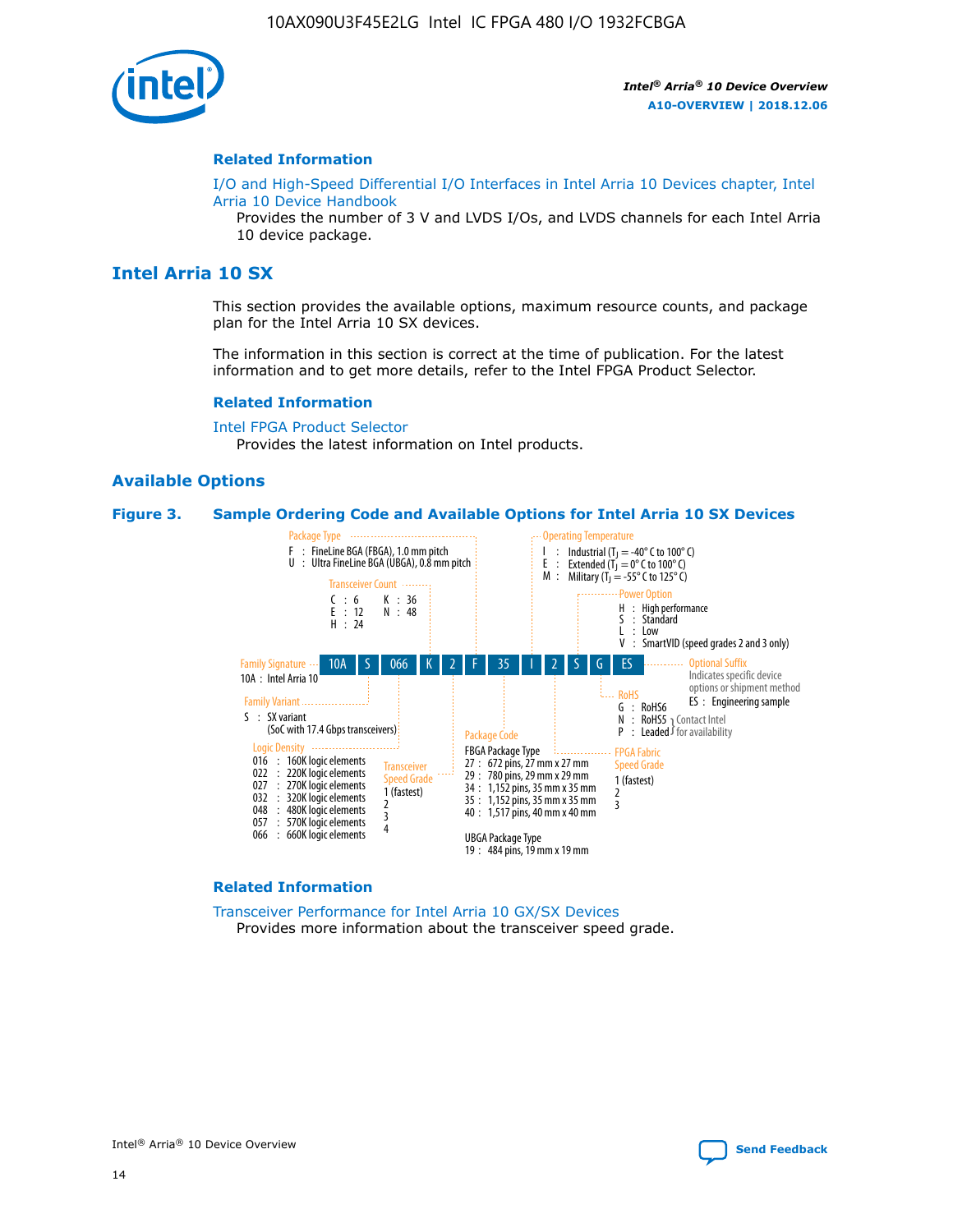

## **Maximum Resources**

#### **Table 12. Maximum Resource Counts for Intel Arria 10 SX Devices**

| <b>Resource</b>                   |                         | <b>Product Line</b> |               |                |                |                |                |                |  |  |  |
|-----------------------------------|-------------------------|---------------------|---------------|----------------|----------------|----------------|----------------|----------------|--|--|--|
|                                   |                         | <b>SX 160</b>       | <b>SX 220</b> | <b>SX 270</b>  | <b>SX 320</b>  | <b>SX 480</b>  | <b>SX 570</b>  | <b>SX 660</b>  |  |  |  |
| Logic Elements (LE) (K)           |                         | 160                 | 220           | 270            | 320            | 480            | 570            | 660            |  |  |  |
| <b>ALM</b>                        |                         | 61,510              | 80,330        | 101,620        | 119,900        | 183,590        | 217,080        | 251,680        |  |  |  |
| Register                          |                         | 246,040             | 321,320       | 406,480        | 479,600        | 734,360        | 868,320        | 1,006,720      |  |  |  |
| Memory (Kb)                       | <b>M20K</b>             | 8,800               | 11,740        | 15,000         | 17,820         | 28,620         | 36,000         | 42,620         |  |  |  |
|                                   | <b>MLAB</b>             | 1,050               | 1,690         | 2,452          | 2,727          | 4,164          | 5,096          | 5,788          |  |  |  |
| Variable-precision DSP Block      |                         | 156                 | 192           | 830            | 985            | 1,368          | 1,523          | 1,687          |  |  |  |
| 18 x 19 Multiplier                |                         | 312                 | 384           | 1,660          | 1,970          | 2,736          | 3,046          | 3,374          |  |  |  |
| PLL                               | Fractional<br>Synthesis | 6                   | 6             | 8              | 8              | 12             | 16             | 16             |  |  |  |
|                                   | I/O                     | 6                   | 6             | 8              | 8              | 12             | 16             | 16             |  |  |  |
| 17.4 Gbps Transceiver             |                         | 12                  | 12            | 24             | 24             | 36             | 48             | 48             |  |  |  |
| GPIO <sup>(8)</sup>               |                         | 288                 | 288           | 384            | 384            | 492            | 696            | 696            |  |  |  |
| LVDS Pair $(9)$                   |                         | 120                 | 120           | 168            | 168            | 174            | 324            | 324            |  |  |  |
| PCIe Hard IP Block                |                         | $\mathbf{1}$        | $\mathbf{1}$  | $\overline{2}$ | $\overline{2}$ | $\overline{2}$ | $\overline{2}$ | $\overline{2}$ |  |  |  |
| Hard Memory Controller            |                         | 6                   | 6             | 8              | 8              | 12             | 16             | 16             |  |  |  |
| ARM Cortex-A9 MPCore<br>Processor |                         | Yes                 | Yes           | Yes            | Yes            | Yes            | Yes            | <b>Yes</b>     |  |  |  |

## **Package Plan**

#### **Table 13. Package Plan for Intel Arria 10 SX Devices (U19, F27, F29, and F34)**

Refer to I/O and High Speed I/O in Intel Arria 10 Devices chapter for the number of 3 V I/O, LVDS I/O, and LVDS channels in each device package.

| <b>Product Line</b> | U <sub>19</sub><br>$(19 \text{ mm} \times 19 \text{ mm})$<br>484-pin UBGA) |                    | <b>F27</b><br>$(27 \text{ mm} \times 27 \text{ mm})$<br>672-pin FBGA) |           | <b>F29</b><br>$(29 \text{ mm} \times 29 \text{ mm})$<br>780-pin FBGA) |             |            | <b>F34</b><br>$(35 \text{ mm} \times 35 \text{ mm})$<br><b>1152-pin FBGA)</b> |             |           |                    |             |
|---------------------|----------------------------------------------------------------------------|--------------------|-----------------------------------------------------------------------|-----------|-----------------------------------------------------------------------|-------------|------------|-------------------------------------------------------------------------------|-------------|-----------|--------------------|-------------|
|                     | 3V<br>I/O                                                                  | <b>LVDS</b><br>I/O | <b>XCVR</b>                                                           | 3V<br>I/O | <b>LVDS</b><br>I/O                                                    | <b>XCVR</b> | 3 V<br>I/O | <b>LVDS</b><br>I/O                                                            | <b>XCVR</b> | 3V<br>I/O | <b>LVDS</b><br>I/O | <b>XCVR</b> |
| SX 160              | 48                                                                         | 144                | 6                                                                     | 48        | 192                                                                   | 12          | 48         | 240                                                                           | 12          | –         |                    |             |
| SX 220              | 48                                                                         | 144                | 6                                                                     | 48        | 192                                                                   | 12          | 48         | 240                                                                           | 12          |           |                    |             |
| SX 270              |                                                                            |                    |                                                                       | 48        | 192                                                                   | 12          | 48         | 312                                                                           | 12          | 48        | 336                | 24          |
| SX 320              |                                                                            |                    |                                                                       | 48        | 192                                                                   | 12          | 48         | 312                                                                           | 12          | 48        | 336                | 24          |
|                     | continued                                                                  |                    |                                                                       |           |                                                                       |             |            |                                                                               |             |           |                    |             |

 $(8)$  The number of GPIOs does not include transceiver I/Os. In the Intel Quartus Prime software, the number of user I/Os includes transceiver I/Os.

 $(9)$  Each LVDS I/O pair can be used as differential input or output.

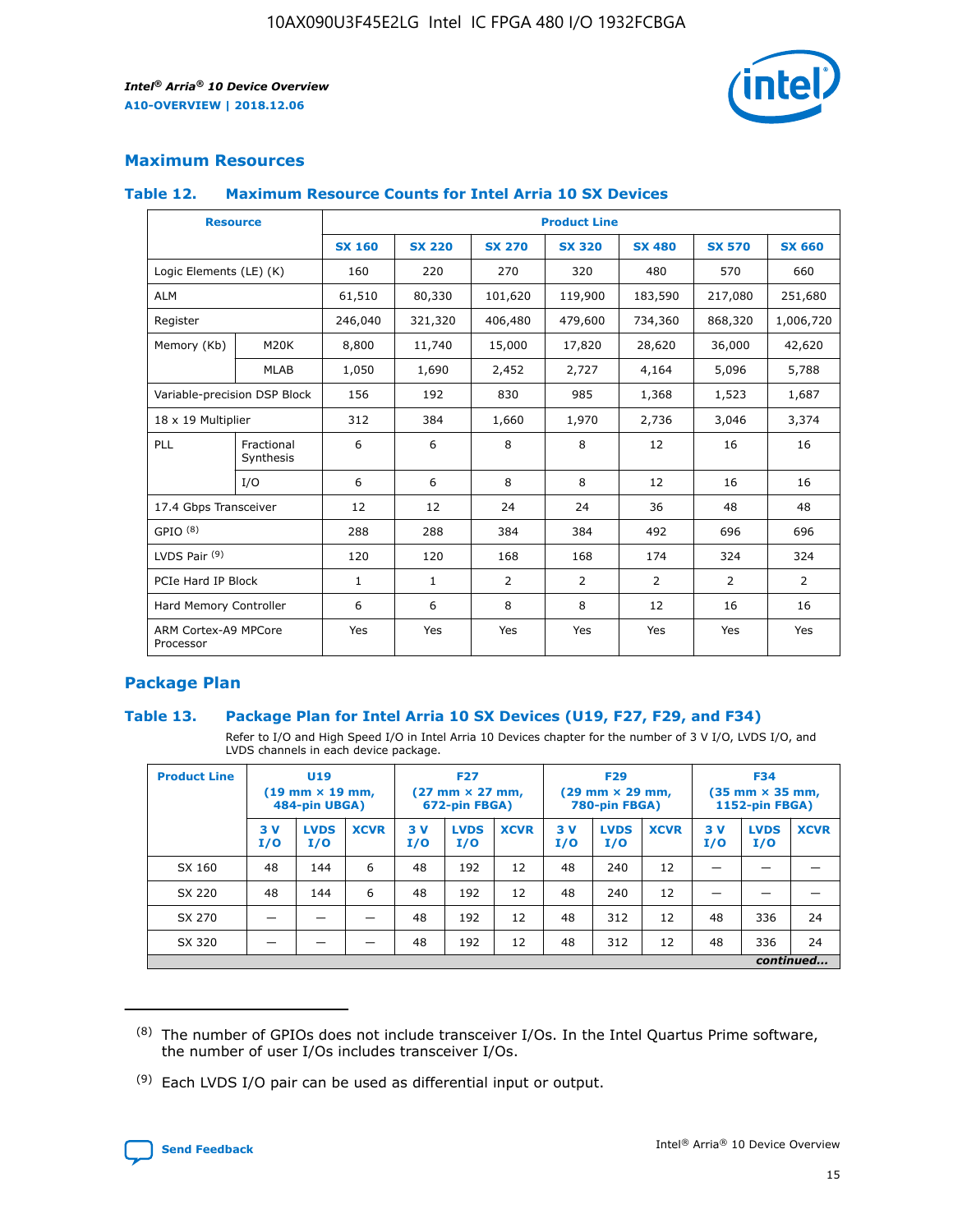

| <b>Product Line</b> | U <sub>19</sub><br>$(19 \text{ mm} \times 19 \text{ mm})$<br>484-pin UBGA) |                    | <b>F27</b><br>$(27 \text{ mm} \times 27 \text{ mm})$<br>672-pin FBGA) |           |                    | <b>F29</b><br>$(29 \text{ mm} \times 29 \text{ mm})$<br>780-pin FBGA) |           |                    | <b>F34</b><br>$(35$ mm $\times$ 35 mm,<br><b>1152-pin FBGA)</b> |           |                    |             |
|---------------------|----------------------------------------------------------------------------|--------------------|-----------------------------------------------------------------------|-----------|--------------------|-----------------------------------------------------------------------|-----------|--------------------|-----------------------------------------------------------------|-----------|--------------------|-------------|
|                     | 3 V<br>I/O                                                                 | <b>LVDS</b><br>I/O | <b>XCVR</b>                                                           | 3V<br>I/O | <b>LVDS</b><br>I/O | <b>XCVR</b>                                                           | 3V<br>I/O | <b>LVDS</b><br>I/O | <b>XCVR</b>                                                     | 3V<br>I/O | <b>LVDS</b><br>I/O | <b>XCVR</b> |
| SX 480              |                                                                            |                    |                                                                       |           |                    |                                                                       | 48        | 312                | 12                                                              | 48        | 444                | 24          |
| SX 570              |                                                                            |                    |                                                                       |           |                    |                                                                       |           |                    |                                                                 | 48        | 444                | 24          |
| SX 660              |                                                                            |                    |                                                                       |           |                    |                                                                       |           |                    |                                                                 | 48        | 444                | 24          |

## **Table 14. Package Plan for Intel Arria 10 SX Devices (F35, KF40, and NF40)**

Refer to I/O and High Speed I/O in Intel Arria 10 Devices chapter for the number of 3 V I/O, LVDS I/O, and LVDS channels in each device package.

| <b>Product Line</b> | <b>F35</b><br>$(35 \text{ mm} \times 35 \text{ mm})$<br><b>1152-pin FBGA)</b> |          |             |                                           | <b>KF40</b><br>(40 mm × 40 mm,<br>1517-pin FBGA) |    | <b>NF40</b><br>$(40 \text{ mm} \times 40 \text{ mm})$<br>1517-pin FBGA) |          |             |  |
|---------------------|-------------------------------------------------------------------------------|----------|-------------|-------------------------------------------|--------------------------------------------------|----|-------------------------------------------------------------------------|----------|-------------|--|
|                     | 3 V I/O                                                                       | LVDS I/O | <b>XCVR</b> | <b>LVDS I/O</b><br><b>XCVR</b><br>3 V I/O |                                                  |    | 3 V I/O                                                                 | LVDS I/O | <b>XCVR</b> |  |
| SX 270              | 48                                                                            | 336      | 24          |                                           |                                                  |    |                                                                         |          |             |  |
| SX 320              | 48                                                                            | 336      | 24          |                                           |                                                  |    |                                                                         |          |             |  |
| SX 480              | 48                                                                            | 348      | 36          |                                           |                                                  |    |                                                                         |          |             |  |
| SX 570              | 48                                                                            | 348      | 36          | 96                                        | 600                                              | 36 | 48                                                                      | 540      | 48          |  |
| SX 660              | 48                                                                            | 348      | 36          | 96                                        | 600                                              | 36 | 48                                                                      | 540      | 48          |  |

# **Related Information**

[I/O and High-Speed Differential I/O Interfaces in Intel Arria 10 Devices chapter, Intel](https://www.intel.com/content/www/us/en/programmable/documentation/sam1403482614086.html#sam1403482030321) [Arria 10 Device Handbook](https://www.intel.com/content/www/us/en/programmable/documentation/sam1403482614086.html#sam1403482030321)

Provides the number of 3 V and LVDS I/Os, and LVDS channels for each Intel Arria 10 device package.

Intel<sup>®</sup> Arria<sup>®</sup> 10 Device Overview **[Send Feedback](mailto:FPGAtechdocfeedback@intel.com?subject=Feedback%20on%20Intel%20Arria%2010%20Device%20Overview%20(A10-OVERVIEW%202018.12.06)&body=We%20appreciate%20your%20feedback.%20In%20your%20comments,%20also%20specify%20the%20page%20number%20or%20paragraph.%20Thank%20you.)** Send Feedback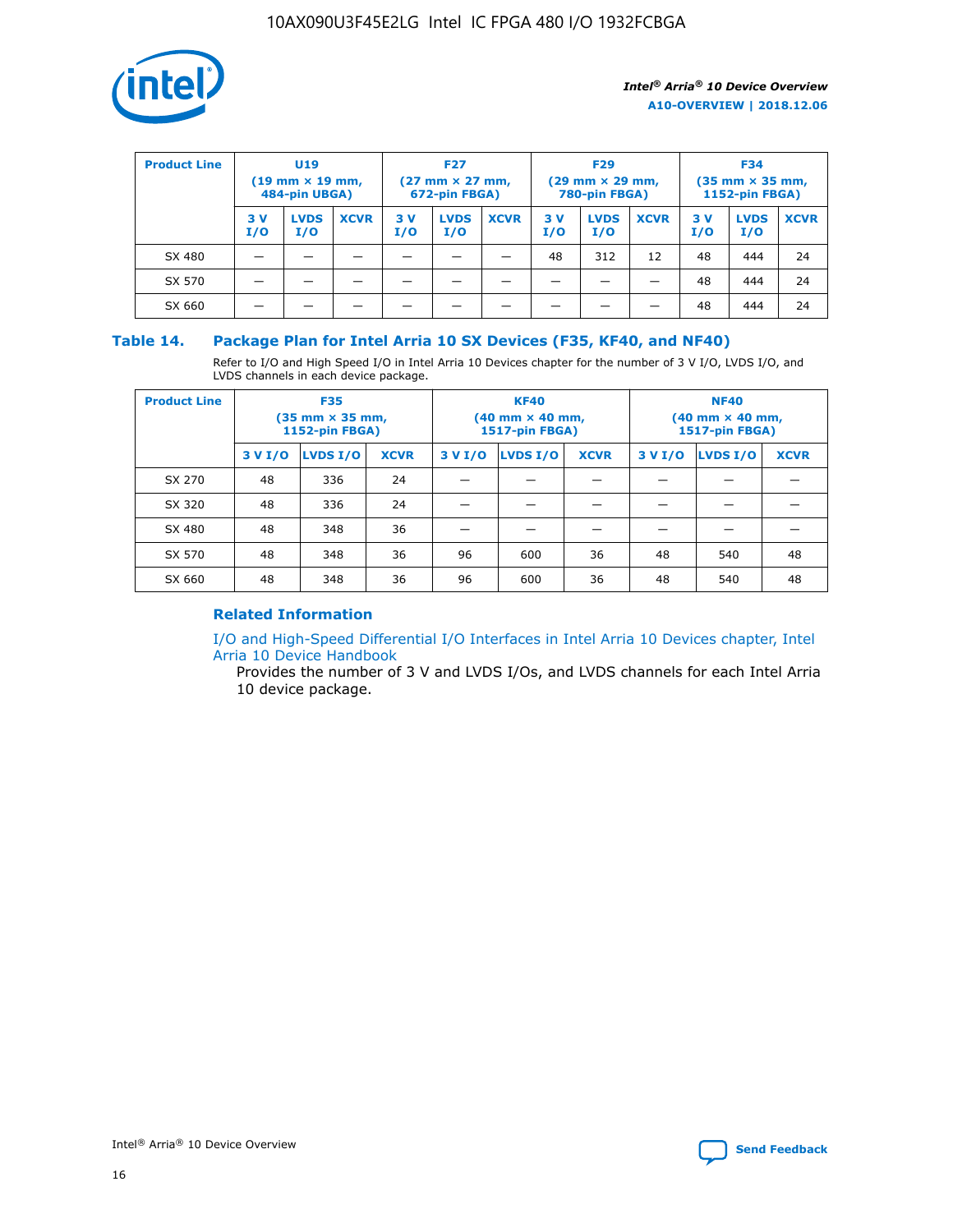

# **I/O Vertical Migration for Intel Arria 10 Devices**

#### **Figure 4. Migration Capability Across Intel Arria 10 Product Lines**

- The arrows indicate the migration paths. The devices included in each vertical migration path are shaded. Devices with fewer resources in the same path have lighter shades.
- To achieve the full I/O migration across product lines in the same migration path, restrict I/Os and transceivers usage to match the product line with the lowest I/O and transceiver counts.
- An LVDS I/O bank in the source device may be mapped to a 3 V I/O bank in the target device. To use memory interface clock frequency higher than 533 MHz, assign external memory interface pins only to banks that are LVDS I/O in both devices.
- There may be nominal 0.15 mm package height difference between some product lines in the same package type.
	- **Variant Product Line Package U19 F27 F29 F34 F35 KF40 NF40 RF40 NF45 SF45 UF45** Intel® Arria® 10 GX GX 160 GX 220 GX 270 GX 320 GX 480 GX 570 GX 660 GX 900 GX 1150 Intel Arria 10 GT GT 900 GT 1150 Intel Arria 10 SX SX 160 SX 220 SX 270 SX 320 SX 480 SX 570 SX 660
- Some migration paths are not shown in the Intel Quartus Prime software **Pin Migration View**.

*Note:* To verify the pin migration compatibility, use the **Pin Migration View** window in the Intel Quartus Prime software Pin Planner.

# **Adaptive Logic Module**

Intel Arria 10 devices use a 20 nm ALM as the basic building block of the logic fabric.

The ALM architecture is the same as the previous generation FPGAs, allowing for efficient implementation of logic functions and easy conversion of IP between the device generations.

The ALM, as shown in following figure, uses an 8-input fracturable look-up table (LUT) with four dedicated registers to help improve timing closure in register-rich designs and achieve an even higher design packing capability than the traditional two-register per LUT architecture.

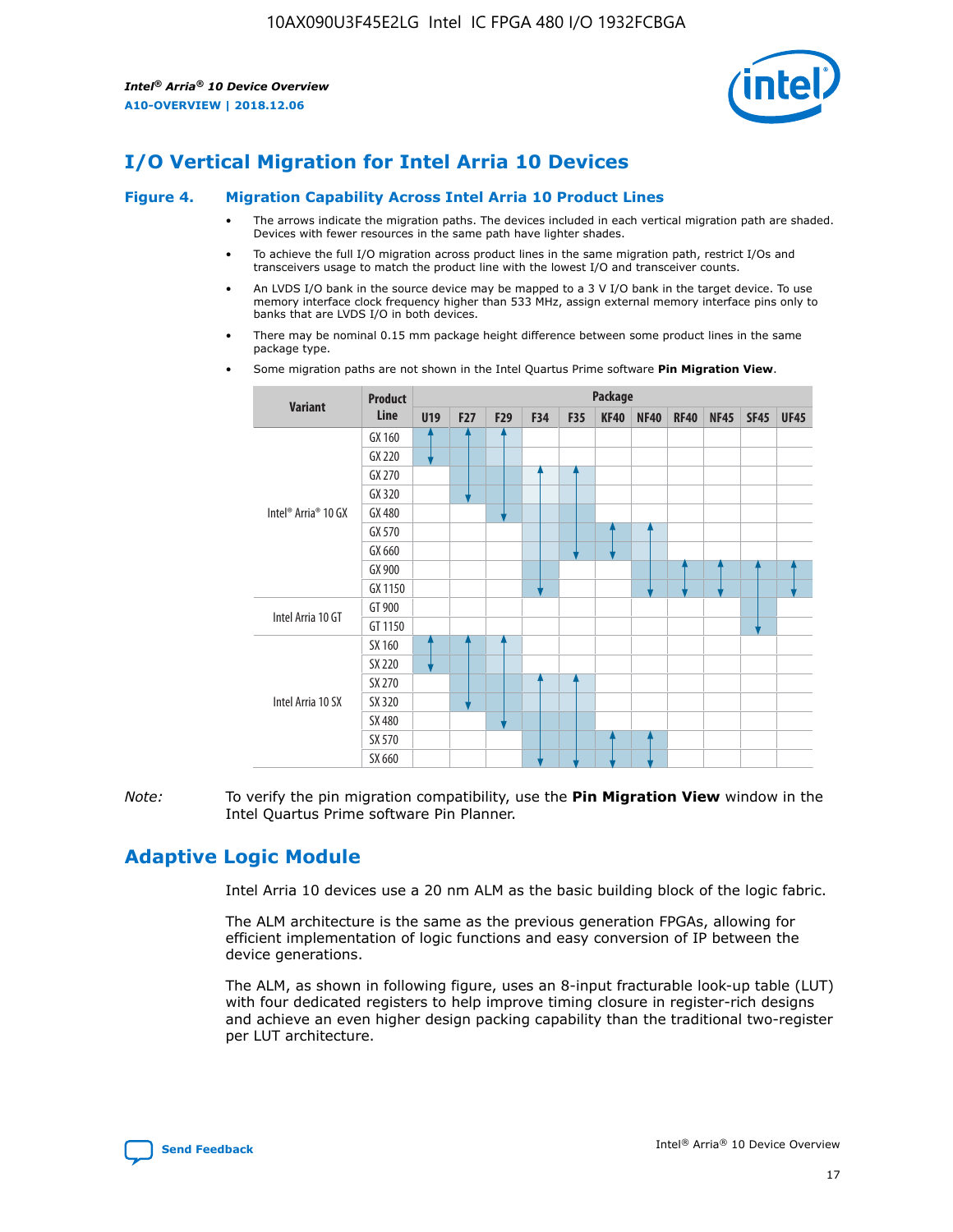

**Figure 5. ALM for Intel Arria 10 Devices**



The Intel Quartus Prime software optimizes your design according to the ALM logic structure and automatically maps legacy designs into the Intel Arria 10 ALM architecture.

# **Variable-Precision DSP Block**

The Intel Arria 10 variable precision DSP blocks support fixed-point arithmetic and floating-point arithmetic.

Features for fixed-point arithmetic:

- High-performance, power-optimized, and fully registered multiplication operations
- 18-bit and 27-bit word lengths
- Two 18 x 19 multipliers or one 27 x 27 multiplier per DSP block
- Built-in addition, subtraction, and 64-bit double accumulation register to combine multiplication results
- Cascading 19-bit or 27-bit when pre-adder is disabled and cascading 18-bit when pre-adder is used to form the tap-delay line for filtering applications
- Cascading 64-bit output bus to propagate output results from one block to the next block without external logic support
- Hard pre-adder supported in 19-bit and 27-bit modes for symmetric filters
- Internal coefficient register bank in both 18-bit and 27-bit modes for filter implementation
- 18-bit and 27-bit systolic finite impulse response (FIR) filters with distributed output adder
- Biased rounding support

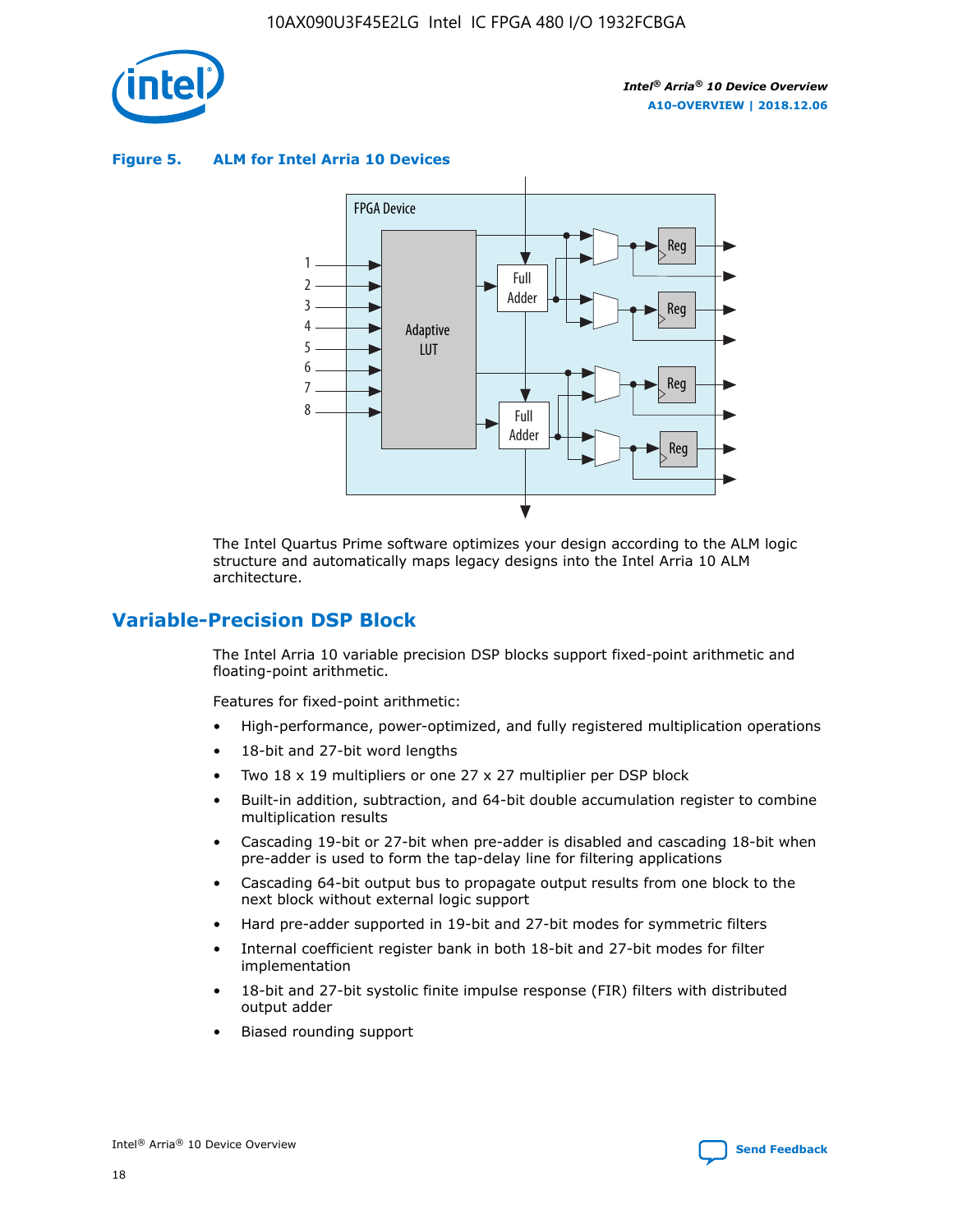

Features for floating-point arithmetic:

- A completely hardened architecture that supports multiplication, addition, subtraction, multiply-add, and multiply-subtract
- Multiplication with accumulation capability and a dynamic accumulator reset control
- Multiplication with cascade summation capability
- Multiplication with cascade subtraction capability
- Complex multiplication
- Direct vector dot product
- Systolic FIR filter

#### **Table 15. Variable-Precision DSP Block Configurations for Intel Arria 10 Devices**

| <b>Usage Example</b>                                       | <b>Multiplier Size (Bit)</b>    | <b>DSP Block Resources</b> |
|------------------------------------------------------------|---------------------------------|----------------------------|
| Medium precision fixed point                               | Two 18 x 19                     |                            |
| High precision fixed or Single precision<br>floating point | One 27 x 27                     |                            |
| Fixed point FFTs                                           | One 19 x 36 with external adder |                            |
| Very high precision fixed point                            | One 36 x 36 with external adder |                            |
| Double precision floating point                            | One 54 x 54 with external adder | 4                          |

#### **Table 16. Resources for Fixed-Point Arithmetic in Intel Arria 10 Devices**

The table lists the variable-precision DSP resources by bit precision for each Intel Arria 10 device.

| <b>Variant</b>  | <b>Product Line</b> | <b>Variable-</b><br>precision<br><b>DSP Block</b> | <b>Independent Input and Output</b><br><b>Multiplications Operator</b> |                                     | 18 x 19<br><b>Multiplier</b><br><b>Adder Sum</b> | $18 \times 18$<br><b>Multiplier</b><br><b>Adder</b> |
|-----------------|---------------------|---------------------------------------------------|------------------------------------------------------------------------|-------------------------------------|--------------------------------------------------|-----------------------------------------------------|
|                 |                     |                                                   | 18 x 19<br><b>Multiplier</b>                                           | $27 \times 27$<br><b>Multiplier</b> | <b>Mode</b>                                      | <b>Summed with</b><br>36 bit Input                  |
| AIntel Arria 10 | GX 160              | 156                                               | 312                                                                    | 156                                 | 156                                              | 156                                                 |
| GX              | GX 220              | 192                                               | 384                                                                    | 192                                 | 192                                              | 192                                                 |
|                 | GX 270              | 830                                               | 1,660                                                                  | 830                                 | 830                                              | 830                                                 |
|                 | GX 320              | 984                                               | 1,968                                                                  | 984                                 | 984                                              | 984                                                 |
|                 | GX 480              | 1,368                                             | 2,736                                                                  | 1,368                               | 1,368                                            | 1,368                                               |
|                 | GX 570              | 1,523                                             | 3,046                                                                  | 1,523                               | 1,523                                            | 1,523                                               |
|                 | GX 660              | 1,687                                             | 3,374                                                                  | 1,687                               | 1,687                                            | 1,687                                               |
|                 | GX 900              | 1,518                                             | 3,036                                                                  | 1,518                               | 1,518                                            | 1,518                                               |
|                 | GX 1150             | 1,518                                             | 3,036                                                                  | 1,518                               | 1,518                                            | 1,518                                               |
| Intel Arria 10  | GT 900              | 1,518                                             | 3,036                                                                  | 1,518                               | 1,518                                            | 1,518                                               |
| GT              | GT 1150             | 1,518                                             | 3,036                                                                  | 1,518                               | 1,518                                            | 1,518                                               |
| Intel Arria 10  | SX 160              | 156                                               | 312                                                                    | 156                                 | 156                                              | 156                                                 |
| <b>SX</b>       | SX 220              | 192                                               | 384                                                                    | 192                                 | 192                                              | 192                                                 |
|                 | SX 270              | 830                                               | 1,660                                                                  | 830                                 | 830                                              | 830                                                 |
|                 |                     |                                                   |                                                                        |                                     |                                                  | continued                                           |

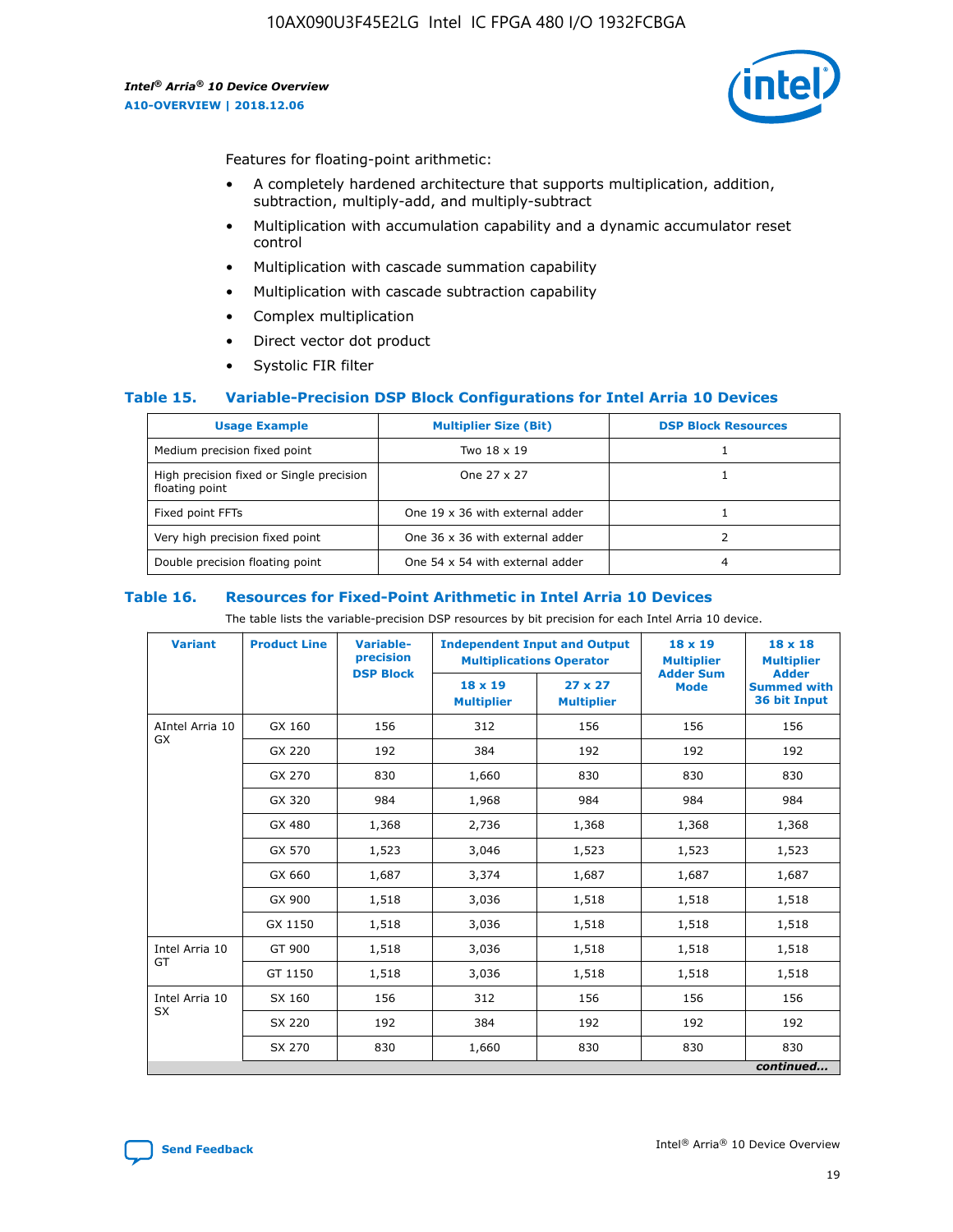

| <b>Variant</b> | <b>Product Line</b> | Variable-<br>precision | <b>Independent Input and Output</b><br><b>Multiplications Operator</b> |                                     | $18 \times 19$<br><b>Multiplier</b> | $18 \times 18$<br><b>Multiplier</b><br><b>Adder</b> |  |
|----------------|---------------------|------------------------|------------------------------------------------------------------------|-------------------------------------|-------------------------------------|-----------------------------------------------------|--|
|                |                     | <b>DSP Block</b>       | $18 \times 19$<br><b>Multiplier</b>                                    | $27 \times 27$<br><b>Multiplier</b> | <b>Adder Sum</b><br><b>Mode</b>     | <b>Summed with</b><br>36 bit Input                  |  |
|                | SX 320              | 984                    | 1,968                                                                  | 984                                 | 984                                 | 984                                                 |  |
|                | SX 480              | 1,368                  | 2,736                                                                  | 1,368                               | 1,368                               | 1,368                                               |  |
|                | SX 570              | 1,523                  | 3,046                                                                  | 1,523                               | 1,523                               | 1,523                                               |  |
|                | SX 660              | 1,687                  | 3,374                                                                  | 1,687                               | 1,687                               | 1,687                                               |  |

# **Table 17. Resources for Floating-Point Arithmetic in Intel Arria 10 Devices**

The table lists the variable-precision DSP resources by bit precision for each Intel Arria 10 device.

| <b>Variant</b> | <b>Product Line</b> | <b>Variable-</b><br>precision<br><b>DSP Block</b> | <b>Single</b><br><b>Precision</b><br><b>Floating-Point</b><br><b>Multiplication</b><br><b>Mode</b> | <b>Single-Precision</b><br><b>Floating-Point</b><br><b>Adder Mode</b> | Single-<br><b>Precision</b><br><b>Floating-Point</b><br><b>Multiply</b><br><b>Accumulate</b><br><b>Mode</b> | <b>Peak</b><br><b>Giga Floating-</b><br><b>Point</b><br><b>Operations</b><br>per Second<br>(GFLOPs) |
|----------------|---------------------|---------------------------------------------------|----------------------------------------------------------------------------------------------------|-----------------------------------------------------------------------|-------------------------------------------------------------------------------------------------------------|-----------------------------------------------------------------------------------------------------|
| Intel Arria 10 | GX 160              | 156                                               | 156                                                                                                | 156                                                                   | 156                                                                                                         | 140                                                                                                 |
| GX             | GX 220              | 192                                               | 192                                                                                                | 192                                                                   | 192                                                                                                         | 173                                                                                                 |
|                | GX 270              | 830                                               | 830                                                                                                | 830                                                                   | 830                                                                                                         | 747                                                                                                 |
|                | GX 320              | 984                                               | 984                                                                                                | 984                                                                   | 984                                                                                                         | 886                                                                                                 |
|                | GX 480              | 1,369                                             | 1,368                                                                                              | 1,368                                                                 | 1,368                                                                                                       | 1,231                                                                                               |
|                | GX 570              | 1,523                                             | 1,523                                                                                              | 1,523                                                                 | 1,523                                                                                                       | 1,371                                                                                               |
|                | GX 660              | 1,687                                             | 1,687                                                                                              | 1,687                                                                 | 1,687                                                                                                       | 1,518                                                                                               |
|                | GX 900              | 1,518                                             | 1,518                                                                                              | 1,518                                                                 | 1,518                                                                                                       | 1,366                                                                                               |
|                | GX 1150             | 1,518                                             | 1,518                                                                                              | 1,518                                                                 | 1,518                                                                                                       | 1,366                                                                                               |
| Intel Arria 10 | GT 900              | 1,518                                             | 1,518                                                                                              | 1,518                                                                 | 1,518                                                                                                       | 1,366                                                                                               |
| GT             | GT 1150             | 1,518                                             | 1,518                                                                                              | 1,518                                                                 | 1,518                                                                                                       | 1,366                                                                                               |
| Intel Arria 10 | SX 160              | 156                                               | 156                                                                                                | 156                                                                   | 156                                                                                                         | 140                                                                                                 |
| <b>SX</b>      | SX 220              | 192                                               | 192                                                                                                | 192                                                                   | 192                                                                                                         | 173                                                                                                 |
|                | SX 270              | 830                                               | 830                                                                                                | 830                                                                   | 830                                                                                                         | 747                                                                                                 |
|                | SX 320              | 984                                               | 984                                                                                                | 984                                                                   | 984                                                                                                         | 886                                                                                                 |
|                | SX 480              | 1,369                                             | 1,368                                                                                              | 1,368                                                                 | 1,368                                                                                                       | 1,231                                                                                               |
|                | SX 570              | 1,523                                             | 1,523                                                                                              | 1,523                                                                 | 1,523                                                                                                       | 1,371                                                                                               |
|                | SX 660              | 1,687                                             | 1,687                                                                                              | 1,687                                                                 | 1,687                                                                                                       | 1,518                                                                                               |

# **Embedded Memory Blocks**

The embedded memory blocks in the devices are flexible and designed to provide an optimal amount of small- and large-sized memory arrays to fit your design requirements.

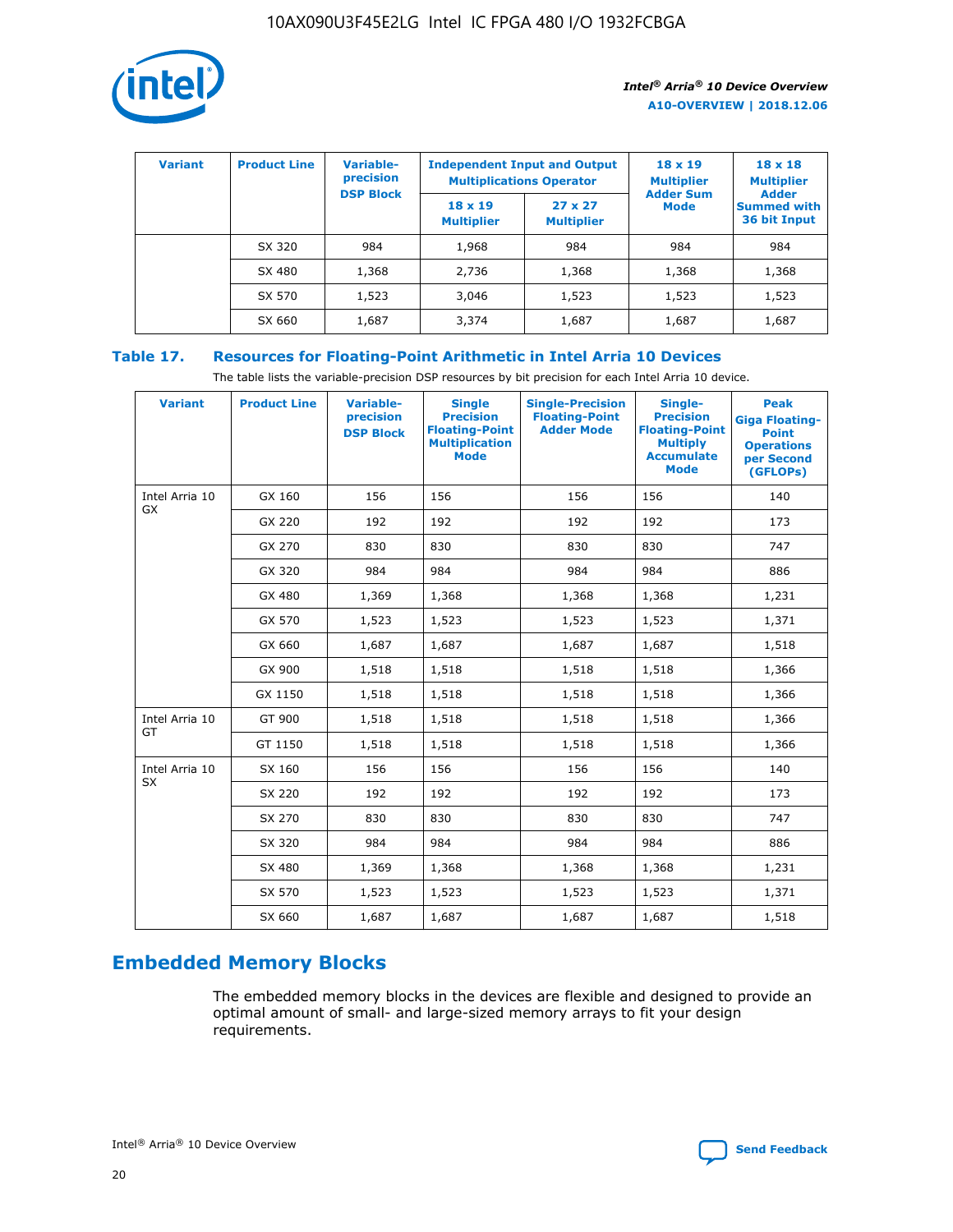

# **Types of Embedded Memory**

The Intel Arria 10 devices contain two types of memory blocks:

- 20 Kb M20K blocks—blocks of dedicated memory resources. The M20K blocks are ideal for larger memory arrays while still providing a large number of independent ports.
- 640 bit memory logic array blocks (MLABs)—enhanced memory blocks that are configured from dual-purpose logic array blocks (LABs). The MLABs are ideal for wide and shallow memory arrays. The MLABs are optimized for implementation of shift registers for digital signal processing (DSP) applications, wide and shallow FIFO buffers, and filter delay lines. Each MLAB is made up of ten adaptive logic modules (ALMs). In the Intel Arria 10 devices, you can configure these ALMs as ten 32 x 2 blocks, giving you one 32 x 20 simple dual-port SRAM block per MLAB.

# **Embedded Memory Capacity in Intel Arria 10 Devices**

|                   | <b>Product</b> |              | <b>M20K</b>         | <b>MLAB</b>  |                     | <b>Total RAM Bit</b> |
|-------------------|----------------|--------------|---------------------|--------------|---------------------|----------------------|
| <b>Variant</b>    | Line           | <b>Block</b> | <b>RAM Bit (Kb)</b> | <b>Block</b> | <b>RAM Bit (Kb)</b> | (Kb)                 |
| Intel Arria 10 GX | GX 160         | 440          | 8,800               | 1,680        | 1,050               | 9,850                |
|                   | GX 220         | 587          | 11,740              | 2,703        | 1,690               | 13,430               |
|                   | GX 270         | 750          | 15,000              | 3,922        | 2,452               | 17,452               |
|                   | GX 320         | 891          | 17,820              | 4,363        | 2,727               | 20,547               |
|                   | GX 480         | 1,431        | 28,620              | 6,662        | 4,164               | 32,784               |
|                   | GX 570         | 1,800        | 36,000              | 8,153        | 5,096               | 41,096               |
|                   | GX 660         | 2,131        | 42,620              | 9,260        | 5,788               | 48,408               |
|                   | GX 900         | 2,423        | 48,460              | 15,017       | 9,386               | 57,846               |
|                   | GX 1150        | 2,713        | 54,260              | 20,774       | 12,984              | 67,244               |
| Intel Arria 10 GT | GT 900         | 2,423        | 48,460              | 15,017       | 9,386               | 57,846               |
|                   | GT 1150        | 2,713        | 54,260              | 20,774       | 12,984              | 67,244               |
| Intel Arria 10 SX | SX 160         | 440          | 8,800               | 1,680        | 1,050               | 9,850                |
|                   | SX 220         | 587          | 11,740              | 2,703        | 1,690               | 13,430               |
|                   | SX 270         | 750          | 15,000              | 3,922        | 2,452               | 17,452               |
|                   | SX 320         | 891          | 17,820              | 4,363        | 2,727               | 20,547               |
|                   | SX 480         | 1,431        | 28,620              | 6,662        | 4,164               | 32,784               |
|                   | SX 570         | 1,800        | 36,000              | 8,153        | 5,096               | 41,096               |
|                   | SX 660         | 2,131        | 42,620              | 9,260        | 5,788               | 48,408               |

#### **Table 18. Embedded Memory Capacity and Distribution in Intel Arria 10 Devices**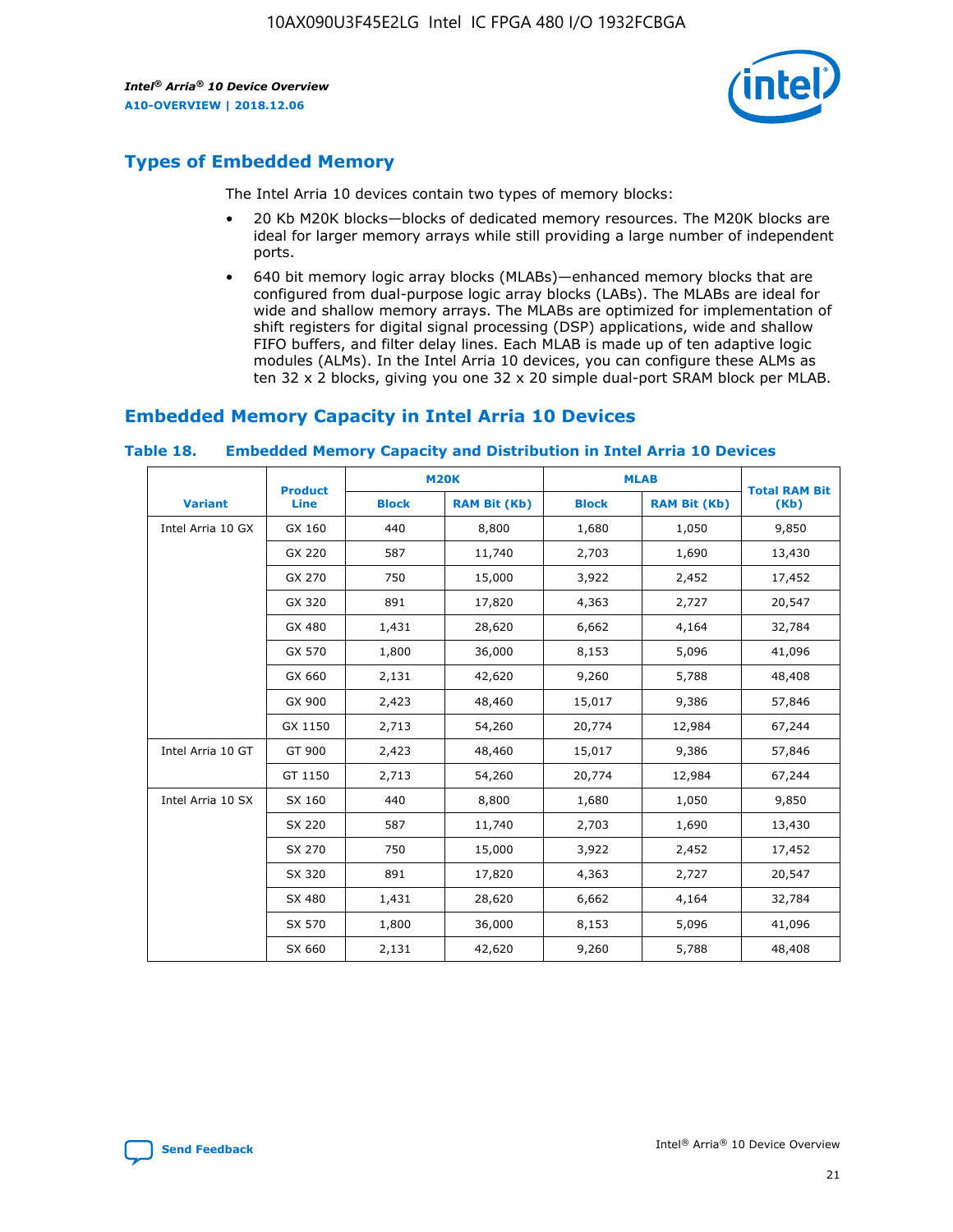

# **Embedded Memory Configurations for Single-port Mode**

#### **Table 19. Single-port Embedded Memory Configurations for Intel Arria 10 Devices**

This table lists the maximum configurations supported for single-port RAM and ROM modes.

| <b>Memory Block</b> | Depth (bits) | <b>Programmable Width</b> |
|---------------------|--------------|---------------------------|
| MLAB                | 32           | x16, x18, or x20          |
|                     | 64(10)       | x8, x9, x10               |
| M20K                | 512          | x40, x32                  |
|                     | 1K           | x20, x16                  |
|                     | 2K           | x10, x8                   |
|                     | 4K           | x5, x4                    |
|                     | 8K           | x2                        |
|                     | 16K          | x1                        |

# **Clock Networks and PLL Clock Sources**

The clock network architecture is based on Intel's global, regional, and peripheral clock structure. This clock structure is supported by dedicated clock input pins, fractional clock synthesis PLLs, and integer I/O PLLs.

## **Clock Networks**

The Intel Arria 10 core clock networks are capable of up to 800 MHz fabric operation across the full industrial temperature range. For the external memory interface, the clock network supports the hard memory controller with speeds up to 2,400 Mbps in a quarter-rate transfer.

To reduce power consumption, the Intel Quartus Prime software identifies all unused sections of the clock network and powers them down.

## **Fractional Synthesis and I/O PLLs**

Intel Arria 10 devices contain up to 32 fractional synthesis PLLs and up to 16 I/O PLLs that are available for both specific and general purpose uses in the core:

- Fractional synthesis PLLs—located in the column adjacent to the transceiver blocks
- I/O PLLs—located in each bank of the 48 I/Os

#### **Fractional Synthesis PLLs**

You can use the fractional synthesis PLLs to:

- Reduce the number of oscillators that are required on your board
- Reduce the number of clock pins that are used in the device by synthesizing multiple clock frequencies from a single reference clock source

<sup>(10)</sup> Supported through software emulation and consumes additional MLAB blocks.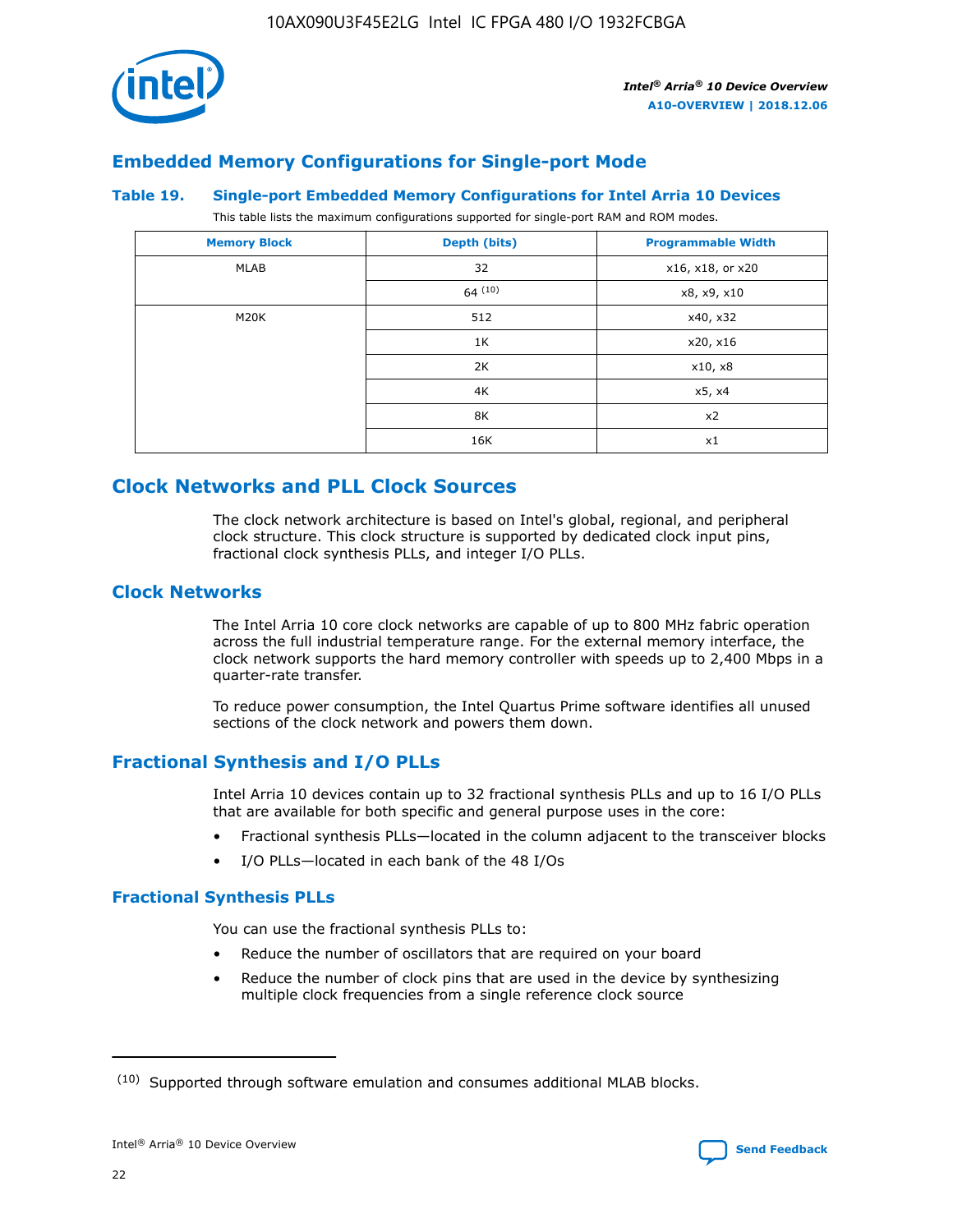10AX090U3F45E2LG Intel IC FPGA 480 I/O 1932FCBGA

*Intel® Arria® 10 Device Overview* **A10-OVERVIEW | 2018.12.06**



The fractional synthesis PLLs support the following features:

- Reference clock frequency synthesis for transceiver CMU and Advanced Transmit (ATX) PLLs
- Clock network delay compensation
- Zero-delay buffering
- Direct transmit clocking for transceivers
- Independently configurable into two modes:
	- Conventional integer mode equivalent to the general purpose PLL
	- Enhanced fractional mode with third order delta-sigma modulation
- PLL cascading

## **I/O PLLs**

The integer mode I/O PLLs are located in each bank of 48 I/Os. You can use the I/O PLLs to simplify the design of external memory and high-speed LVDS interfaces.

In each I/O bank, the I/O PLLs are adjacent to the hard memory controllers and LVDS SERDES. Because these PLLs are tightly coupled with the I/Os that need to use them, it makes it easier to close timing.

You can use the I/O PLLs for general purpose applications in the core such as clock network delay compensation and zero-delay buffering.

Intel Arria 10 devices support PLL-to-PLL cascading.

# **FPGA General Purpose I/O**

Intel Arria 10 devices offer highly configurable GPIOs. Each I/O bank contains 48 general purpose I/Os and a high-efficiency hard memory controller.

The following list describes the features of the GPIOs:

- Consist of 3 V I/Os for high-voltage application and LVDS I/Os for differential signaling
	- Up to two 3 V I/O banks, available in some devices, that support up to 3 V I/O standards
	- LVDS I/O banks that support up to 1.8 V I/O standards
- Support a wide range of single-ended and differential I/O interfaces
- LVDS speeds up to 1.6 Gbps
- Each LVDS pair of pins has differential input and output buffers, allowing you to configure the LVDS direction for each pair.
- Programmable bus hold and weak pull-up
- Programmable differential output voltage  $(V_{OD})$  and programmable pre-emphasis

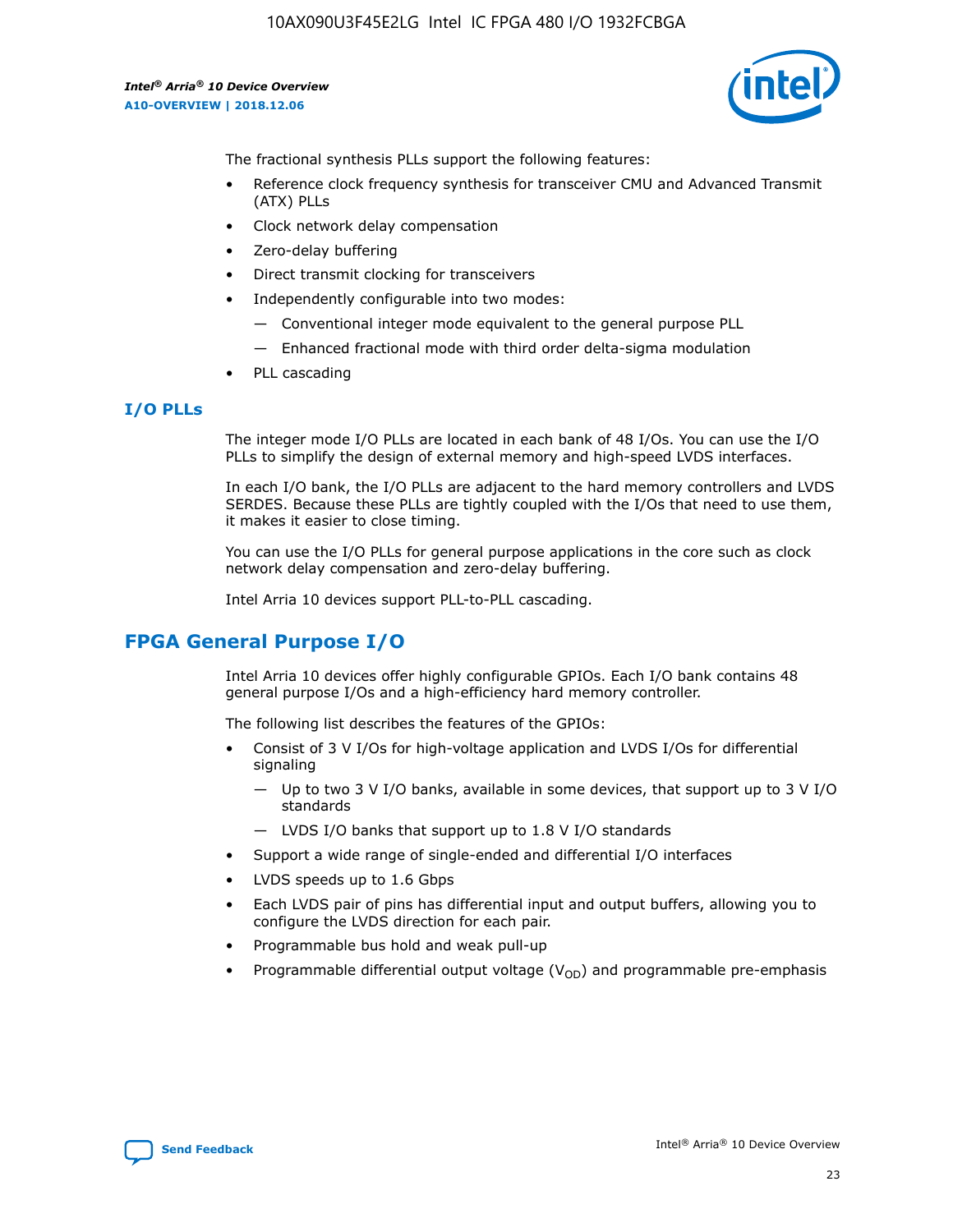

- Series (R<sub>S</sub>) and parallel (R<sub>T</sub>) on-chip termination (OCT) for all I/O banks with OCT calibration to limit the termination impedance variation
- On-chip dynamic termination that has the ability to swap between series and parallel termination, depending on whether there is read or write on a common bus for signal integrity
- Easy timing closure support using the hard read FIFO in the input register path, and delay-locked loop (DLL) delay chain with fine and coarse architecture

# **External Memory Interface**

Intel Arria 10 devices offer massive external memory bandwidth, with up to seven 32 bit DDR4 memory interfaces running at up to 2,400 Mbps. This bandwidth provides additional ease of design, lower power, and resource efficiencies of hardened highperformance memory controllers.

The memory interface within Intel Arria 10 FPGAs and SoCs delivers the highest performance and ease of use. You can configure up to a maximum width of 144 bits when using the hard or soft memory controllers. If required, you can bypass the hard memory controller and use a soft controller implemented in the user logic.

Each I/O contains a hardened DDR read/write path (PHY) capable of performing key memory interface functionality such as read/write leveling, FIFO buffering to lower latency and improve margin, timing calibration, and on-chip termination.

The timing calibration is aided by the inclusion of hard microcontrollers based on Intel's Nios® II technology, specifically tailored to control the calibration of multiple memory interfaces. This calibration allows the Intel Arria 10 device to compensate for any changes in process, voltage, or temperature either within the Intel Arria 10 device itself, or within the external memory device. The advanced calibration algorithms ensure maximum bandwidth and robust timing margin across all operating conditions.

In addition to parallel memory interfaces, Intel Arria 10 devices support serial memory technologies such as the Hybrid Memory Cube (HMC). The HMC is supported by the Intel Arria 10 high-speed serial transceivers which connect up to four HMC links, with each link running at data rates up to 15 Gbps.

#### **Related Information**

#### [External Memory Interface Spec Estimator](http://www.altera.com/technology/memory/estimator/mem-emif-index.html)

Provides a parametric tool that allows you to find and compare the performance of the supported external memory interfaces in IntelFPGAs.

# **Memory Standards Supported by Intel Arria 10 Devices**

The I/Os are designed to provide high performance support for existing and emerging external memory standards.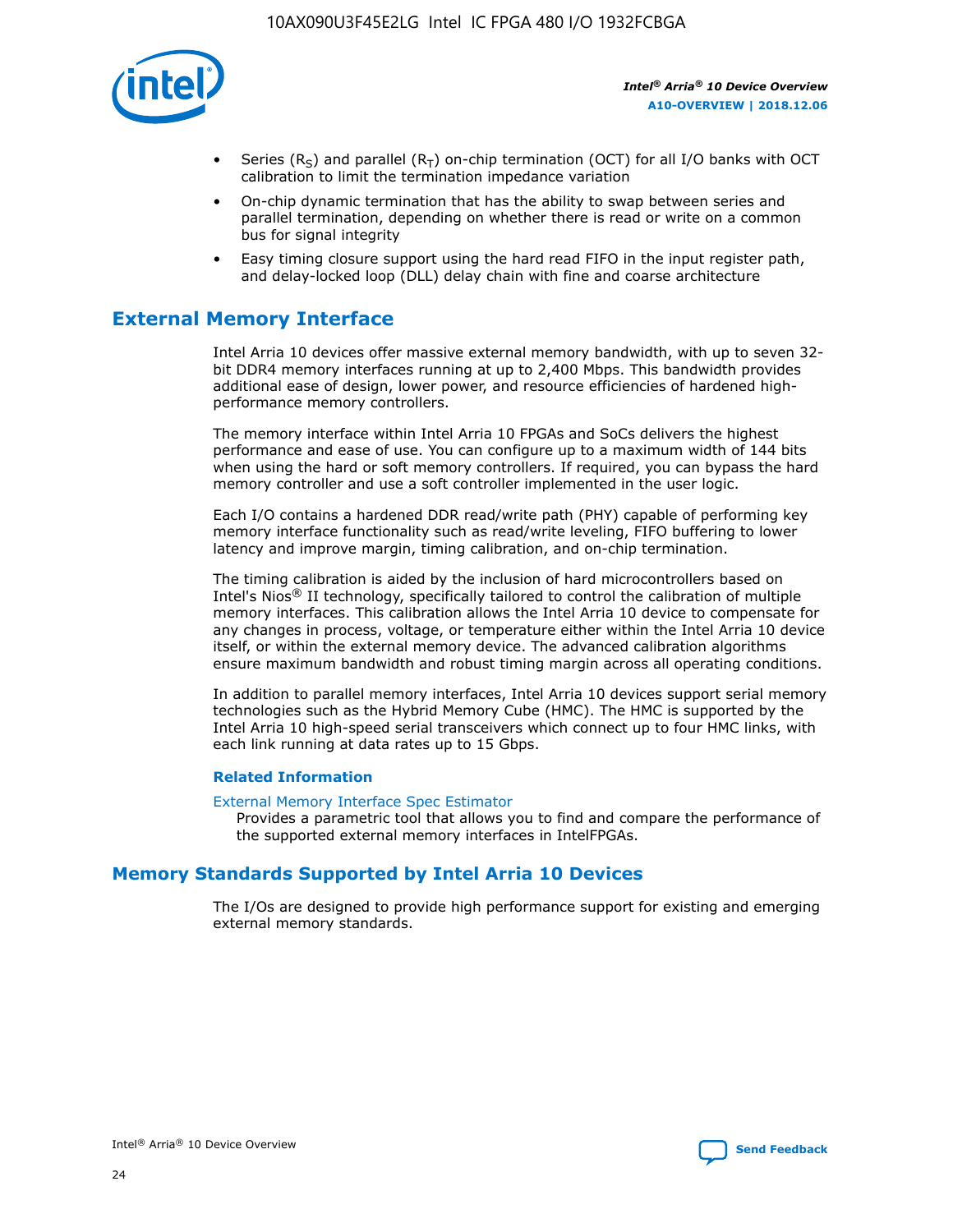

#### **Table 20. Memory Standards Supported by the Hard Memory Controller**

This table lists the overall capability of the hard memory controller. For specific details, refer to the External Memory Interface Spec Estimator and Intel Arria 10 Device Datasheet.

| <b>Memory Standard</b> | <b>Rate Support</b> | <b>Ping Pong PHY Support</b> | <b>Maximum Frequency</b><br>(MHz) |
|------------------------|---------------------|------------------------------|-----------------------------------|
| <b>DDR4 SDRAM</b>      | Quarter rate        | Yes                          | 1,067                             |
|                        |                     |                              | 1,200                             |
| DDR3 SDRAM             | Half rate           | Yes                          | 533                               |
|                        |                     |                              | 667                               |
|                        | Quarter rate        | Yes                          | 1,067                             |
|                        |                     |                              | 1,067                             |
| <b>DDR3L SDRAM</b>     | Half rate           | Yes                          | 533                               |
|                        |                     |                              | 667                               |
|                        | Quarter rate        | Yes                          | 933                               |
|                        |                     |                              | 933                               |
| LPDDR3 SDRAM           | Half rate           |                              | 533                               |
|                        | Quarter rate        |                              | 800                               |

#### **Table 21. Memory Standards Supported by the Soft Memory Controller**

| <b>Memory Standard</b>      | <b>Rate Support</b> | <b>Maximum Frequency</b><br>(MHz) |
|-----------------------------|---------------------|-----------------------------------|
| <b>RLDRAM 3 (11)</b>        | Quarter rate        | 1,200                             |
| ODR IV SRAM <sup>(11)</sup> | Quarter rate        | 1,067                             |
| <b>ODR II SRAM</b>          | Full rate           | 333                               |
|                             | Half rate           | 633                               |
| <b>ODR II+ SRAM</b>         | Full rate           | 333                               |
|                             | Half rate           | 633                               |
| <b>ODR II+ Xtreme SRAM</b>  | Full rate           | 333                               |
|                             | Half rate           | 633                               |

#### **Table 22. Memory Standards Supported by the HPS Hard Memory Controller**

The hard processor system (HPS) is available in Intel Arria 10 SoC devices only.

| <b>Memory Standard</b> | <b>Rate Support</b> | <b>Maximum Frequency</b><br>(MHz) |
|------------------------|---------------------|-----------------------------------|
| <b>DDR4 SDRAM</b>      | Half rate           | 1,200                             |
| <b>DDR3 SDRAM</b>      | Half rate           | 1,067                             |
| <b>DDR3L SDRAM</b>     | Half rate           | 933                               |

<sup>(11)</sup> Intel Arria 10 devices support this external memory interface using hard PHY with soft memory controller.

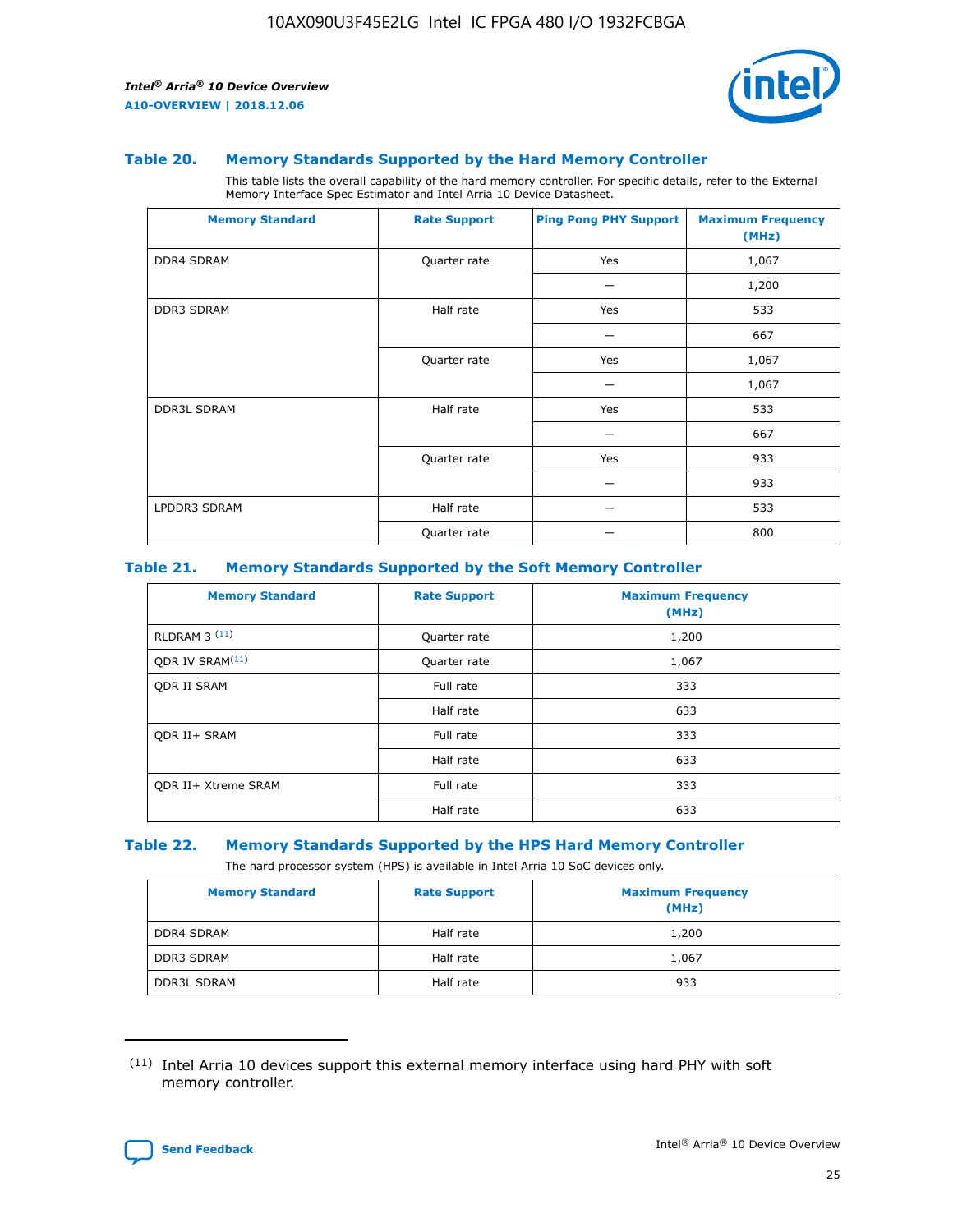

#### **Related Information**

#### [Intel Arria 10 Device Datasheet](https://www.intel.com/content/www/us/en/programmable/documentation/mcn1413182292568.html#mcn1413182153340)

Lists the memory interface performance according to memory interface standards, rank or chip select configurations, and Intel Arria 10 device speed grades.

# **PCIe Gen1, Gen2, and Gen3 Hard IP**

Intel Arria 10 devices contain PCIe hard IP that is designed for performance and ease-of-use:

- Includes all layers of the PCIe stack—transaction, data link and physical layers.
- Supports PCIe Gen3, Gen2, and Gen1 Endpoint and Root Port in x1, x2, x4, or x8 lane configuration.
- Operates independently from the core logic—optional configuration via protocol (CvP) allows the PCIe link to power up and complete link training in less than 100 ms while the Intel Arria 10 device completes loading the programming file for the rest of the FPGA.
- Provides added functionality that makes it easier to support emerging features such as Single Root I/O Virtualization (SR-IOV) and optional protocol extensions.
- Provides improved end-to-end datapath protection using ECC.
- Supports FPGA configuration via protocol (CvP) using PCIe at Gen3, Gen2, or Gen1 speed.

#### **Related Information**

PCS Features on page 30

# **Enhanced PCS Hard IP for Interlaken and 10 Gbps Ethernet**

# **Interlaken Support**

The Intel Arria 10 enhanced PCS hard IP provides integrated Interlaken PCS supporting rates up to 25.8 Gbps per lane.

The Interlaken PCS is based on the proven functionality of the PCS developed for Intel's previous generation FPGAs, which demonstrated interoperability with Interlaken ASSP vendors and third-party IP suppliers. The Interlaken PCS is present in every transceiver channel in Intel Arria 10 devices.

#### **Related Information**

PCS Features on page 30

## **10 Gbps Ethernet Support**

The Intel Arria 10 enhanced PCS hard IP supports 10GBASE-R PCS compliant with IEEE 802.3 10 Gbps Ethernet (10GbE). The integrated hard IP support for 10GbE and the 10 Gbps transceivers save external PHY cost, board space, and system power.

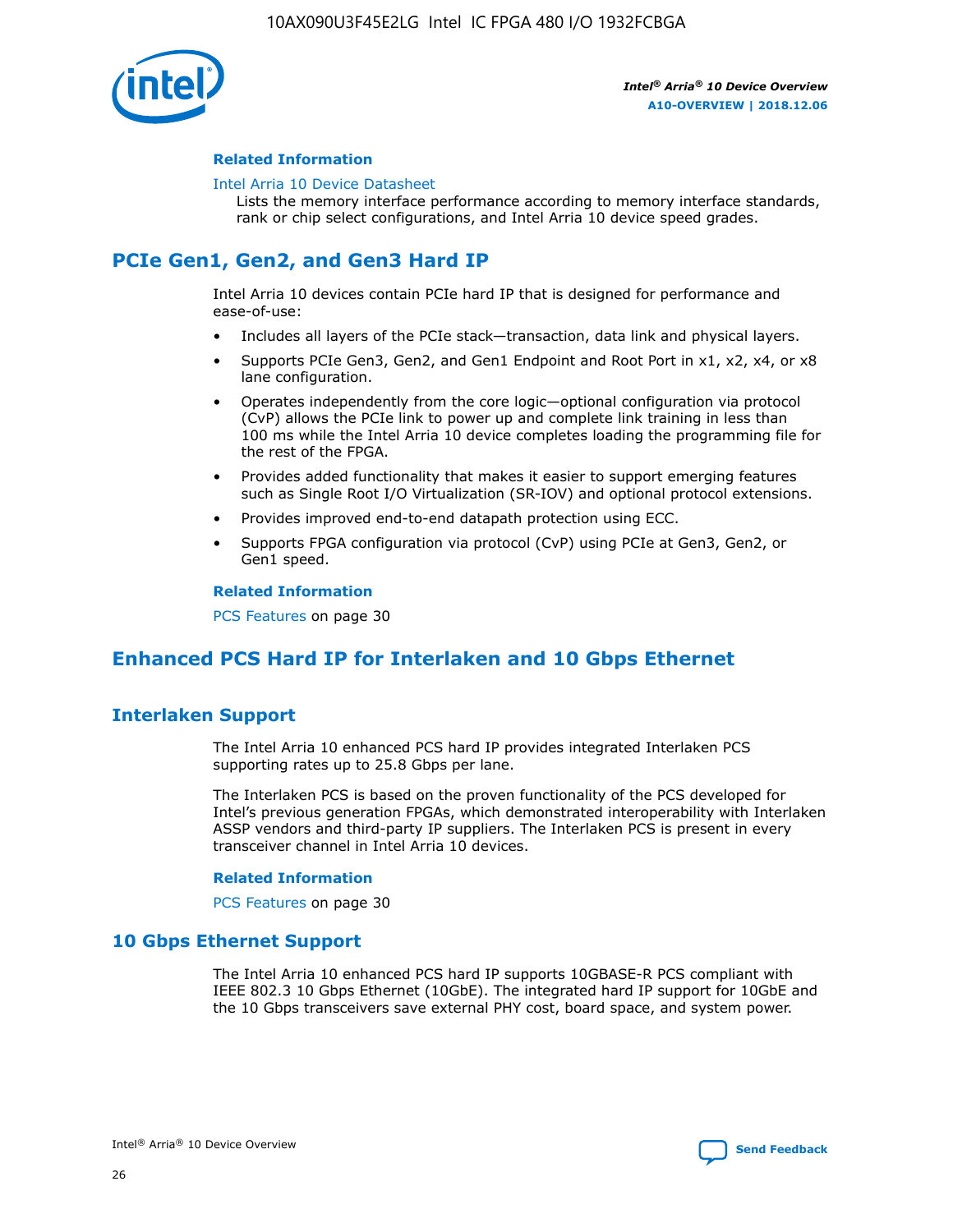

The scalable hard IP supports multiple independent 10GbE ports while using a single PLL for all the 10GBASE-R PCS instantiations, which saves on core logic resources and clock networks:

- Simplifies multiport 10GbE systems compared to XAUI interfaces that require an external XAUI-to-10G PHY.
- Incorporates Electronic Dispersion Compensation (EDC), which enables direct connection to standard 10 Gbps XFP and SFP+ pluggable optical modules.
- Supports backplane Ethernet applications and includes a hard 10GBASE-KR Forward Error Correction (FEC) circuit that you can use for 10 Gbps and 40 Gbps applications.

The 10 Gbps Ethernet PCS hard IP and 10GBASE-KR FEC are present in every transceiver channel.

#### **Related Information**

PCS Features on page 30

# **Low Power Serial Transceivers**

Intel Arria 10 FPGAs and SoCs include lowest power transceivers that deliver high bandwidth, throughput and low latency.

Intel Arria 10 devices deliver the industry's lowest power consumption per transceiver channel:

- 12.5 Gbps transceivers at as low as 242 mW
- 10 Gbps transceivers at as low as 168 mW
- 6 Gbps transceivers at as low as 117 mW

Intel Arria 10 transceivers support various data rates according to application:

- Chip-to-chip and chip-to-module applications—from 1 Gbps up to 25.8 Gbps
- Long reach and backplane applications—from 1 Gbps up to 12.5 with advanced adaptive equalization
- Critical power sensitive applications—from 1 Gbps up to 11.3 Gbps using lower power modes

The combination of 20 nm process technology and architectural advances provide the following benefits:

- Significant reduction in die area and power consumption
- Increase of up to two times in transceiver I/O density compared to previous generation devices while maintaining optimal signal integrity
- Up to 72 total transceiver channels—you can configure up to 6 of these channels to run as fast as 25.8 Gbps
- All channels feature continuous data rate support up to the maximum rated speed

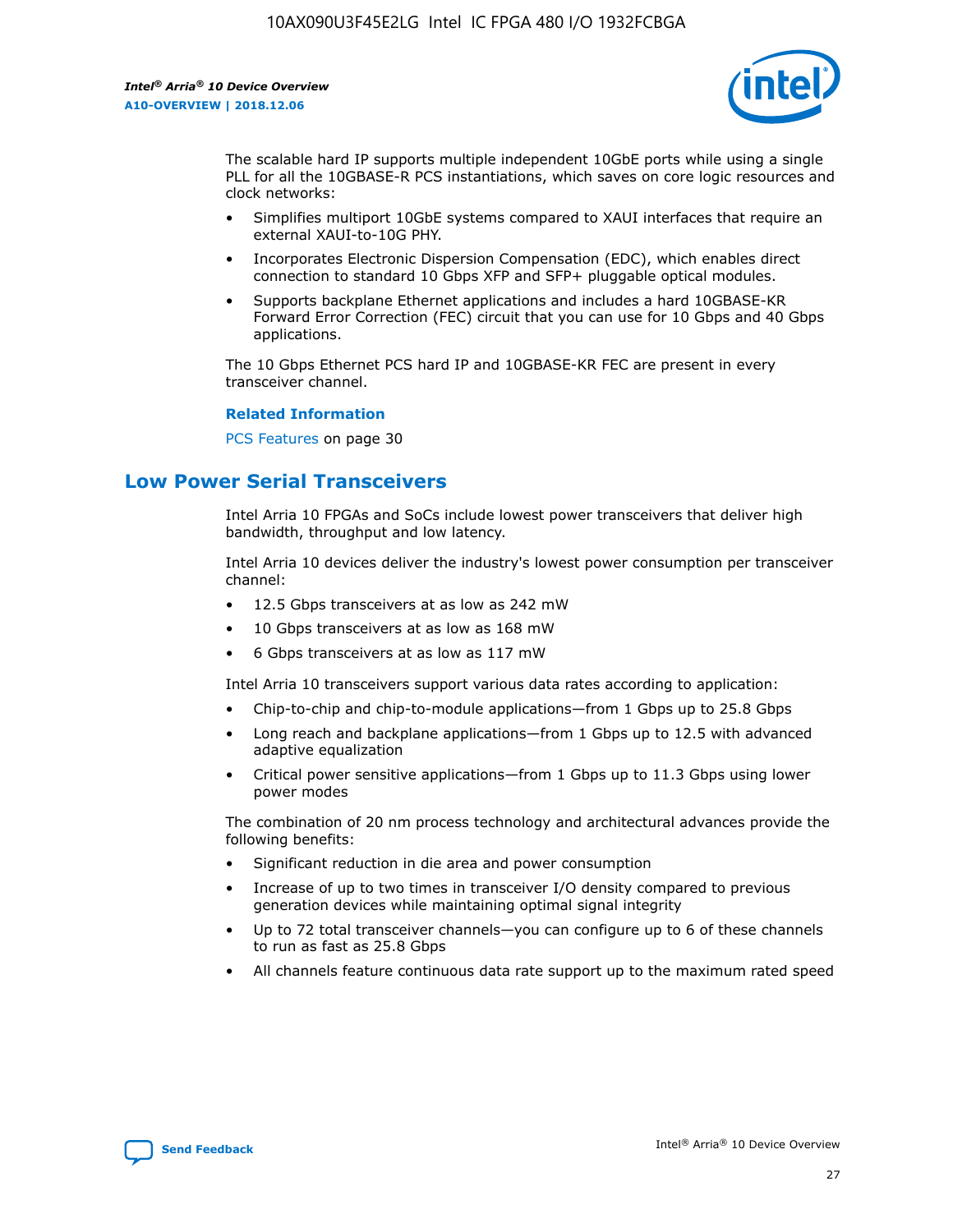

# Transceiver PMA TX/RX PCS ATX PLL Transceiver PMA TX/RX PCS fPLL Network Flexible Clock Distribution Network PCS Transceiver PMA TX/RX FPGA **Clock Distribution** Fabric PCS Transceiver PMA TX/RX ATX Flexible PLL PCS Transceiver PMA TX/RX ▲ fPLL Transceiver PMA TX/RX PCS 4

## **Figure 6. Intel Arria 10 Transceiver Block Architecture**

# **Transceiver Channels**

All transceiver channels feature a dedicated Physical Medium Attachment (PMA) and a hardened Physical Coding Sublayer (PCS).

- The PMA provides primary interfacing capabilities to physical channels.
- The PCS typically handles encoding/decoding, word alignment, and other preprocessing functions before transferring data to the FPGA core fabric.

A transceiver channel consists of a PMA and a PCS block. Most transceiver banks have 6 channels. There are some transceiver banks that contain only 3 channels.

A wide variety of bonded and non-bonded data rate configurations is possible using a highly configurable clock distribution network. Up to 80 independent transceiver data rates can be configured.

The following figures are graphical representations of top views of the silicon die, which correspond to reverse views for flip chip packages. Different Intel Arria 10 devices may have different floorplans than the ones shown in the figures.

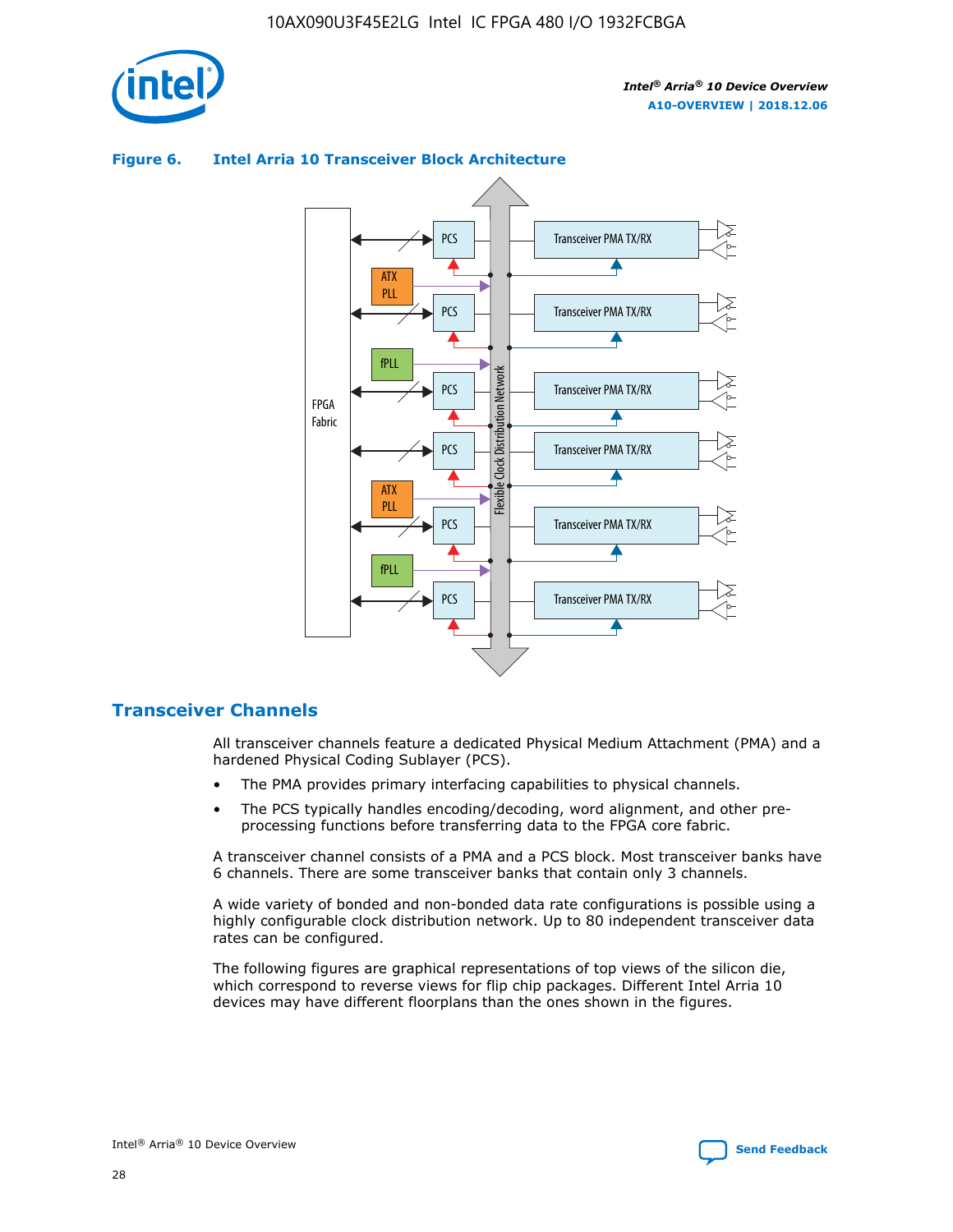

## **Figure 7. Device Chip Overview for Intel Arria 10 GX and GT Devices**





## **PMA Features**

Intel Arria 10 transceivers provide exceptional signal integrity at data rates up to 25.8 Gbps. Clocking options include ultra-low jitter ATX PLLs (LC tank based), clock multiplier unit (CMU) PLLs, and fractional PLLs.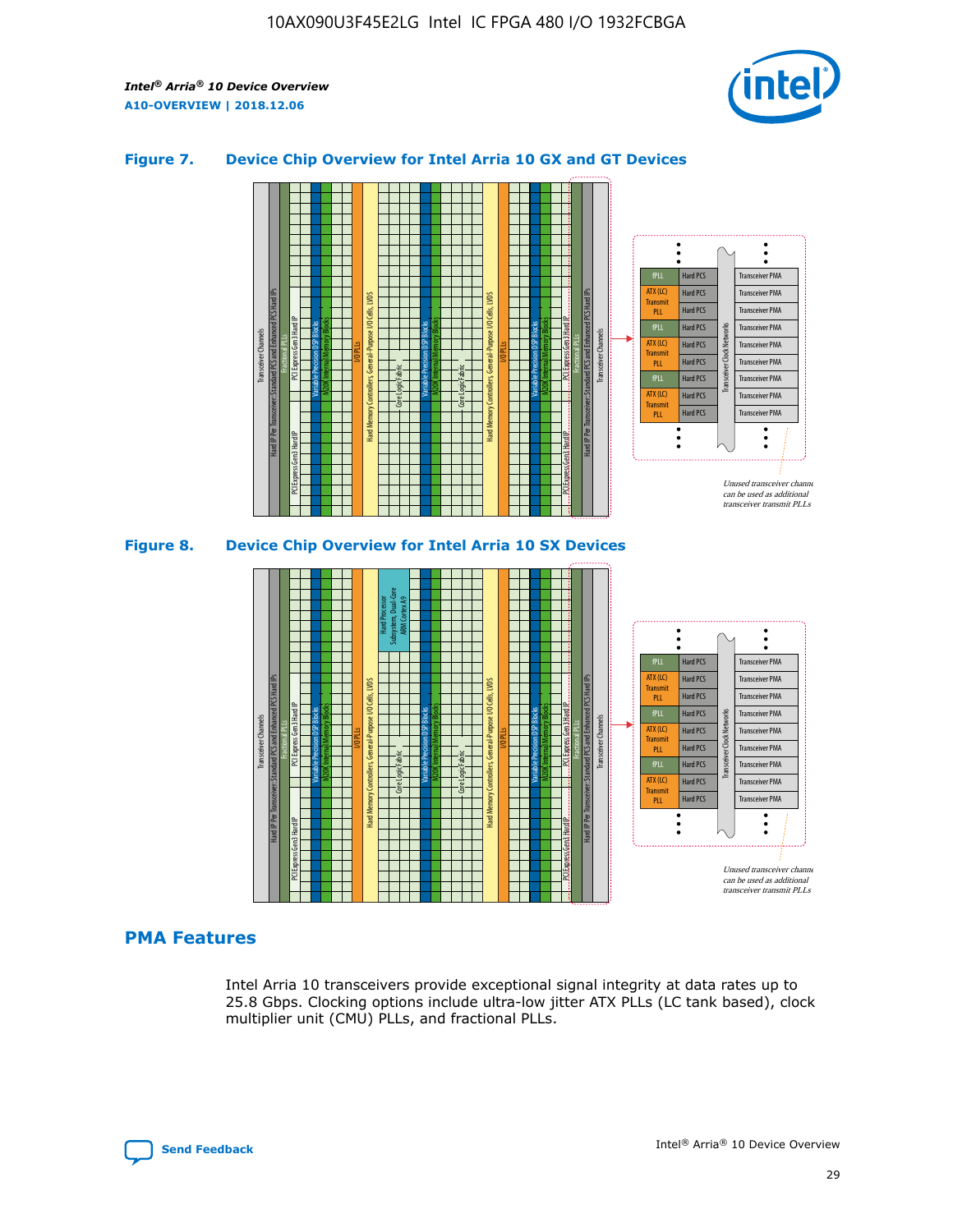

Each transceiver channel contains a channel PLL that can be used as the CMU PLL or clock data recovery (CDR) PLL. In CDR mode, the channel PLL recovers the receiver clock and data in the transceiver channel. Up to 80 independent data rates can be configured on a single Intel Arria 10 device.

## **Table 23. PMA Features of the Transceivers in Intel Arria 10 Devices**

| <b>Feature</b>                                             | <b>Capability</b>                                                                                                                                                                                                             |
|------------------------------------------------------------|-------------------------------------------------------------------------------------------------------------------------------------------------------------------------------------------------------------------------------|
| Chip-to-Chip Data Rates                                    | 1 Gbps to 17.4 Gbps (Intel Arria 10 GX devices)<br>1 Gbps to 25.8 Gbps (Intel Arria 10 GT devices)                                                                                                                            |
| Backplane Support                                          | Drive backplanes at data rates up to 12.5 Gbps                                                                                                                                                                                |
| <b>Optical Module Support</b>                              | SFP+/SFP, XFP, CXP, QSFP/QSFP28, CFP/CFP2/CFP4                                                                                                                                                                                |
| Cable Driving Support                                      | SFP+ Direct Attach, PCI Express over cable, eSATA                                                                                                                                                                             |
| Transmit Pre-Emphasis                                      | 4-tap transmit pre-emphasis and de-emphasis to compensate for system channel loss                                                                                                                                             |
| Continuous Time Linear<br>Equalizer (CTLE)                 | Dual mode, high-gain, and high-data rate, linear receive equalization to compensate for<br>system channel loss                                                                                                                |
| Decision Feedback Equalizer<br>(DFE)                       | 7-fixed and 4-floating tap DFE to equalize backplane channel loss in the presence of<br>crosstalk and noisy environments                                                                                                      |
| Variable Gain Amplifier                                    | Optimizes the signal amplitude prior to the CDR sampling and operates in fixed and<br>adaptive modes                                                                                                                          |
| Altera Digital Adaptive<br>Parametric Tuning (ADAPT)       | Fully digital adaptation engine to automatically adjust all link equalization parameters-<br>including CTLE, DFE, and variable gain amplifier blocks—that provide optimal link margin<br>without intervention from user logic |
| Precision Signal Integrity<br>Calibration Engine (PreSICE) | Hardened calibration controller to quickly calibrate all transceiver control parameters on<br>power-up, which provides the optimal signal integrity and jitter performance                                                    |
| Advanced Transmit (ATX)<br>PLL                             | Low jitter ATX (LC tank based) PLLs with continuous tuning range to cover a wide range of<br>standard and proprietary protocols                                                                                               |
| <b>Fractional PLLs</b>                                     | On-chip fractional frequency synthesizers to replace on-board crystal oscillators and reduce<br>system cost                                                                                                                   |
| Digitally Assisted Analog<br><b>CDR</b>                    | Superior jitter tolerance with fast lock time                                                                                                                                                                                 |
| Dynamic Partial<br>Reconfiguration                         | Allows independent control of the Avalon memory-mapped interface of each transceiver<br>channel for the highest transceiver flexibility                                                                                       |
| Multiple PCS-PMA and PCS-<br>PLD interface widths          | 8-, 10-, 16-, 20-, 32-, 40-, or 64-bit interface widths for flexibility of deserialization width,<br>encoding, and reduced latency                                                                                            |

# **PCS Features**

This table summarizes the Intel Arria 10 transceiver PCS features. You can use the transceiver PCS to support a wide range of protocols ranging from 1 Gbps to 25.8 Gbps.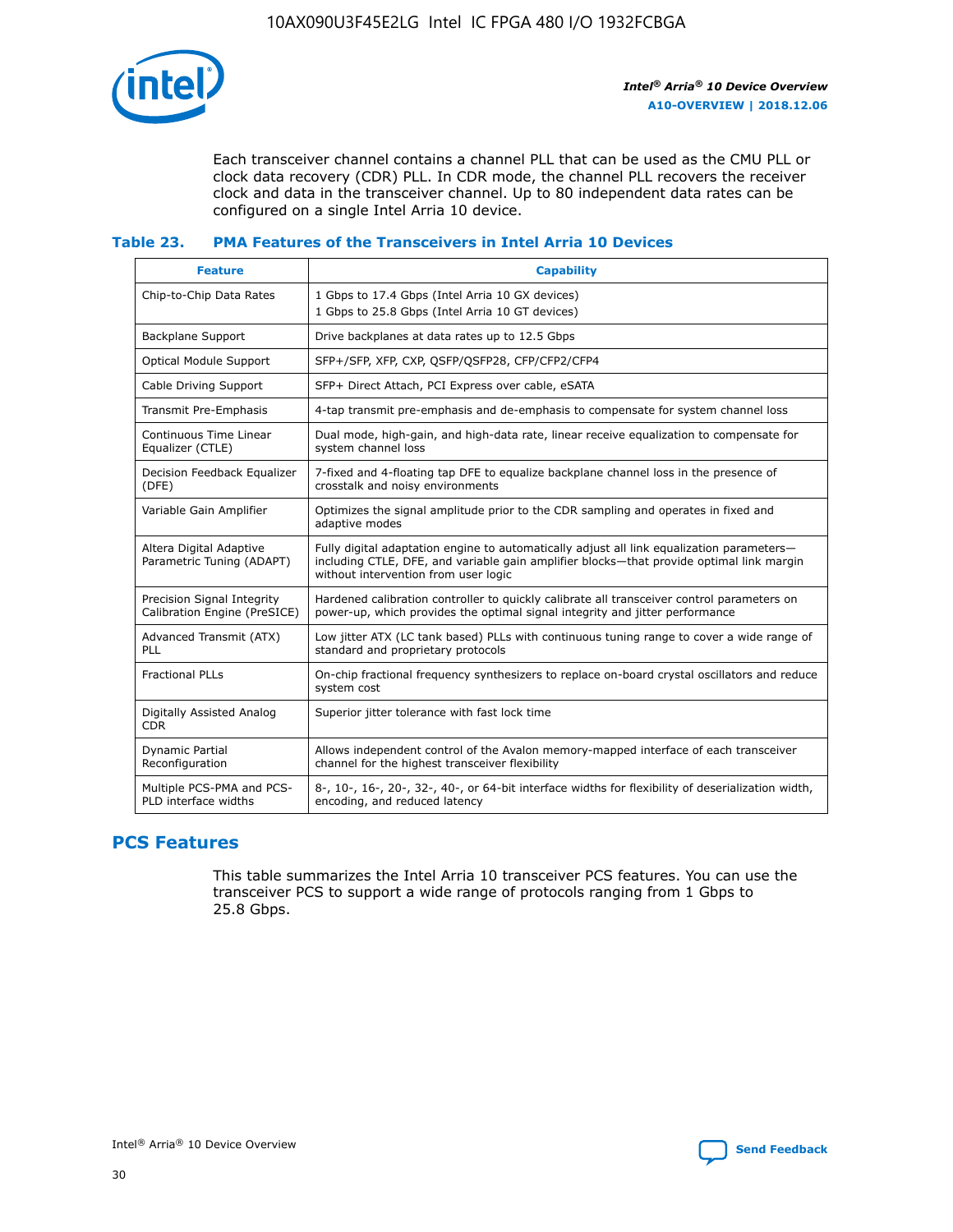

| <b>PCS</b>    | <b>Description</b>                                                                                                                                                                                                                                                                                                                                                                                             |
|---------------|----------------------------------------------------------------------------------------------------------------------------------------------------------------------------------------------------------------------------------------------------------------------------------------------------------------------------------------------------------------------------------------------------------------|
| Standard PCS  | Operates at a data rate up to 12 Gbps<br>Supports protocols such as PCI-Express, CPRI 4.2+, GigE, IEEE 1588 in Hard PCS<br>Implements other protocols using Basic/Custom (Standard PCS) transceiver<br>configuration rules.                                                                                                                                                                                    |
| Enhanced PCS  | Performs functions common to most serial data industry standards, such as word<br>alignment, encoding/decoding, and framing, before data is sent or received off-chip<br>through the PMA<br>• Handles data transfer to and from the FPGA fabric<br>Handles data transfer internally to and from the PMA<br>Provides frequency compensation<br>Performs channel bonding for multi-channel low skew applications |
| PCIe Gen3 PCS | Supports the seamless switching of Data and Clock between the Gen1, Gen2, and Gen3<br>data rates<br>Provides support for PIPE 3.0 features<br>Supports the PIPE interface with the Hard IP enabled, as well as with the Hard IP<br>bypassed                                                                                                                                                                    |

#### **Related Information**

- PCIe Gen1, Gen2, and Gen3 Hard IP on page 26
- Interlaken Support on page 26
- 10 Gbps Ethernet Support on page 26

# **PCS Protocol Support**

This table lists some of the protocols supported by the Intel Arria 10 transceiver PCS. For more information about the blocks in the transmitter and receiver data paths, refer to the related information.

| <b>Protocol</b>                                 | <b>Data Rate</b><br>(Gbps) | <b>Transceiver IP</b>       | <b>PCS Support</b>                      |
|-------------------------------------------------|----------------------------|-----------------------------|-----------------------------------------|
| PCIe Gen3 x1, x2, x4, x8                        | 8.0                        | Native PHY (PIPE)           | Standard PCS and PCIe<br>Gen3 PCS       |
| PCIe Gen2 x1, x2, x4, x8                        | 5.0                        | Native PHY (PIPE)           | <b>Standard PCS</b>                     |
| PCIe Gen1 x1, x2, x4, x8                        | 2.5                        | Native PHY (PIPE)           | Standard PCS                            |
| 1000BASE-X Gigabit Ethernet                     | 1.25                       | Native PHY                  | <b>Standard PCS</b>                     |
| 1000BASE-X Gigabit Ethernet with<br>IEEE 1588v2 | 1.25                       | Native PHY                  | Standard PCS                            |
| 10GBASE-R                                       | 10.3125                    | Native PHY                  | <b>Enhanced PCS</b>                     |
| 10GBASE-R with IEEE 1588v2                      | 10.3125                    | Native PHY                  | <b>Enhanced PCS</b>                     |
| 10GBASE-R with KR FEC                           | 10.3125                    | Native PHY                  | <b>Enhanced PCS</b>                     |
| 10GBASE-KR and 1000BASE-X                       | 10.3125                    | 1G/10GbE and 10GBASE-KR PHY | Standard PCS and<br><b>Enhanced PCS</b> |
| Interlaken (CEI-6G/11G)                         | 3.125 to 17.4              | Native PHY                  | <b>Enhanced PCS</b>                     |
| SFI-S/SFI-5.2                                   | 11.2                       | Native PHY                  | <b>Enhanced PCS</b>                     |
| $10G$ SDI                                       | 10.692                     | Native PHY                  | <b>Enhanced PCS</b>                     |
|                                                 |                            |                             | continued                               |

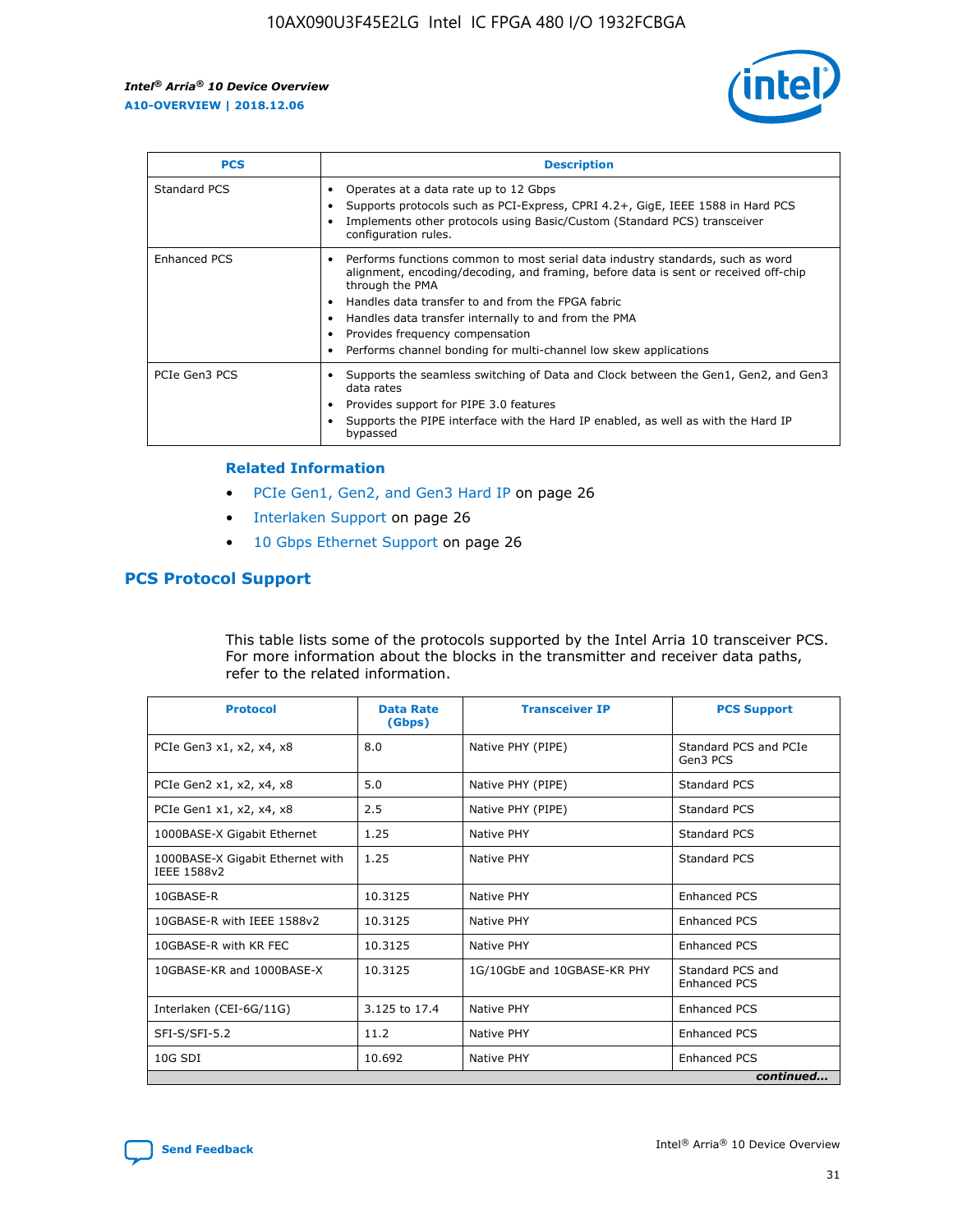

| <b>Protocol</b>      | <b>Data Rate</b><br>(Gbps) | <b>Transceiver IP</b> | <b>PCS Support</b> |
|----------------------|----------------------------|-----------------------|--------------------|
| CPRI 6.0 (64B/66B)   | 0.6144 to<br>10.1376       | Native PHY            | Enhanced PCS       |
| CPRI 4.2 (8B/10B)    | 0.6144 to<br>9.8304        | Native PHY            | Standard PCS       |
| OBSAI RP3 v4.2       | 0.6144 to 6.144            | Native PHY            | Standard PCS       |
| SD-SDI/HD-SDI/3G-SDI | $0.143(12)$ to<br>2.97     | Native PHY            | Standard PCS       |

## **Related Information**

#### [Intel Arria 10 Transceiver PHY User Guide](https://www.intel.com/content/www/us/en/programmable/documentation/nik1398707230472.html#nik1398707091164)

Provides more information about the supported transceiver protocols and PHY IP, the PMA architecture, and the standard, enhanced, and PCIe Gen3 PCS architecture.

# **SoC with Hard Processor System**

Each SoC device combines an FPGA fabric and a hard processor system (HPS) in a single device. This combination delivers the flexibility of programmable logic with the power and cost savings of hard IP in these ways:

- Reduces board space, system power, and bill of materials cost by eliminating a discrete embedded processor
- Allows you to differentiate the end product in both hardware and software, and to support virtually any interface standard
- Extends the product life and revenue through in-field hardware and software updates

 $(12)$  The 0.143 Gbps data rate is supported using oversampling of user logic that you must implement in the FPGA fabric.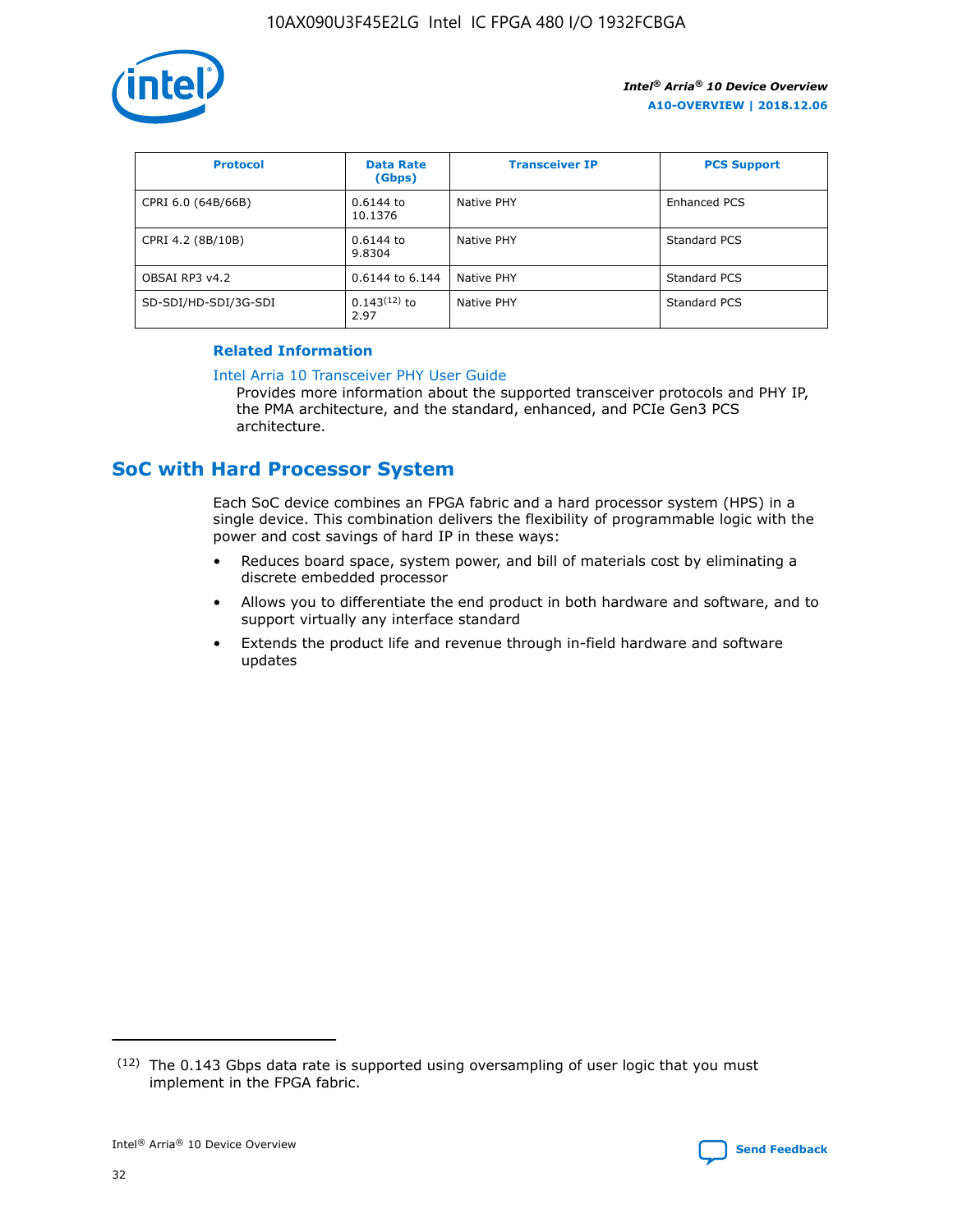

#### **Figure 9. HPS Block Diagram**

This figure shows a block diagram of the HPS with the dual ARM Cortex-A9 MPCore processor.



# **Key Advantages of 20-nm HPS**

The 20-nm HPS strikes a balance between enabling maximum software compatibility with 28-nm SoCs while still improving upon the 28-nm HPS architecture. These improvements address the requirements of the next generation target markets such as wireless and wireline communications, compute and storage equipment, broadcast and military in terms of performance, memory bandwidth, connectivity via backplane and security.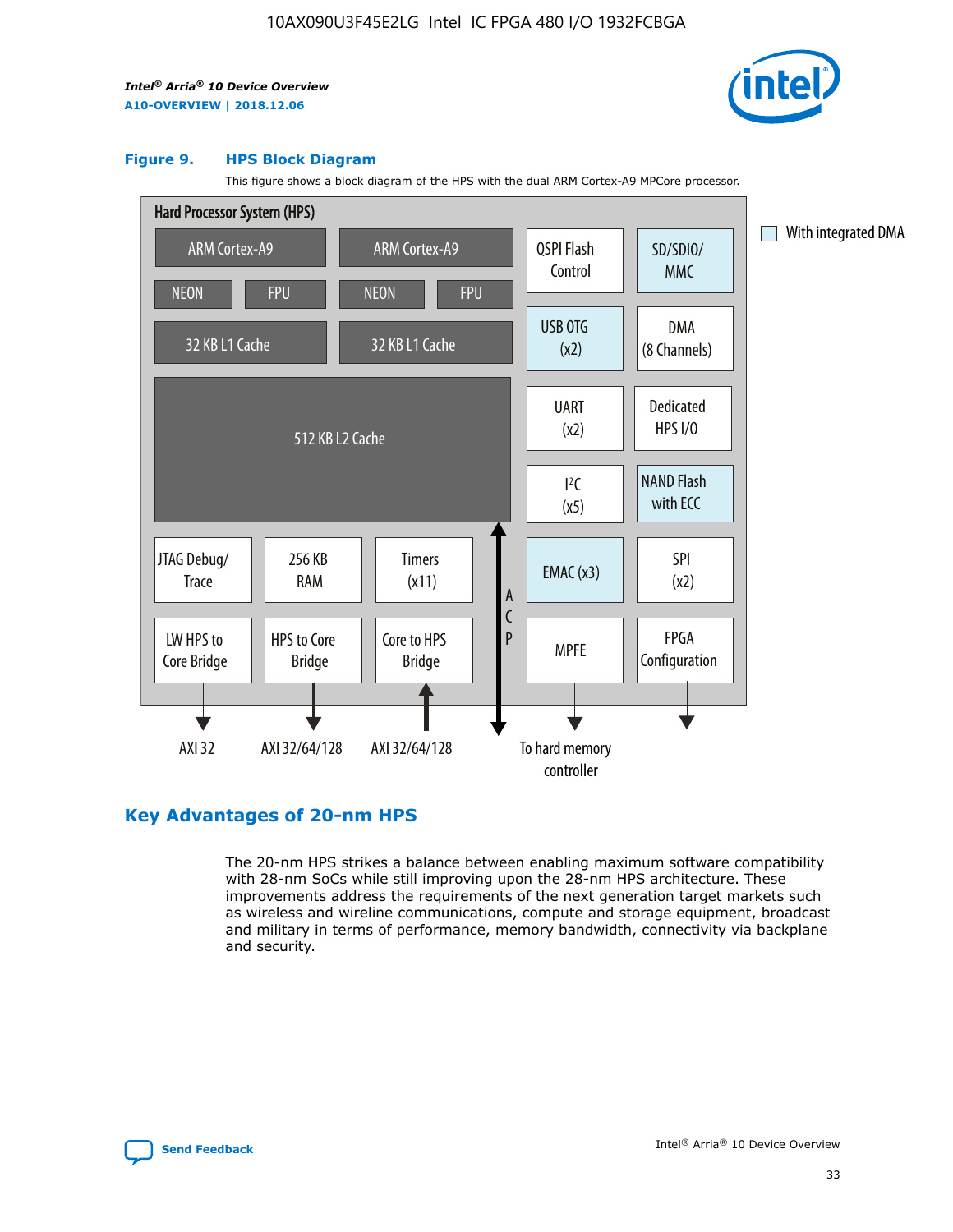

## **Table 24. Improvements in 20 nm HPS**

This table lists the key improvements of the 20 nm HPS compared to the 28 nm HPS.

| Advantages/<br><b>Improvements</b>                          | <b>Description</b>                                                                                                                                                                                                                                                                                                                                                                                                                                                                                                                                                                                                                                                                                                                                                                                                                                                                                                                                |
|-------------------------------------------------------------|---------------------------------------------------------------------------------------------------------------------------------------------------------------------------------------------------------------------------------------------------------------------------------------------------------------------------------------------------------------------------------------------------------------------------------------------------------------------------------------------------------------------------------------------------------------------------------------------------------------------------------------------------------------------------------------------------------------------------------------------------------------------------------------------------------------------------------------------------------------------------------------------------------------------------------------------------|
| Increased performance and<br>overdrive capability           | While the nominal processor frequency is 1.2 GHz, the 20 nm HPS offers an "overdrive"<br>feature which enables a higher processor operating frequency. This requires a higher supply<br>voltage value that is unique to the HPS and may require a separate regulator.                                                                                                                                                                                                                                                                                                                                                                                                                                                                                                                                                                                                                                                                             |
| Increased processor memory<br>bandwidth and DDR4<br>support | Up to 64-bit DDR4 memory at 2,400 Mbps support is available for the processor. The hard<br>memory controller for the HPS comprises a multi-port front end that manages connections<br>to a single port memory controller. The multi-port front end allows logic core and the HPS<br>to share ports and thereby the available bandwidth of the memory controller.                                                                                                                                                                                                                                                                                                                                                                                                                                                                                                                                                                                  |
| Flexible I/O sharing                                        | An advanced I/O pin muxing scheme allows improved sharing of I/O between the HPS and<br>the core logic. The following types of I/O are available for SoC:<br>$\bullet$<br>17 dedicated I/Os-physically located inside the HPS block and are not accessible to<br>logic within the core. The 17 dedicated I/Os are used for HPS clock, resets, and<br>interfacing with boot devices, QSPI, and SD/MMC.<br>48 direct shared I/O-located closest to the HPS block and are ideal for high speed HPS<br>$\bullet$<br>peripherals such as EMAC, USB, and others. There is one bank of 48 I/Os that supports<br>direct sharing where the 48 I/Os can be shared 12 I/Os at a time.<br>Standard (shared) I/O-all standard I/Os can be shared by the HPS peripherals and any<br>logic within the core. For designs where more than 48 I/Os are required to fully use all<br>the peripherals in the HPS, these I/Os can be connected through the core logic. |
| <b>EMAC</b> core                                            | Three EMAC cores are available in the HPS. The EMAC cores enable an application to<br>support two redundant Ethernet connections; for example, backplane, or two EMAC cores<br>for managing IEEE 1588 time stamp information while allowing a third EMAC core for debug<br>and configuration. All three EMACs can potentially share the same time stamps, simplifying<br>the 1588 time stamping implementation. A new serial time stamp interface allows core<br>logic to access and read the time stamp values. The integrated EMAC controllers can be<br>connected to external Ethernet PHY through the provided MDIO or I <sup>2</sup> C interface.                                                                                                                                                                                                                                                                                            |
| On-chip memory                                              | The on-chip memory is updated to 256 KB support and can support larger data sets and<br>real time algorithms.                                                                                                                                                                                                                                                                                                                                                                                                                                                                                                                                                                                                                                                                                                                                                                                                                                     |
| <b>ECC</b> enhancements                                     | Improvements in L2 Cache ECC management allow identification of errors down to the<br>address level. ECC enhancements also enable improved error injection and status reporting<br>via the introduction of new memory mapped access to syndrome and data signals.                                                                                                                                                                                                                                                                                                                                                                                                                                                                                                                                                                                                                                                                                 |
| HPS to FPGA Interconnect<br>Backbone                        | Although the HPS and the Logic Core can operate independently, they are tightly coupled<br>via a high-bandwidth system interconnect built from high-performance ARM AMBA AXI bus<br>bridges. IP bus masters in the FPGA fabric have access to HPS bus slaves via the FPGA-to-<br>HPS interconnect. Similarly, HPS bus masters have access to bus slaves in the core fabric<br>via the HPS-to-FPGA bridge. Both bridges are AMBA AXI-3 compliant and support<br>simultaneous read and write transactions. Up to three masters within the core fabric can<br>share the HPS SDRAM controller with the processor. Additionally, the processor can be used<br>to configure the core fabric under program control via a dedicated 32-bit configuration port.                                                                                                                                                                                            |
| FPGA configuration and HPS<br>booting                       | The FPGA fabric and HPS in the SoCs are powered independently. You can reduce the clock<br>frequencies or gate the clocks to reduce dynamic power.<br>You can configure the FPGA fabric and boot the HPS independently, in any order, providing<br>you with more design flexibility.                                                                                                                                                                                                                                                                                                                                                                                                                                                                                                                                                                                                                                                              |
| Security                                                    | New security features have been introduced for anti-tamper management, secure boot,<br>encryption (AES), and authentication (SHA).                                                                                                                                                                                                                                                                                                                                                                                                                                                                                                                                                                                                                                                                                                                                                                                                                |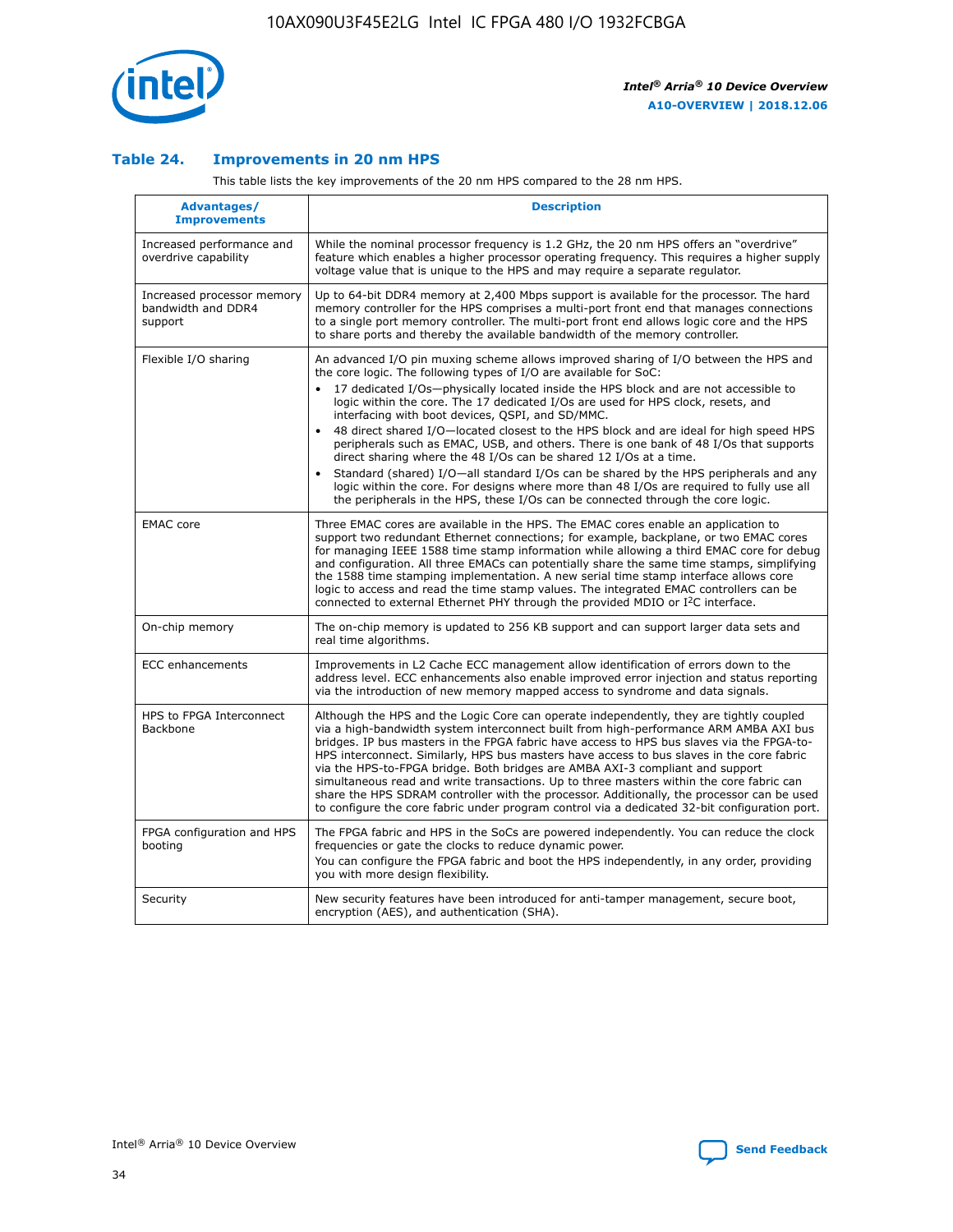

# **Features of the HPS**

The HPS has the following features:

- 1.2-GHz, dual-core ARM Cortex-A9 MPCore processor with up to 1.5-GHz via overdrive
	- ARMv7-A architecture that runs 32-bit ARM instructions, 16-bit and 32-bit Thumb instructions, and 8-bit Java byte codes in Jazelle style
	- Superscalar, variable length, out-of-order pipeline with dynamic branch prediction
	- Instruction Efficiency 2.5 MIPS/MHz, which provides total performance of 7500 MIPS at 1.5 GHz
- Each processor core includes:
	- 32 KB of L1 instruction cache, 32 KB of L1 data cache
	- Single- and double-precision floating-point unit and NEON media engine
	- CoreSight debug and trace technology
	- Snoop Control Unit (SCU) and Acceleration Coherency Port (ACP)
- 512 KB of shared L2 cache
- 256 KB of scratch RAM
- Hard memory controller with support for DDR3, DDR4 and optional error correction code (ECC) support
- Multiport Front End (MPFE) Scheduler interface to the hard memory controller
- 8-channel direct memory access (DMA) controller
- QSPI flash controller with SIO, DIO, QIO SPI Flash support
- NAND flash controller (ONFI 1.0 or later) with DMA and ECC support, updated to support 8 and 16-bit Flash devices and new command DMA to offload CPU for fast power down recovery
- Updated SD/SDIO/MMC controller to eMMC 4.5 with DMA with CE-ATA digital command support
- 3 10/100/1000 Ethernet media access control (MAC) with DMA
- 2 USB On-the-Go (OTG) controllers with DMA
- $\bullet$  5 I<sup>2</sup>C controllers (3 can be used by EMAC for MIO to external PHY)
- 2 UART 16550 Compatible controllers
- 4 serial peripheral interfaces (SPI) (2 Master, 2 Slaves)
- 62 programmable general-purpose I/Os, which includes 48 direct share I/Os that allows the HPS peripherals to connect directly to the FPGA I/Os
- 7 general-purpose timers
- 4 watchdog timers
- Anti-tamper, Secure Boot, Encryption (AES) and Authentication (SHA)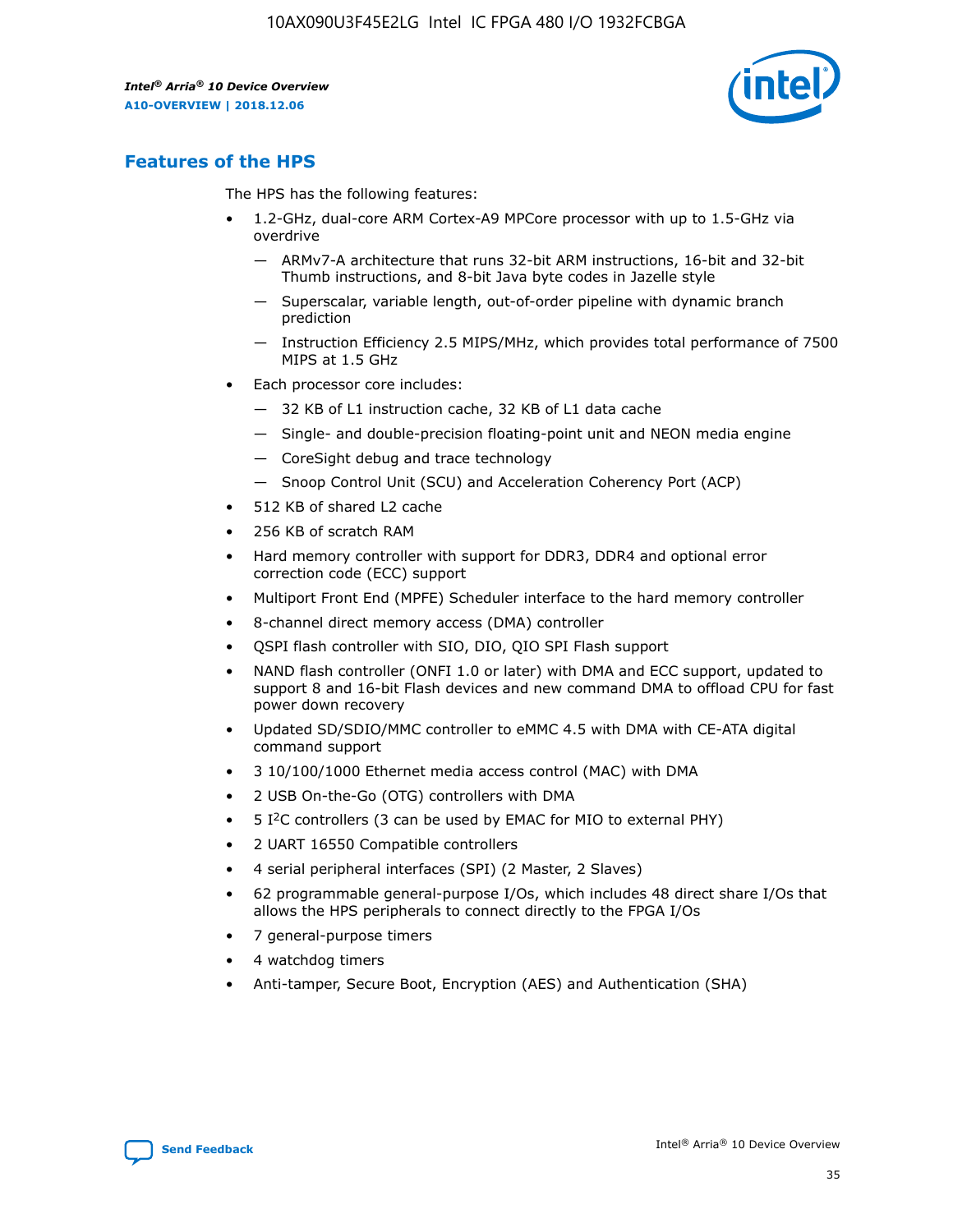

## **System Peripherals and Debug Access Port**

Each Ethernet MAC, USB OTG, NAND flash controller, and SD/MMC controller module has an integrated DMA controller. For modules without an integrated DMA controller, an additional DMA controller module provides up to eight channels of high-bandwidth data transfers. Peripherals that communicate off-chip are multiplexed with other peripherals at the HPS pin level. This allows you to choose which peripherals interface with other devices on your PCB.

The debug access port provides interfaces to industry standard JTAG debug probes and supports ARM CoreSight debug and core traces to facilitate software development.

## **HPS–FPGA AXI Bridges**

The HPS–FPGA bridges, which support the Advanced Microcontroller Bus Architecture (AMBA) Advanced eXtensible Interface (AXI™) specifications, consist of the following bridges:

- FPGA-to-HPS AMBA AXI bridge—a high-performance bus supporting 32, 64, and 128 bit data widths that allows the FPGA fabric to issue transactions to slaves in the HPS.
- HPS-to-FPGA Avalon/AMBA AXI bridge—a high-performance bus supporting 32, 64, and 128 bit data widths that allows the HPS to issue transactions to slaves in the FPGA fabric.
- Lightweight HPS-to-FPGA AXI bridge—a lower latency 32 bit width bus that allows the HPS to issue transactions to soft peripherals in the FPGA fabric. This bridge is primarily used for control and status register (CSR) accesses to peripherals in the FPGA fabric.

The HPS–FPGA AXI bridges allow masters in the FPGA fabric to communicate with slaves in the HPS logic, and vice versa. For example, the HPS-to-FPGA AXI bridge allows you to share memories instantiated in the FPGA fabric with one or both microprocessors in the HPS, while the FPGA-to-HPS AXI bridge allows logic in the FPGA fabric to access the memory and peripherals in the HPS.

Each HPS–FPGA bridge also provides asynchronous clock crossing for data transferred between the FPGA fabric and the HPS.

#### **HPS SDRAM Controller Subsystem**

The HPS SDRAM controller subsystem contains a multiport SDRAM controller and DDR PHY that are shared between the FPGA fabric (through the FPGA-to-HPS SDRAM interface), the level 2 (L2) cache, and the level 3 (L3) system interconnect. The FPGA-to-HPS SDRAM interface supports AMBA AXI and Avalon® Memory-Mapped (Avalon-MM) interface standards, and provides up to six individual ports for access by masters implemented in the FPGA fabric.

The HPS SDRAM controller supports up to 3 masters (command ports), 3x 64-bit read data ports and 3x 64-bit write data ports.

To maximize memory performance, the SDRAM controller subsystem supports command and data reordering, deficit round-robin arbitration with aging, and high-priority bypass features.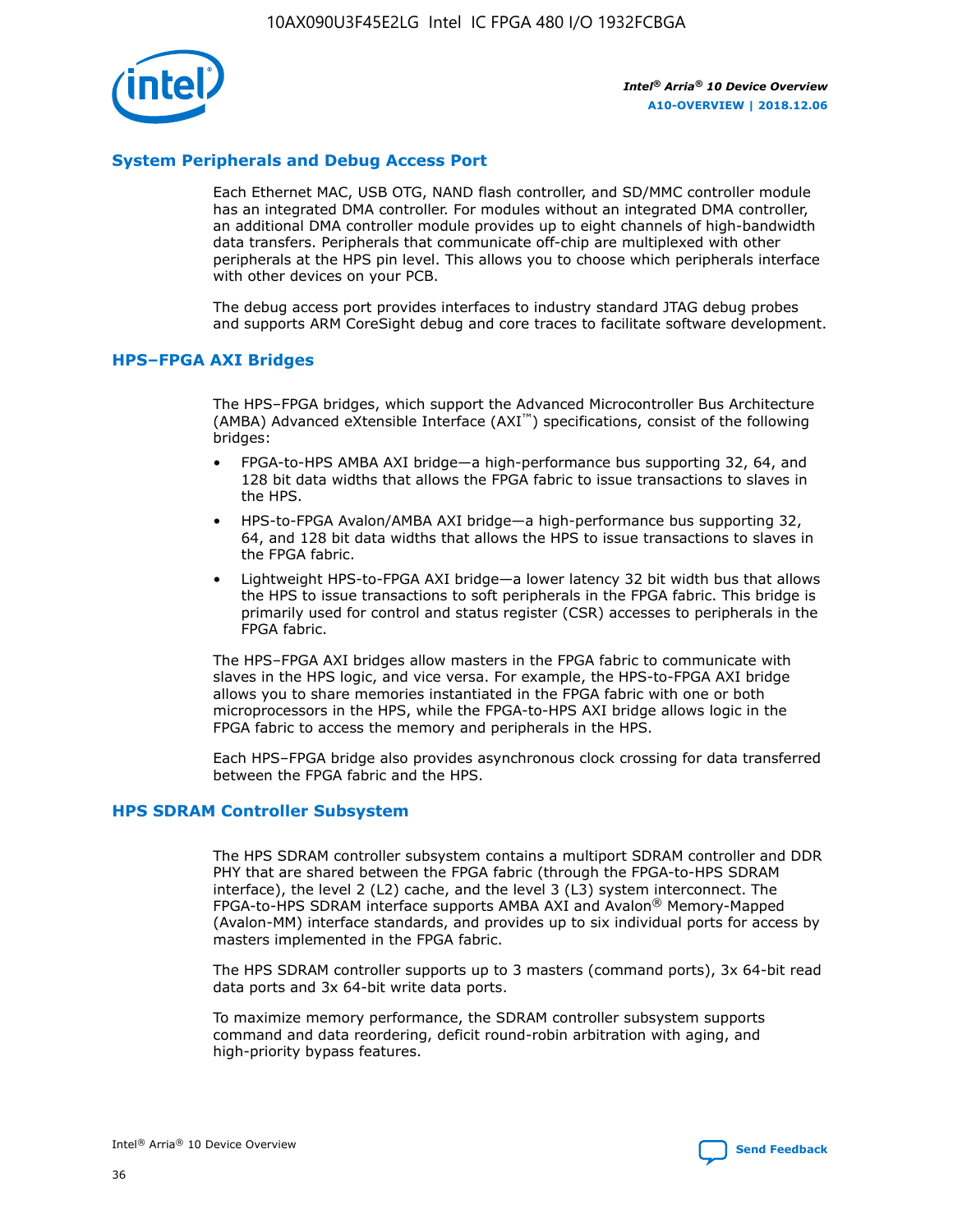

# **FPGA Configuration and HPS Booting**

The FPGA fabric and HPS in the SoC FPGA must be powered at the same time. You can reduce the clock frequencies or gate the clocks to reduce dynamic power.

Once powered, the FPGA fabric and HPS can be configured independently thus providing you with more design flexibility:

- You can boot the HPS independently. After the HPS is running, the HPS can fully or partially reconfigure the FPGA fabric at any time under software control. The HPS can also configure other FPGAs on the board through the FPGA configuration controller.
- Configure the FPGA fabric first, and then boot the HPS from memory accessible to the FPGA fabric.

## **Hardware and Software Development**

For hardware development, you can configure the HPS and connect your soft logic in the FPGA fabric to the HPS interfaces using the Platform Designer system integration tool in the Intel Quartus Prime software.

For software development, the ARM-based SoC FPGA devices inherit the rich software development ecosystem available for the ARM Cortex-A9 MPCore processor. The software development process for Intel SoC FPGAs follows the same steps as those for other SoC devices from other manufacturers. Support for Linux\*, VxWorks\*, and other operating systems are available for the SoC FPGAs. For more information on the operating systems support availability, contact the Intel FPGA sales team.

You can begin device-specific firmware and software development on the Intel SoC FPGA Virtual Target. The Virtual Target is a fast PC-based functional simulation of a target development system—a model of a complete development board. The Virtual Target enables the development of device-specific production software that can run unmodified on actual hardware.

# **Dynamic and Partial Reconfiguration**

The Intel Arria 10 devices support dynamic and partial reconfiguration. You can use dynamic and partial reconfiguration simultaneously to enable seamless reconfiguration of both the device core and transceivers.

# **Dynamic Reconfiguration**

You can reconfigure the PMA and PCS blocks while the device continues to operate. This feature allows you to change the data rates, protocol, and analog settings of a channel in a transceiver bank without affecting on-going data transfer in other transceiver banks. This feature is ideal for applications that require dynamic multiprotocol or multirate support.

# **Partial Reconfiguration**

Using partial reconfiguration, you can reconfigure some parts of the device while keeping the device in operation.

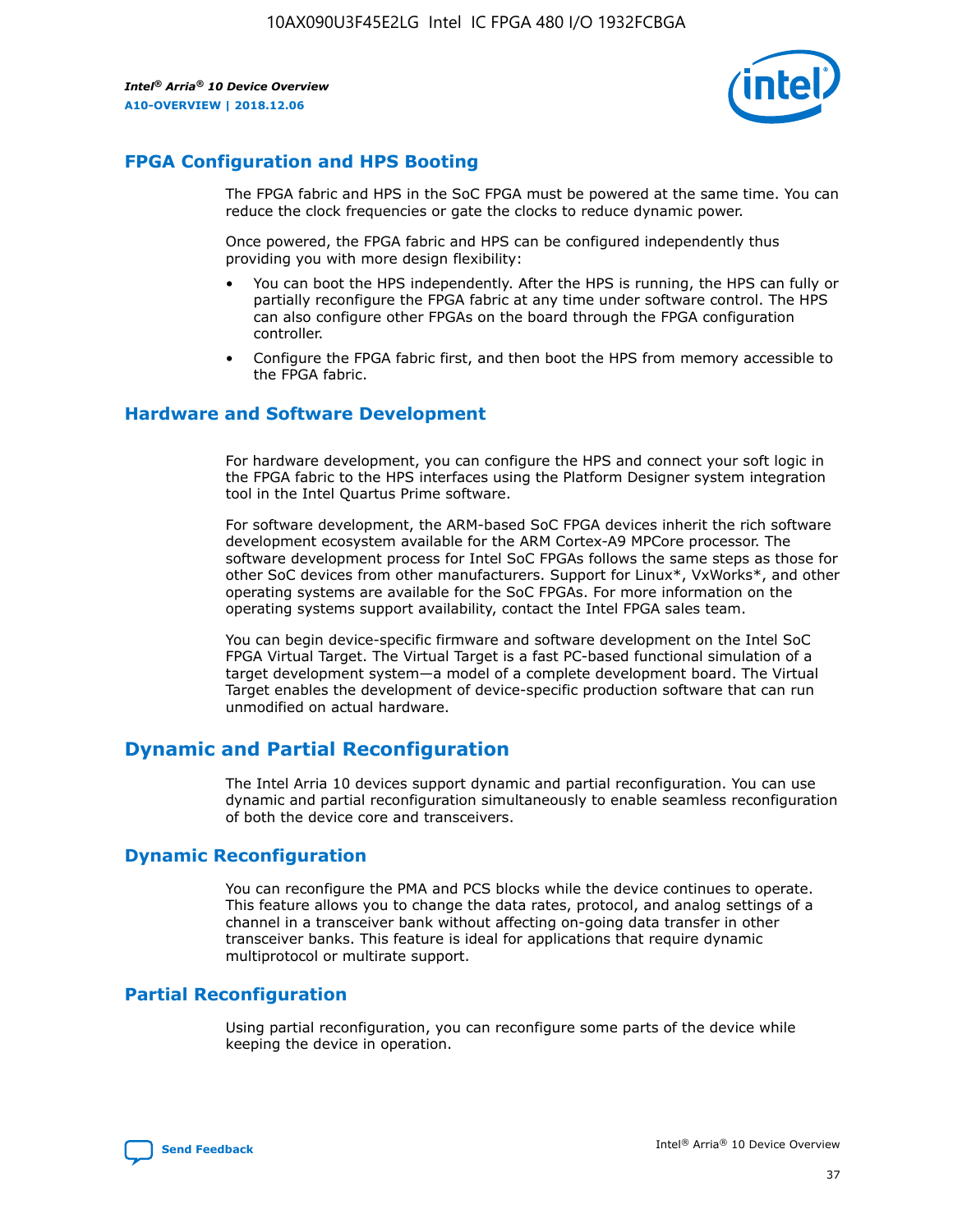

Instead of placing all device functions in the FPGA fabric, you can store some functions that do not run simultaneously in external memory and load them only when required. This capability increases the effective logic density of the device, and lowers cost and power consumption.

In the Intel solution, you do not have to worry about intricate device architecture to perform a partial reconfiguration. The partial reconfiguration capability is built into the Intel Quartus Prime design software, making such time-intensive task simple.

Intel Arria 10 devices support partial reconfiguration in the following configuration options:

- Using an internal host:
	- All supported configuration modes where the FPGA has access to external memory devices such as serial and parallel flash memory.
	- Configuration via Protocol [CvP (PCIe)]
- Using an external host—passive serial (PS), fast passive parallel (FPP) x8, FPP x16, and FPP x32 I/O interface.

# **Enhanced Configuration and Configuration via Protocol**

## **Table 25. Configuration Schemes and Features of Intel Arria 10 Devices**

Intel Arria 10 devices support 1.8 V programming voltage and several configuration schemes.

| <b>Scheme</b>                                                          | <b>Data</b><br><b>Width</b> | <b>Max Clock</b><br>Rate<br>(MHz) | <b>Max Data</b><br>Rate<br>(Mbps)<br>(13) | <b>Decompression</b> | <b>Design</b><br>Security <sup>(1</sup><br>4) | <b>Partial</b><br>Reconfiguration<br>(15) | <b>Remote</b><br><b>System</b><br><b>Update</b> |
|------------------------------------------------------------------------|-----------------------------|-----------------------------------|-------------------------------------------|----------------------|-----------------------------------------------|-------------------------------------------|-------------------------------------------------|
| <b>JTAG</b>                                                            | 1 bit                       | 33                                | 33                                        |                      |                                               | Yes <sup>(16)</sup>                       |                                                 |
| Active Serial (AS)<br>through the<br>EPCO-L<br>configuration<br>device | 1 bit,<br>4 bits            | 100                               | 400                                       | Yes                  | Yes                                           | $Y_{PS}(16)$                              | Yes                                             |
| Passive serial (PS)<br>through CPLD or<br>external<br>microcontroller  | 1 bit                       | 100                               | 100                                       | Yes                  | Yes                                           | Yes(16)                                   | Parallel<br>Flash<br>Loader<br>(PFL) IP<br>core |
|                                                                        |                             |                                   |                                           |                      |                                               |                                           | continued                                       |

<sup>(13)</sup> Enabling either compression or design security features affects the maximum data rate. Refer to the Intel Arria 10 Device Datasheet for more information.

<sup>(14)</sup> Encryption and compression cannot be used simultaneously.

 $<sup>(15)</sup>$  Partial reconfiguration is an advanced feature of the device family. If you are interested in</sup> using partial reconfiguration, contact Intel for support.

 $(16)$  Partial configuration can be performed only when it is configured as internal host.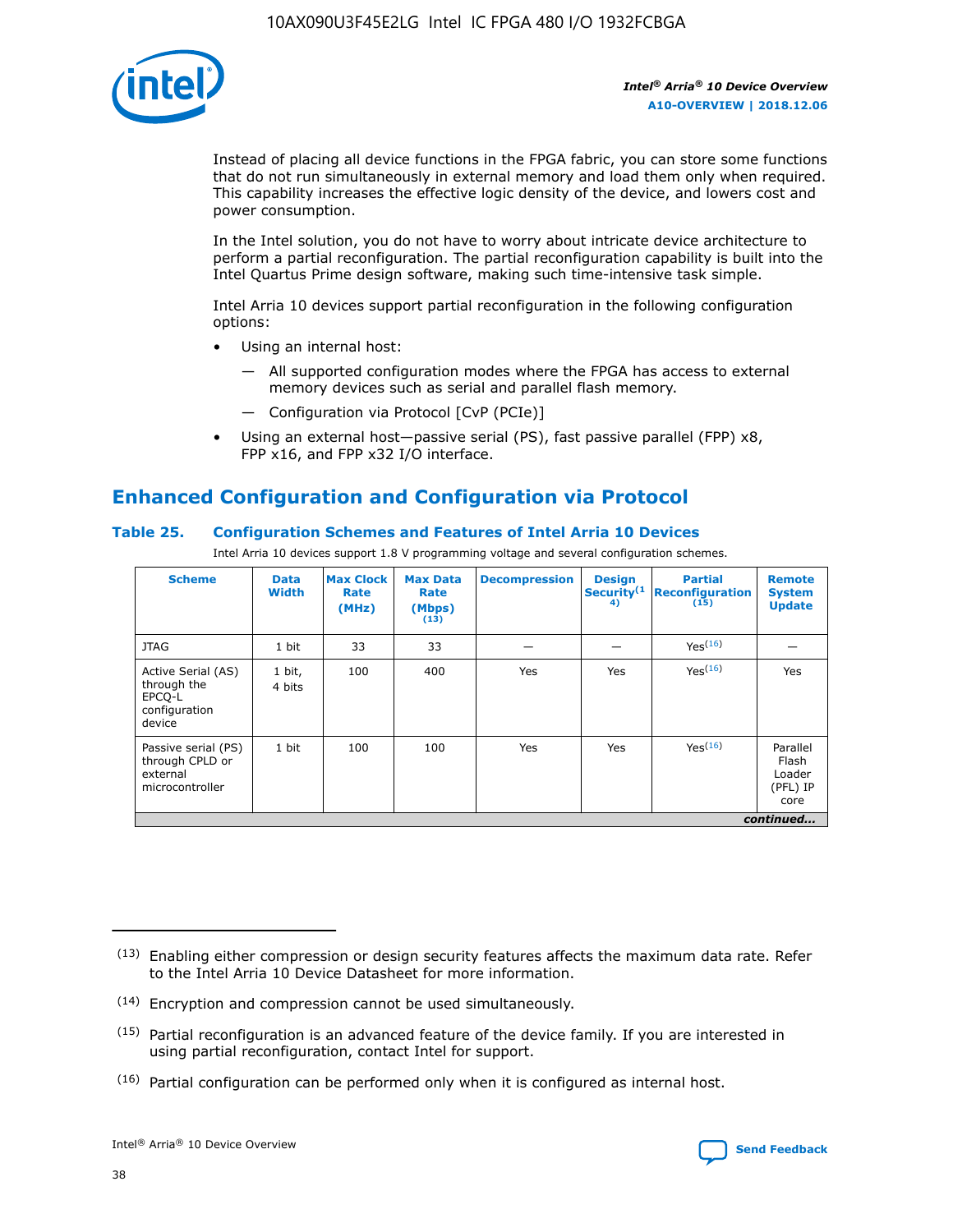

| <b>Scheme</b>                                    | <b>Data</b><br><b>Width</b> | <b>Max Clock</b><br>Rate<br>(MHz) | <b>Max Data</b><br>Rate<br>(Mbps)<br>(13) | <b>Decompression</b> | <b>Design</b><br>Security <sup>(1</sup><br>4) | <b>Partial</b><br><b>Reconfiguration</b><br>(15) | <b>Remote</b><br><b>System</b><br><b>Update</b> |
|--------------------------------------------------|-----------------------------|-----------------------------------|-------------------------------------------|----------------------|-----------------------------------------------|--------------------------------------------------|-------------------------------------------------|
| Fast passive                                     | 8 bits                      | 100                               | 3200                                      | Yes                  | Yes                                           | Yes(17)                                          | PFL IP                                          |
| parallel (FPP)<br>through CPLD or                | 16 bits                     |                                   |                                           | Yes                  | Yes                                           |                                                  | core                                            |
| external<br>microcontroller                      | 32 bits                     |                                   |                                           | Yes                  | Yes                                           |                                                  |                                                 |
| Configuration via                                | 16 bits                     | 100                               | 3200                                      | Yes                  | Yes                                           | Yes <sup>(17)</sup>                              |                                                 |
| <b>HPS</b>                                       | 32 bits                     |                                   |                                           | Yes                  | Yes                                           |                                                  |                                                 |
| Configuration via<br>Protocol [CvP<br>$(PCIe^*)$ | x1, x2,<br>x4, x8<br>lanes  |                                   | 8000                                      | Yes                  | Yes                                           | Yes <sup>(16)</sup>                              |                                                 |

You can configure Intel Arria 10 devices through PCIe using Configuration via Protocol (CvP). The Intel Arria 10 CvP implementation conforms to the PCIe 100 ms power-up-to-active time requirement.

#### **Related Information**

[Configuration via Protocol \(CvP\) Implementation in Intel FPGAs User Guide](https://www.intel.com/content/www/us/en/programmable/documentation/dsu1441819344145.html#dsu1442269728522) Provides more information about the CvP configuration scheme.

# **SEU Error Detection and Correction**

Intel Arria 10 devices offer robust and easy-to-use single-event upset (SEU) error detection and correction circuitry.

The detection and correction circuitry includes protection for Configuration RAM (CRAM) programming bits and user memories. The CRAM is protected by a continuously running CRC error detection circuit with integrated ECC that automatically corrects one or two errors and detects higher order multi-bit errors. When more than two errors occur, correction is available through reloading of the core programming file, providing a complete design refresh while the FPGA continues to operate.

The physical layout of the Intel Arria 10 CRAM array is optimized to make the majority of multi-bit upsets appear as independent single-bit or double-bit errors which are automatically corrected by the integrated CRAM ECC circuitry. In addition to the CRAM protection, the M20K memory blocks also include integrated ECC circuitry and are layout-optimized for error detection and correction. The MLAB does not have ECC.

(14) Encryption and compression cannot be used simultaneously.

<sup>(17)</sup> Supported at a maximum clock rate of 100 MHz.



 $(13)$  Enabling either compression or design security features affects the maximum data rate. Refer to the Intel Arria 10 Device Datasheet for more information.

 $(15)$  Partial reconfiguration is an advanced feature of the device family. If you are interested in using partial reconfiguration, contact Intel for support.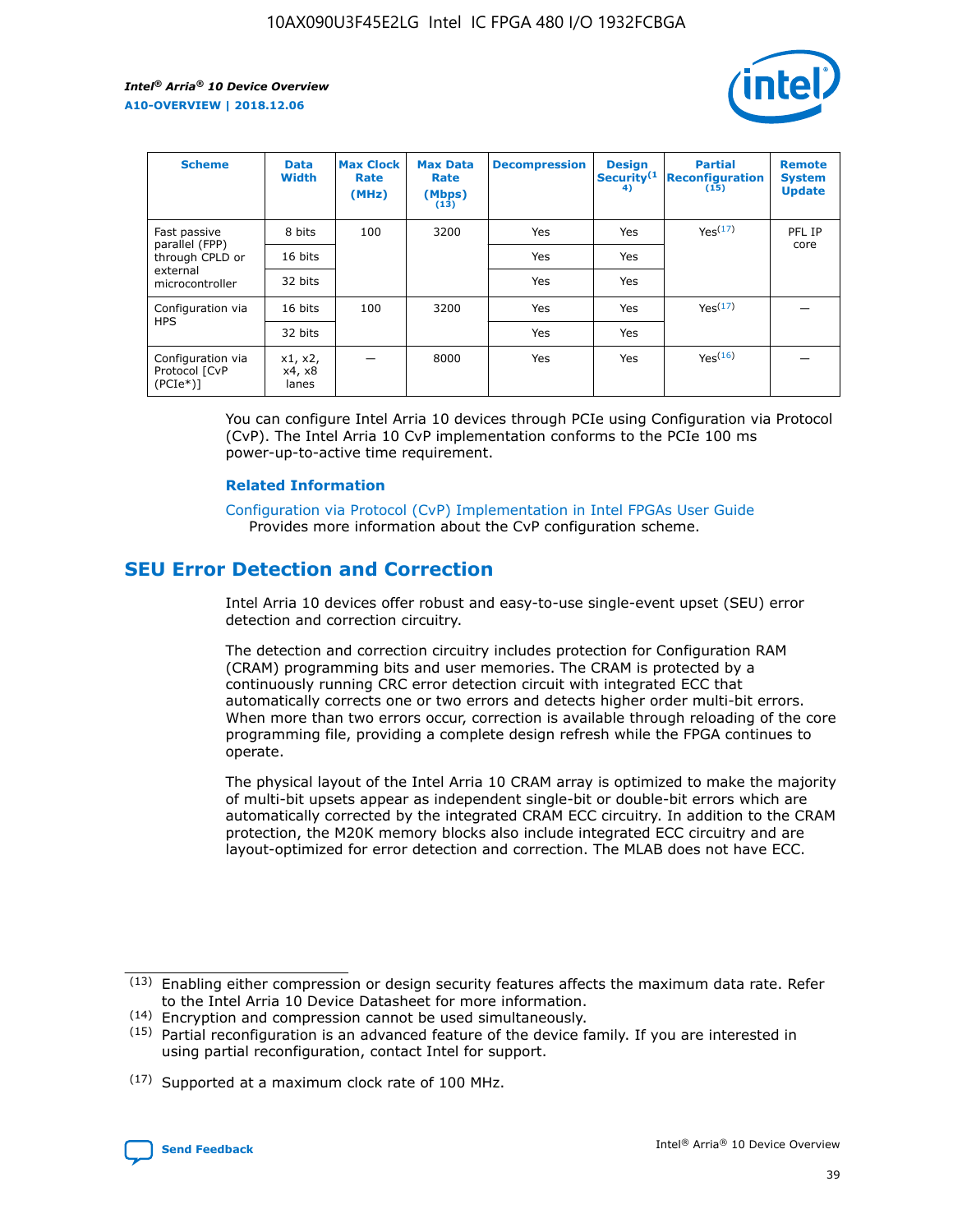

# **Power Management**

Intel Arria 10 devices leverage the advanced 20 nm process technology, a low 0.9 V core power supply, an enhanced core architecture, and several optional power reduction techniques to reduce total power consumption by as much as 40% compared to Arria V devices and as much as 60% compared to Stratix V devices.

The optional power reduction techniques in Intel Arria 10 devices include:

- **SmartVID**—a code is programmed into each device during manufacturing that allows a smart regulator to operate the device at lower core  $V_{CC}$  while maintaining performance
- **Programmable Power Technology**—non-critical timing paths are identified by the Intel Quartus Prime software and the logic in these paths is biased for low power instead of high performance
- **Low Static Power Options**—devices are available with either standard static power or low static power while maintaining performance

Furthermore, Intel Arria 10 devices feature Intel's industry-leading low power transceivers and include a number of hard IP blocks that not only reduce logic resources but also deliver substantial power savings compared to soft implementations. In general, hard IP blocks consume up to 90% less power than the equivalent soft logic implementations.

# **Incremental Compilation**

The Intel Quartus Prime software incremental compilation feature reduces compilation time and helps preserve performance to ease timing closure. The incremental compilation feature enables the partial reconfiguration flow for Intel Arria 10 devices.

Incremental compilation supports top-down, bottom-up, and team-based design flows. This feature facilitates modular, hierarchical, and team-based design flows where different designers compile their respective design sections in parallel. Furthermore, different designers or IP providers can develop and optimize different blocks of the design independently. These blocks can then be imported into the top level project.

# **Document Revision History for Intel Arria 10 Device Overview**

| <b>Document</b><br><b>Version</b> | <b>Changes</b>                                                                                                                                                                                                                                                              |
|-----------------------------------|-----------------------------------------------------------------------------------------------------------------------------------------------------------------------------------------------------------------------------------------------------------------------------|
| 2018.12.06                        | Added links to Intel Arria 10 device errata documents.<br>Removed automotive temperature option from the Intel Arria 10 GX devices.<br>Removed -3 fabric speed grade from the Intel Arria 10 GT devices.<br>Updated power options for the Intel Arria 10 GX and GT devices. |
| 2018.04.09                        | Updated the lowest $V_{CC}$ from 0.83 V to 0.82 V in the topic listing a summary of the device features.                                                                                                                                                                    |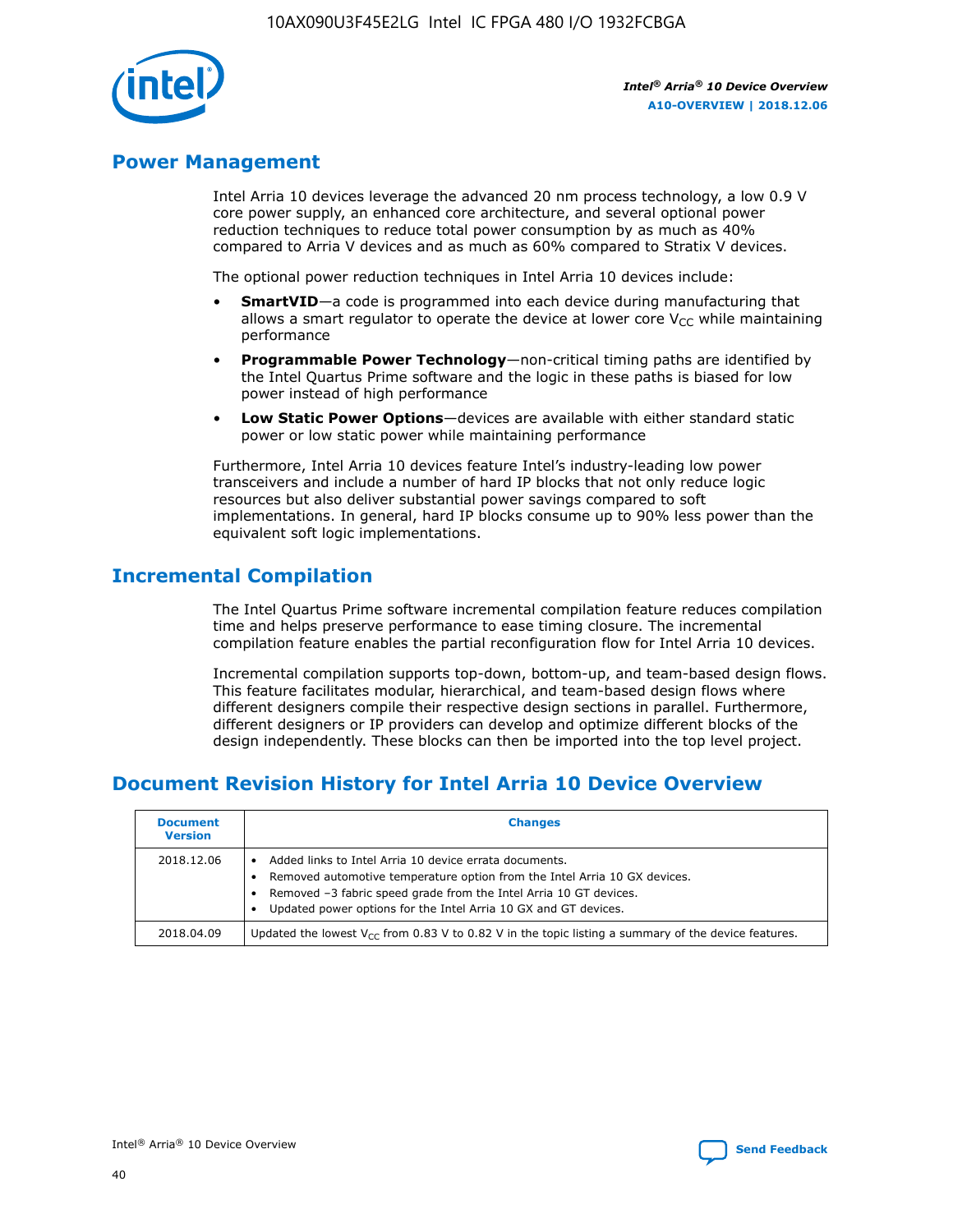*Intel® Arria® 10 Device Overview* **A10-OVERVIEW | 2018.12.06**



| <b>Date</b>    | <b>Version</b> | <b>Changes</b>                                                                                                                                                                                                                                                                                                                                                                                                                                                                                                                                                                                                                                                                                                                                                                                                                                                                                                                                                                         |
|----------------|----------------|----------------------------------------------------------------------------------------------------------------------------------------------------------------------------------------------------------------------------------------------------------------------------------------------------------------------------------------------------------------------------------------------------------------------------------------------------------------------------------------------------------------------------------------------------------------------------------------------------------------------------------------------------------------------------------------------------------------------------------------------------------------------------------------------------------------------------------------------------------------------------------------------------------------------------------------------------------------------------------------|
| January 2018   | 2018.01.17     | Updated the maximum data rate for HPS (Intel Arria 10 SX devices<br>external memory interface DDR3 controller from 2,166 Mbps to 2,133<br>Mbps.<br>Updated maximum frequency supported for half rate QDRII and QDRII<br>+ SRAM to 633 MHz in Memory Standards Supported by the Soft<br>Memory Controller table.<br>Updated transceiver backplane capability to 12.5 Gbps.<br>$\bullet$<br>Removed transceiver speed grade 5 in Sample Ordering Core and<br>$\bullet$<br>Available Options for Intel Arria 10 GX Devices figure.<br>Removed package code 40, low static power, SmartVID, industrial, and<br>military operating temperature support from Sample Ordering Core and<br>Available Options for Intel Arria 10 GT Devices figure.<br>Updated short reach transceiver rate for Intel Arria 10 GT devices to<br>25.8 Gbps.<br>Removed On-Die Instrumentation - EyeQ and Jitter Margin Tool<br>support from PMA Features of the Transceivers in Intel Arria 10 Devices<br>table. |
| September 2017 | 2017.09.20     | Updated the maximum speed of the DDR4 external memory interface from<br>1,333 MHz/2,666 Mbps to 1,200 MHz/2,400 Mbps.                                                                                                                                                                                                                                                                                                                                                                                                                                                                                                                                                                                                                                                                                                                                                                                                                                                                  |
| July 2017      | 2017.07.13     | Corrected the automotive temperature range in the figure showing the<br>available options for the Intel Arria 10 GX devices from "-40°C to 100°C"<br>to "-40°C to 125°C".                                                                                                                                                                                                                                                                                                                                                                                                                                                                                                                                                                                                                                                                                                                                                                                                              |
| July 2017      | 2017.07.06     | Added automotive temperature option to Intel Arria 10 GX device family.                                                                                                                                                                                                                                                                                                                                                                                                                                                                                                                                                                                                                                                                                                                                                                                                                                                                                                                |
| May 2017       | 2017.05.08     | Corrected protocol names with "1588" to "IEEE 1588v2".<br>$\bullet$<br>Updated the vertical migration table to remove vertical migration<br>$\bullet$<br>between Intel Arria 10 GX and Intel Arria 10 SX device variants.<br>Removed all "Preliminary" marks.<br>$\bullet$                                                                                                                                                                                                                                                                                                                                                                                                                                                                                                                                                                                                                                                                                                             |
| March 2017     | 2017.03.15     | Removed the topic about migration from Intel Arria 10 to Intel Stratix<br>$\bullet$<br>10 devices.<br>Rebranded as Intel.<br>$\bullet$                                                                                                                                                                                                                                                                                                                                                                                                                                                                                                                                                                                                                                                                                                                                                                                                                                                 |
| October 2016   | 2016.10.31     | Removed package F36 from Intel Arria 10 GX devices.<br>Updated Intel Arria 10 GT sample ordering code and maximum GX<br>$\bullet$<br>transceiver count. Intel Arria 10 GT devices are available only in the<br>SF45 package option with a maximum of 72 transceivers.                                                                                                                                                                                                                                                                                                                                                                                                                                                                                                                                                                                                                                                                                                                  |
| May 2016       | 2016.05.02     | Updated the FPGA Configuration and HPS Booting topic.<br>$\bullet$<br>Remove V <sub>CC</sub> PowerManager from the Summary of Features, Power<br>Management and Arria 10 Device Variants and packages topics. This<br>feature is no longer supported in Arria 10 devices.<br>Removed LPDDR3 from the Memory Standards Supported by the HPS<br>Hard Memory Controller table in the Memory Standards Supported by<br>Intel Arria 10 Devices topic. This standard is only supported by the<br>FPGA.<br>Removed transceiver speed grade 5 from the Device Variants and<br>Packages topic for Arria 10 GX and SX devices.                                                                                                                                                                                                                                                                                                                                                                   |
| February 2016  | 2016.02.11     | Changed the maximum Arria 10 GT datarate to 25.8 Gbps and the<br>minimum datarate to 1 Gbps globally.<br>Revised the state for Core clock networks in the Summary of Features<br>$\bullet$<br>topic.<br>Changed the transceiver parameters in the "Summary of Features for<br>$\bullet$<br>Arria 10 Devices" table.<br>• Changed the transceiver parameters in the "Maximum Resource Counts<br>for Arria 10 GT Devices" table.<br>Changed the package availability for GT devices in the "Package Plan<br>for Arria 10 GT Devices" table.<br>Changed the package configurations for GT devices in the "Migration"<br>Capability Across Arria 10 Product Lines" figure.<br>continued                                                                                                                                                                                                                                                                                                    |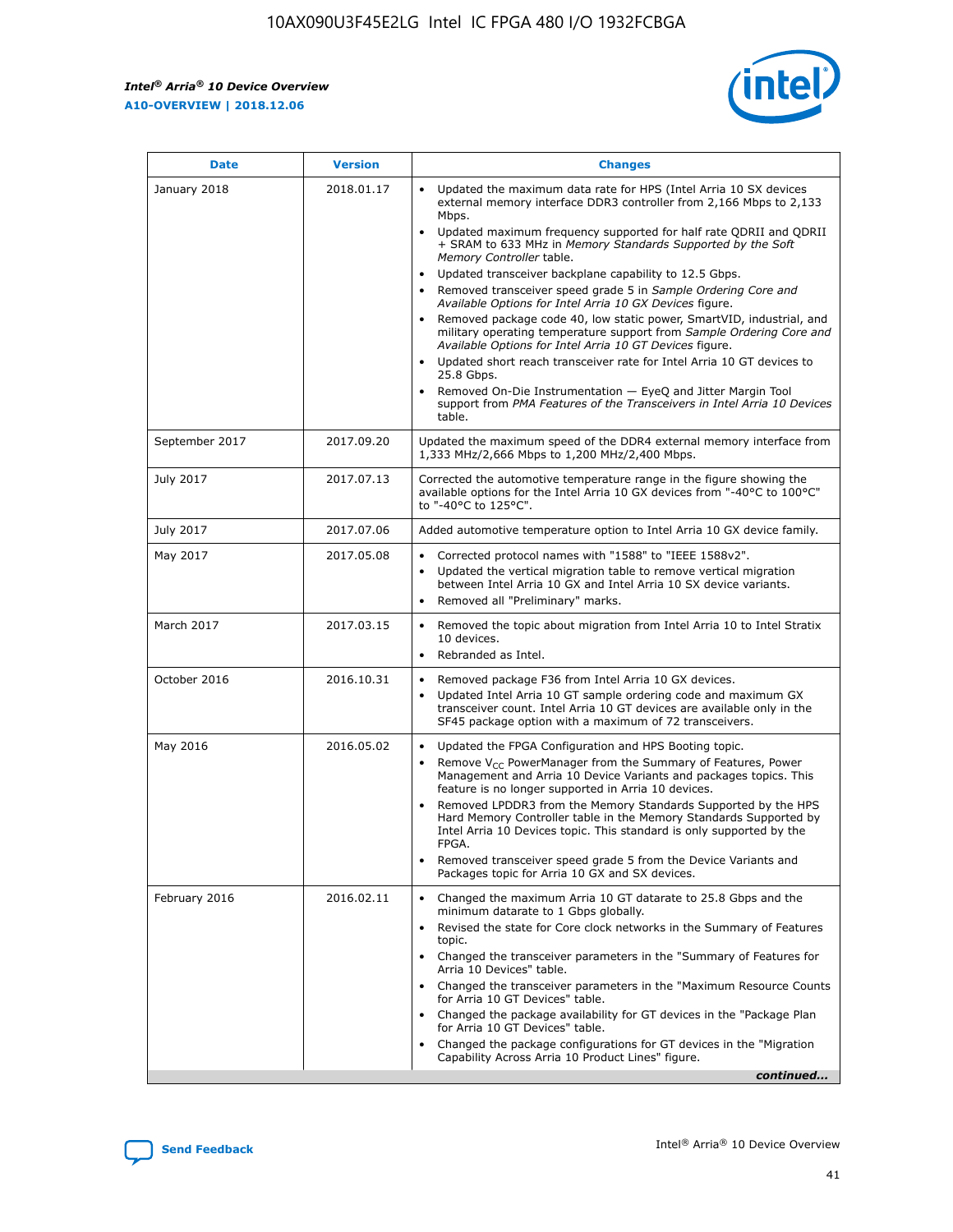

| <b>Date</b>   | <b>Version</b> | <b>Changes</b>                                                                                                                                                               |
|---------------|----------------|------------------------------------------------------------------------------------------------------------------------------------------------------------------------------|
|               |                | • Changed transceiver parameters in the "Low Power Serial Transceivers"<br>section.                                                                                          |
|               |                | • Changed the transceiver descriptions in the "Device Variants for the<br>Arria 10 Device Family" table.                                                                     |
|               |                | Changed the "Sample Ordering Code and Available Options for Arria 10<br>$\bullet$<br>GT Devices" figure.                                                                     |
|               |                | Changed the datarates for GT devices in the "PMA Features" section.                                                                                                          |
|               |                | Changed the datarates for GT devices in the "PCS Features" section.<br>$\bullet$                                                                                             |
| December 2015 | 2015.12.14     | Updated the number of M20K memory blocks for Arria 10 GX 660 from<br>2133 to 2131 and corrected the total RAM bit from 48,448 Kb to<br>48,408 Kb.                            |
|               |                | Corrected the number of DSP blocks for Arria 10 GX 660 from 1688 to<br>1687 in the table listing floating-point arithmetic resources.                                        |
| November 2015 | 2015.11.02     | Updated the maximum resources for Arria 10 GX 220, GX 320, GX 480,<br>$\bullet$<br>GX 660, SX 220, SX 320, SX 480, and SX 660.                                               |
|               |                | • Updated resource count for Arria 10 GX 320, GX 480, GX 660, SX 320,<br>SX 480, a SX 660 devices in Number of Multipliers in Intel Arria 10<br><b>Devices</b> table.        |
|               |                | Updated the available options for Arria 10 GX, GT, and SX.                                                                                                                   |
|               |                | Changed instances of Quartus II to Quartus Prime.<br>$\bullet$                                                                                                               |
| June 2015     | 2015.06.15     | Corrected label for Intel Arria 10 GT product lines in the vertical migration<br>figure.                                                                                     |
| May 2015      | 2015.05.15     | Corrected the DDR3 half rate and quarter rate maximum frequencies in the<br>table that lists the memory standards supported by the Intel Arria 10 hard<br>memory controller. |
| May 2015      | 2015.05.04     | • Added support for 13.5G JESD204b in the Summary of Features table.<br>• Added a link to Arria 10 GT Channel Usage in the Arria 10 GT Package<br>Plan topic.                |
|               |                | • Added a note to the table, Maximum Resource Counts for Arria 10 GT<br>devices.                                                                                             |
|               |                | • Updated the power requirements of the transceivers in the Low Power<br>Serial Transceivers topic.                                                                          |
| January 2015  | 2015.01.23     | • Added floating point arithmetic features in the Summary of Features<br>table.                                                                                              |
|               |                | • Updated the total embedded memory from 38.38 megabits (Mb) to<br>65.6 Mb.                                                                                                  |
|               |                | • Updated the table that lists the memory standards supported by Intel<br>Arria 10 devices.                                                                                  |
|               |                | Removed support for DDR3U, LPDDR3 SDRAM, RLDRAM 2, and DDR2.                                                                                                                 |
|               |                | Moved RLDRAM 3 support from hard memory controller to soft memory<br>controller. RLDRAM 3 support uses hard PHY with soft memory<br>controller.                              |
|               |                | Added soft memory controller support for QDR IV.<br>٠                                                                                                                        |
|               |                | Updated the maximum resource count table to include the number of<br>hard memory controllers available in each device variant.                                               |
|               |                | Updated the transceiver PCS data rate from 12.5 Gbps to 12 Gbps.<br>$\bullet$                                                                                                |
|               |                | Updated the max clock rate of PS, FPP x8, FPP x16, and Configuration<br>via HPS from 125 MHz to 100 MHz.                                                                     |
|               |                | Added a feature for fractional synthesis PLLs: PLL cascading.                                                                                                                |
|               |                | Updated the HPS programmable general-purpose I/Os from 54 to 62.<br>$\bullet$<br>continued                                                                                   |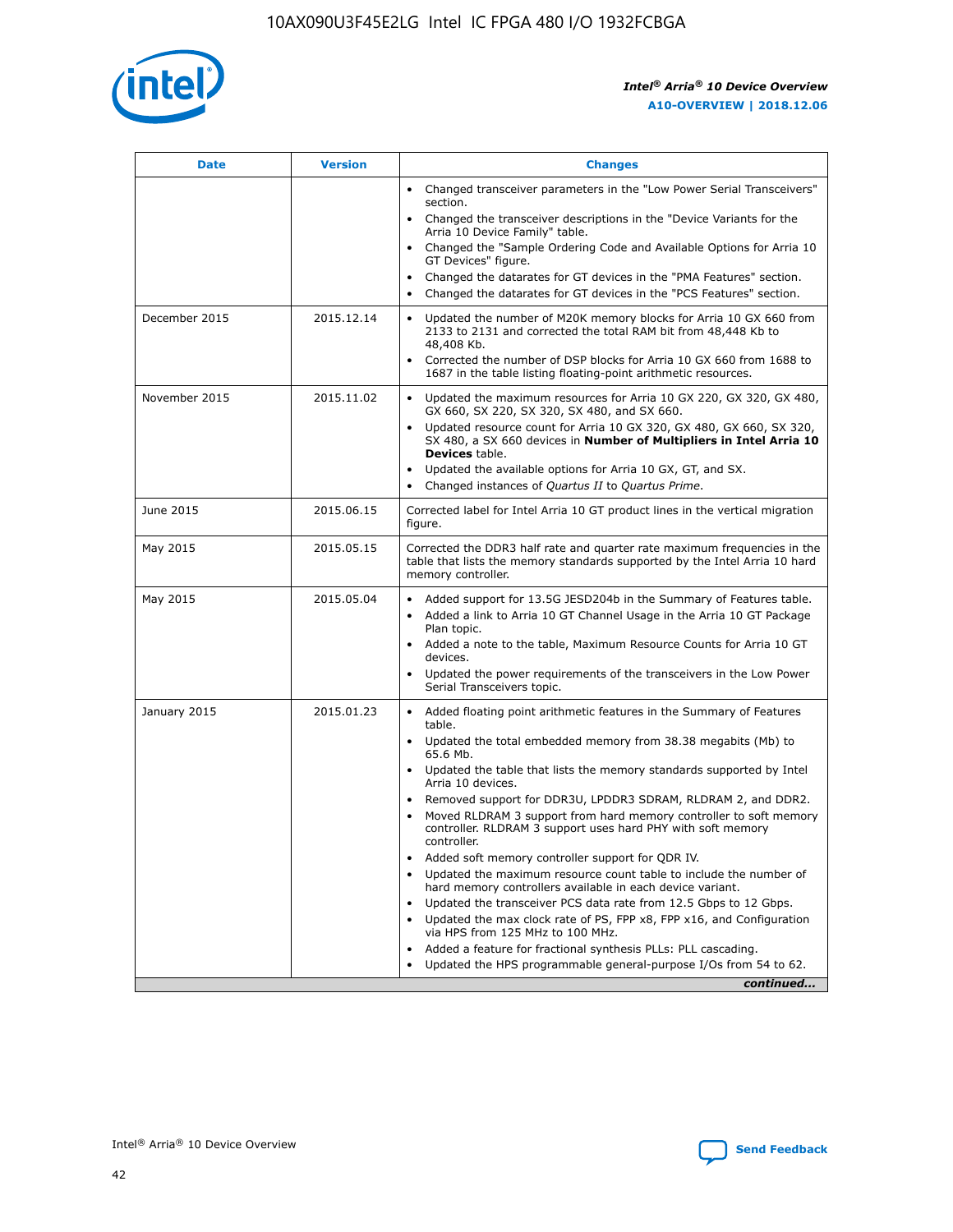r



| <b>Date</b>    | <b>Version</b> | <b>Changes</b>                                                                                                                                                                                                                                                                                                                                                                                                                                                                                                                                      |
|----------------|----------------|-----------------------------------------------------------------------------------------------------------------------------------------------------------------------------------------------------------------------------------------------------------------------------------------------------------------------------------------------------------------------------------------------------------------------------------------------------------------------------------------------------------------------------------------------------|
| September 2014 | 2014.09.30     | Corrected the 3 V I/O and LVDS I/O counts for F35 and F36 packages<br>$\bullet$<br>of Arria 10 GX.<br>Corrected the 3 V I/O, LVDS I/O, and transceiver counts for the NF40<br>$\bullet$<br>package of the Arria GX 570 and 660.<br>Removed 3 V I/O, LVDS I/O, and transceiver counts for the NF40<br>$\bullet$<br>package of the Arria GX 900 and 1150. The NF40 package is not<br>available for Arria 10 GX 900 and 1150.                                                                                                                          |
| August 2014    | 2014.08.18     | Updated Memory (Kb) M20K maximum resources for Arria 10 GX 660<br>devices from 42,660 to 42,620.<br>Added GPIO columns consisting of LVDS I/O Bank and 3V I/O Bank in<br>$\bullet$<br>the Package Plan table.<br>Added how to use memory interface clock frequency higher than 533<br>$\bullet$<br>MHz in the I/O vertical migration.<br>Added information to clarify that RLDRAM3 support uses hard PHY with<br>$\bullet$<br>soft memory controller.<br>Added variable precision DSP blocks support for floating-point<br>$\bullet$<br>arithmetic. |
| June 2014      | 2014.06.19     | Updated number of dedicated I/Os in the HPS block to 17.                                                                                                                                                                                                                                                                                                                                                                                                                                                                                            |
| February 2014  | 2014.02.21     | Updated transceiver speed grade options for GT devices in Figure 2.                                                                                                                                                                                                                                                                                                                                                                                                                                                                                 |
| February 2014  | 2014.02.06     | Updated data rate for Arria 10 GT devices from 28.1 Gbps to 28.3 Gbps.                                                                                                                                                                                                                                                                                                                                                                                                                                                                              |
| December 2013  | 2013.12.10     | Updated the HPS memory standards support from LPDDR2 to LPDDR3.<br>Updated HPS block diagram to include dedicated HPS I/O and FPGA<br>$\bullet$<br>Configuration blocks as well as repositioned SD/SDIO/MMC, DMA, SPI<br>and NAND Flash with ECC blocks.                                                                                                                                                                                                                                                                                            |
| December 2013  | 2013.12.02     | Initial release.                                                                                                                                                                                                                                                                                                                                                                                                                                                                                                                                    |